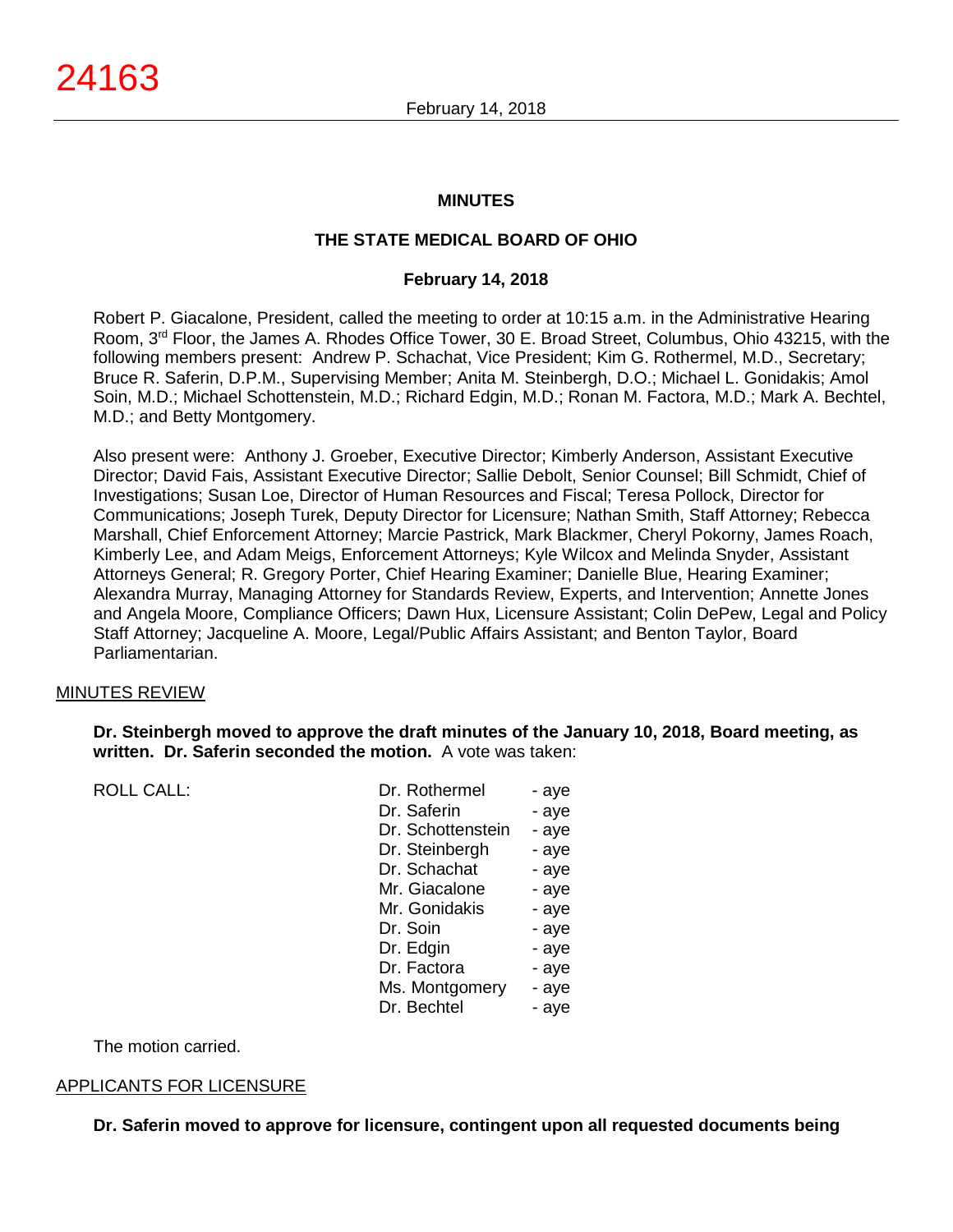**received and approved in accordance with licensure protocols, the acupuncturist applicants listed in Exhibit "A," the dietitian applicants listed in Exhibit "B," the genetic counselor applicants listed in Exhibit "C," and the massage therapist applicants listed in Exhibit "D," the Oriental medicine practitioner applicants listed in Exhibit "E," the physician assistant applicants listed in Exhibit "F," the physician applicants listed in Exhibit "G," the respiratory care professional applicants listed in Exhibit "H," and the respiratory care professional limited permit applicants listed in Exhibit "I," as listed in the Agenda Supplement and handouts. Dr. Steinbergh seconded the motion.** A vote was taken:

| <b>ROLL CALL:</b> | Dr. Rothermel     | - aye |
|-------------------|-------------------|-------|
|                   | Dr. Saferin       | - aye |
|                   | Dr. Schottenstein | - aye |
|                   | Dr. Steinbergh    | - aye |
|                   | Dr. Schachat      | - aye |
|                   | Mr. Giacalone     | - aye |
|                   | Mr. Gonidakis     | - aye |
|                   | Dr. Soin          | - aye |
|                   | Dr. Edgin         | - aye |
|                   | Dr. Factora       | - aye |
|                   | Ms. Montgomery    | - aye |
|                   | Dr. Bechtel       | - aye |
|                   |                   |       |

The motion carried.

# PROPOSED FINDINGS AND PROPOSED ORDERS

Mr. Giacalone stated that in the following matters, the Board issued a Notices of Opportunity for Hearing. No timely requests for hearing were received. The matters were reviewed by a Hearing Examiner, who prepared Proposed Findings and Proposed Orders, and are now before the Board for final disposition. These matters are disciplinary in nature, and therefore the Secretary and Supervising Member cannot vote. In these matters, Dr. Rothermel served as Secretary and Dr. Saferin served as Supervising Member.

# GREGORY ALLAN PARKER, M.D.

**Dr. Steinbergh moved to find that the allegations as set forth in the May 10, 2017 Notice of Opportunity for Hearing in the matter of Dr. Parker have been proven to be true by a preponderance of the evidence and to adopt Mr. Porter's Proposed Findings and Proposed Order. Dr. Soin seconded the motion.**

Mr. Giacalone stated that he will now entertain discussion in the above matter.

Dr. Bechtel stated that the Medical Board has alleged that Dr. Parker has violated his Superseding Step I Consent Agreement, which he entered into with the Board in November 2016. Dr. Bechtel stated that Dr. Parker was first licensed in Ohio in 1989 and specialized in internal medicine, with subspecialties in cardiovascular disease and critical care medicine.

Dr. Bechtel continued that Dr. Parker entered into a Step I Consent Agreement with the Medical Board on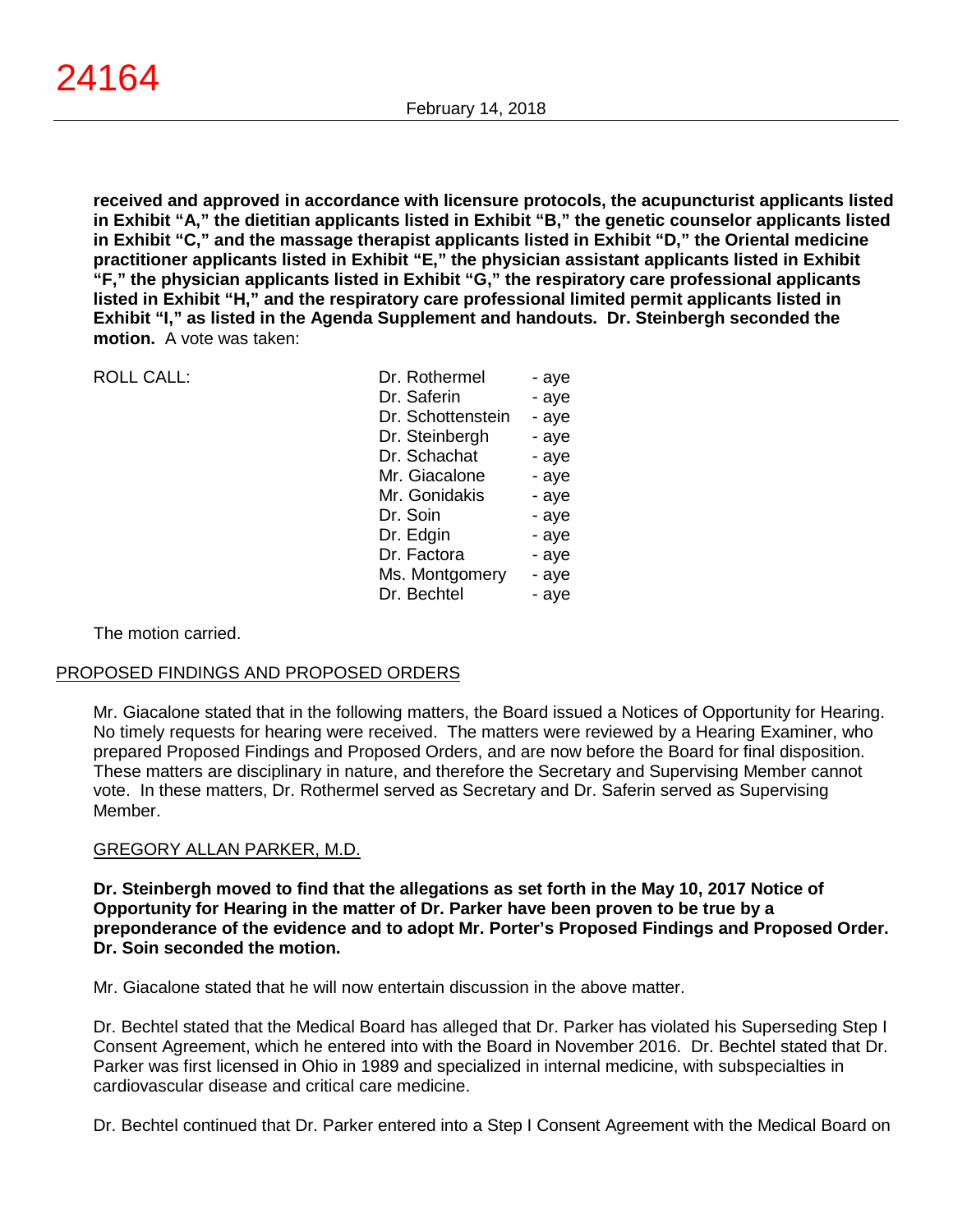or around June 8, 2016. Subsequently, Dr. Parker entered into a Superseding Step I Consent Agreement with the Board on or around November 9, 2016, and Dr. Parker remains subject to the terms of that Agreement. Dr. Bechtel stated that despite the requirements of his agreement, Dr. Parker has failed to submit quarterly declarations of compliance, make personal appearances before the Board's Secretary or designee, provide random urine drug screens, or call in daily to the drug screening facility. Dr. Bechtel added that there is also no documentation of Dr. Parker attending rehabilitation meetings, as required by his Agreement.

Dr. Bechtel stated that the evidence clearly establishes that Dr. Parker violated his Superseding Step I Consent Agreement. Dr. Bechtel stated that, although there is no evidence that Dr. Parker has relapsed, his failure to comply with the terms of his Agreement calls into question Dr. Parker's ability or willingness to take his recovery seriously.

Dr. Bechtel stated that the Proposed Order would non-permanently revoke Dr. Parker's Ohio medical license. Dr. Bechtel noted that the Hearing Examiner discourages Dr. Parker from applying for another license until he can demonstrate at least one year of continuous, documented sobriety and that he is willing and able to comply with any and all treatment or monitoring conditions that the Board may impose. The Proposed Order would also fine Dr. Parker \$2,500. Dr. Bechtel supported the Proposed Order, based on Dr. Parker's lack of commitment to, and failure to comply with, his Consent Agreement.

A vote was taken on Dr. Steinbergh's motion to approve:

| <b>ROLL CALL:</b> |  |
|-------------------|--|
|                   |  |

| <b>ROLL CALL:</b> | Dr. Rothermel     | - abstain |
|-------------------|-------------------|-----------|
|                   | Dr. Saferin       | - abstain |
|                   | Dr. Schottenstein | - aye     |
|                   | Dr. Steinbergh    | - aye     |
|                   | Dr. Schachat      | - aye     |
|                   | Mr. Giacalone     | - aye     |
|                   | Mr. Gonidakis     | - aye     |
|                   | Dr. Soin          | - aye     |
|                   | Dr. Edgin         | - aye     |
|                   | Dr. Factora       | - aye     |
|                   | Ms. Montgomery    | - aye     |
|                   | Dr. Bechtel       | - aye     |
|                   |                   |           |

The motion carried.

### CHRISTOPHER REIST, L.M.T.

**Dr. Steinbergh moved to Find that the allegations as set forth in the September 13, 2017 Notice of Opportunity for Hearing in the matter of Mr. Reist have been proven to be true by a preponderance of the evidence and to adopt Mr. Porter's Proposed Findings and Proposed Order. Dr. Schottenstein seconded the motion.**

Mr. Giacalone stated that he will now entertain discussion in the above matter.

Dr. Schottenstein stated that the Board has alleged that Mr. Reist had engaged in sexual misconduct with Patient 1, despite an ongoing professional relationship. Dr. Schottenstein noted that Mr. Reist was first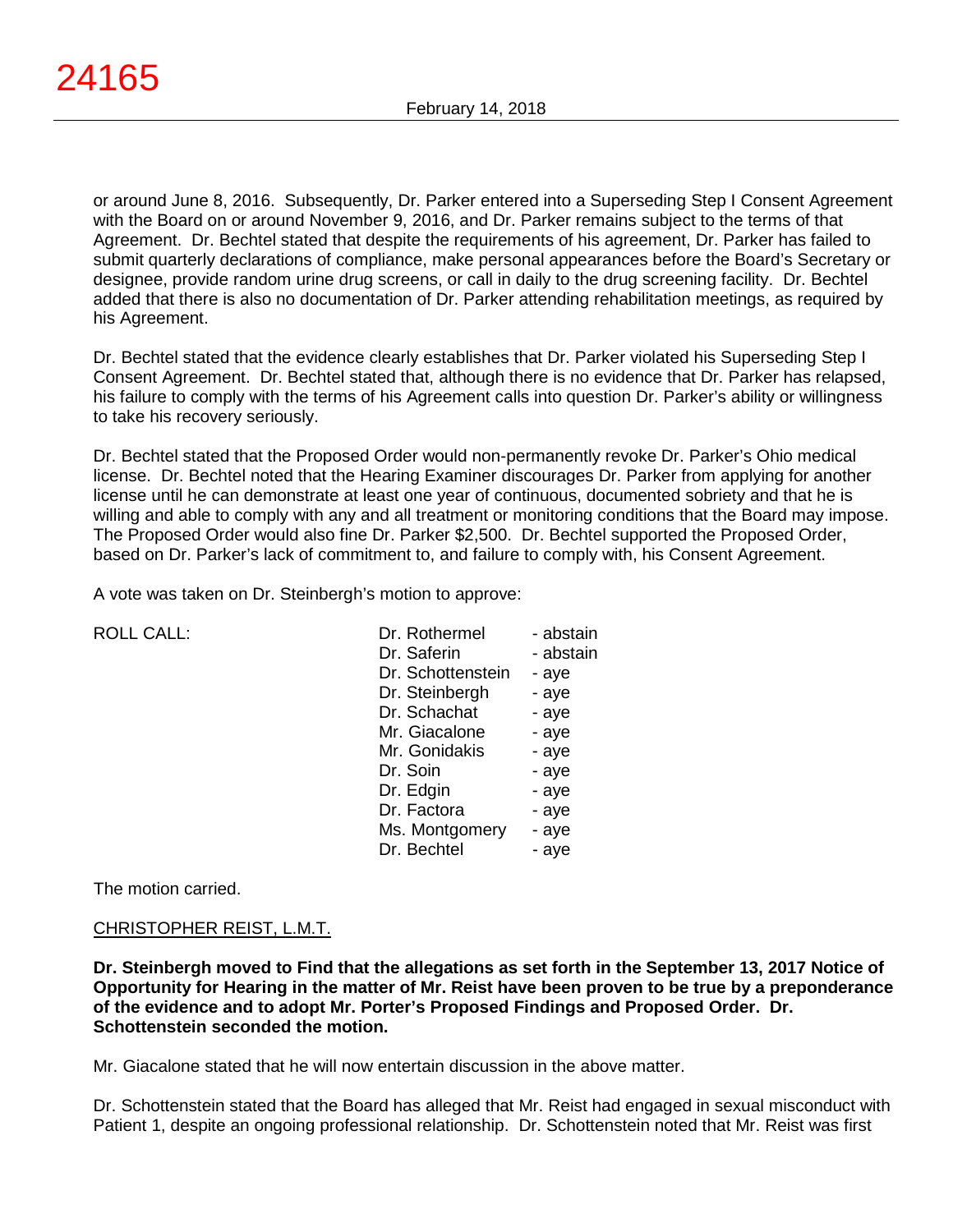licensed to practice massage therapy in Ohio in 2008 and his license is currently active.

Dr. Schottenstein continued that in her written statement, Patient 1 indicated that the first couple of appointments with Mr. Reist were comfortable and their conversations were innocent. However, Patient 1 stated that the conversations subsequently became "more toxic." Specifically, Patient 1 stated that Mr. Reist began to compliment her looks, speak about private matters such as his marriage, and commented on his and his wife's preference to include a third partner in their sexual relationships.

Patient 1 reported that at one visit, Mr. Reist forced her to touch him in the genital area he digitally penetrated her vaginally against her will, causing pain and bleeding. Patient 1 stated that she told Mr. Reist that this was unacceptable and he promised it would not happen again. However, Patient 1 reported that on a subsequent visit on January 29, 2014, Mr. Reist sexually molested her. Patient 1 indicated that this occurred without her consent and she described an act of rape. Patient 1 indicated that she wanted to scream and say no, but she was frozen and she dissociated from the experience. Patient 1 indicated that she was not even sure what had happened until she saw her blood on the massage table.

Dr. Schottenstein stated that a Board investigator interviewed Patient 1 and Mr. Reist separately, and that he has listened to the audio recordings of both interviews. Dr. Schottenstein noted that the two interviews each told very different stories. Dr. Schottenstein stated that, while both Mr. Reist and Patient 1 agree that sexual relations occurred between them, they differ as to whether Patient 1 had freely consented to the relations. Patient 1 described the experience as traumatizing and tantamount to rape. Dr. Schottenstein noted that Patient 1 is in therapy to help her process the experience. Patient 1 indicated that she never went to the police because Mr. Reist had used a condom and she presumed there would be no evidence of DNA. Dr. Schottenstein stated that Patient 1 now has a difficult time trusting men and she cannot be alone in a room with a man.

In his interview, Mr. Reist stated that he and Patient 1 had been flirtatious with each other, that the sexual relations were consensual, and that Patient 1 had instigated the sexual activity. Mr. Reist stated that there was "zero force" in the context of their sexual relations and he described his behavior as an honest mistake.

Dr. Schottenstein commented that there is no such thing as consensual sexual relations between a healthcare provider and a patient due to the inherent imbalance of power in the relationship. Dr. Schottenstein stated that it is not acceptable for a healthcare provider to be flirtatious with a client, even if the client if flirtatious first. Dr. Schottenstein noted that Mr. Reist was emphatic that there has been "zero force." However, Dr. Schottenstein pointed out that force is not a determining factor on whether a rape occurred. Noting that Patient 1 reported disassociating, Dr. Schottenstein stated that Mr. Reist may not have used force, but only because Patient 1's state of mind kept her from resisting. Dr. Schottenstein stated that Mr. Reist may have equated passive acquiescence as the equivalent of consent. However, Dr. Schottenstein stated that a woman does not consent to sexual activity just because she is passive.

Dr. Schottenstein stated that being flirtatious with a patient has no place in a healthcare professional's office. Therefore, when such flirtation does occur, it is potentially akin to grooming someone for sexual activity. In that regard, Dr. Schottenstein stated that Mr. Reist started with lesser boundary violations and gradually worked towards more significant ones. In this way, Mr. Reist conditioned Patient 1 to participate and not resist, and he gradually wore her down. Dr. Schottenstein stated that Mr. Reist intentionally weakened the provider/patient boundaries by describing his private life to Patient 1, sharing details of his marriage that were not Patient 1's business, and eventually inappropriate touching and removal of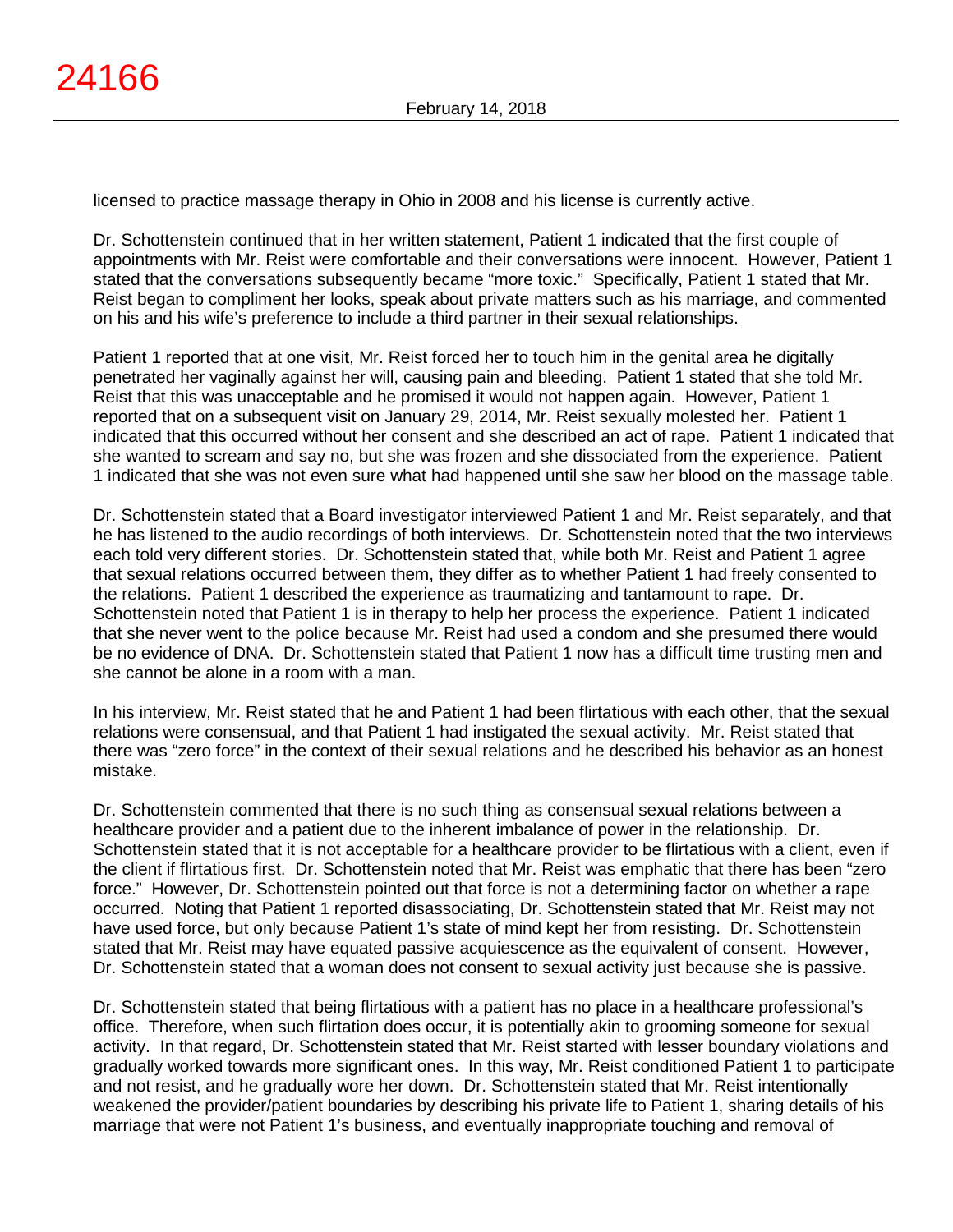clothing. Dr. Schottenstein stated that this was a pattern of progressively more inappropriate behavior that ultimately culminated in the alleged rape of Patient 1.

Dr. Schottenstein stated that there are different kinds of rape, including serial rape, spousal rape, group rape, and statutory rape. Another kind of rape is acquaintance rape. Although the most infamous example of acquaintance rape is date rape, the perpetrator can be any acquaintance, including a medical professional. Dr. Schottenstein stated that acquaintance rape occurs because the rapist takes advantage of the familiarity within the relationship and the victim, because of the familiarity, lets down her guard. Dr. Schottenstein continued that after the incident, the victim questions whether she was, in fact, actually raped. Dr. Schottenstein note that women who are raped by acquaintances tend not to scream for help and tend not to run away.

Dr. Schottenstein added that acquaintance rapists have the ability to enjoy sexual relations with someone who clearly does not desire the sexual activity. Dr. Schottenstein stated that acquaintance rapists can have a sense of entitlement with regard to their need to gratify themselves sexually, do not feel badly about their behavior, and are empathetically disconnected from the victim. Dr. Schottenstein further stated that acquaintance rapists do not see themselves as rapists, but instead see themselves as persuading the victim into having sexual relations. Dr. Schottenstein stated that this is the scenario the Patient 1 described in great detail, thought he suspected that Mr. Reist would disagree with Patient 1's characterization.

Dr. Schottenstein did not believe that this situation was the result of a misunderstanding. Dr. Schottenstein opined that Patient 1's story is substantially credible and that Mr. Reist's story is substantially self-serving. Dr. Schottenstein stated that it is not acceptable to excuse sexual activity between a healthcare professional and a patient by saying that the patient was flirtatious and instigated the sexual activity. Dr. Schottenstein opined that Mr. Reist sensed Patient 1's lack of boundaries, saw an opportunity, and seized it. Dr. Schottenstein stated that Mr. Reist was not concerned with Patient 1's feelings or welfare. Dr. Schottenstein believed that Mr. Reist may have known that Patient 1 did not want to have sexual relations with him, but Mr. Reist had been too consumed with his need to gratify himself to make sure that Patient 1 was consenting.

Dr. Schottenstein stated that when a woman is raped, the psychological damage is devastating. Dr. Schottenstein stated that rape victims feel a loss of independence and a loss of control of one's life. Dr. Schottenstein added that most rape victims develop post-traumatic stress disorder (PTSD), which can cause the victim to relive the traumatizing event through nightmares and flashbacks. Dr. Schottenstein stated that this also leads to hypervigilance with regard to one's surroundings, avoidant behavior in which one restricts one's activities due to fear, feelings of numbness and hopelessness with corresponding feelings of guilt and depression, and mistrust of men. Dr. Schottenstein stated that rape victims also have a strong tendency towards self-blame, the feeling that one should have done something differently and so it was her fault, and the feeling that there is something inherently wrong with her and caused her to deserve to be raped. Dr. Schottenstein stated that the words Patient 1 used in her interview imply that she has internalized these sentiments.

Dr. Schottenstein believed that a preponderance of the evidence shows that Mr. Reist is guilty of sexual misconduct with Patient 1. Dr. Schottenstein further believed that Mr. Reist's behavior, as described, was predatory and not remediable. Dr. Schottenstein agreed with the Proposed Order to permanently revoke Mr. Reist's massage therapy license.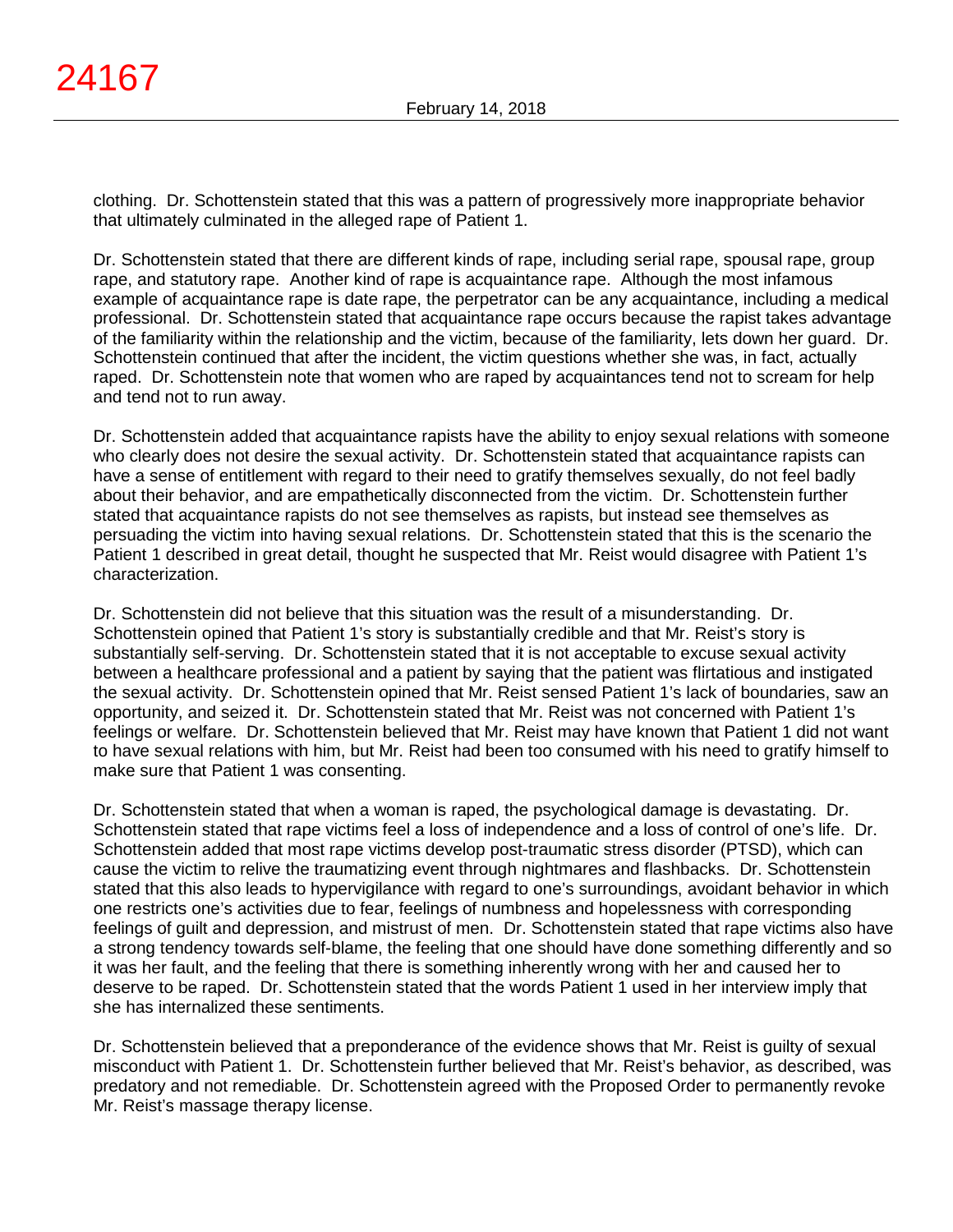Dr. Bechtel agreed with Dr. Schottenstein and stated that even consensual sex between a healthcare provider and a patient is inappropriate and crosses a boundary.

Ms. Montgomery agreed that Mr. Reist's massage therapy license should be permanently revoked and asked if that is the action that the Board normally takes for a violation of this nature. Dr. Steinbergh replied that over the years, the Board has had little tolerance for sexual boundary issues. Dr. Steinbergh added that in some cases the Board may review the circumstances of an incident and determine that the licensee has taken responsibility for their actions and may be remediable through educational courses and other measures. However, Dr. Steinbergh stated that in cases such as Mr. Reist's, the Board does not hesitate to permanently revoke a license.

Dr. Steinbergh commented that the Hearing Examiner's comments in the Proposed Findings and Proposed Order were very appropriate. Dr. Steinbergh opined that Mr. Reist and Patient 1 had been engaged in sexual foreplay for some time prior to the incident and she agreed with the Hearing Examiner that even if one accepts Mr. Reist's assertions, it was Mr. Reist's responsibility to maintain appropriate boundaries. Ms. Montgomery asked if the stronger boundaries are required of massage therapists due to the nature of that activity. Dr. Steinbergh stated that acts of this egregious nature are not tolerated from any provider. Ms. Anderson added that the Board's sexual misconduct rules apply to all license types.

Mr. Giacalone stated that as he reviewed this case, he questioned whether rape had occurred. However, Mr. Giacalone added that permanent revocation is appropriate in either case because Mr. Reist had crossed a significant boundary in an almost premeditated way. Dr. Schottenstein agreed and stated that, even if the question of rape was set aside, Patient 1 was damaged by this incident.

A vote was taken on Dr. Steinbergh's motion to approve:

| <b>ROLL CALL:</b> | Dr. Rothermel     | - abstain |
|-------------------|-------------------|-----------|
|                   | Dr. Saferin       | - abstain |
|                   | Dr. Schottenstein | - aye     |
|                   | Dr. Steinbergh    | - aye     |
|                   | Dr. Schachat      | - aye     |
|                   | Mr. Giacalone     | - aye     |
|                   | Mr. Gonidakis     | - aye     |
|                   | Dr. Soin          | - aye     |
|                   | D. Falais         | $\sim$    |

Steinbergh - aye Schachat - aye Giacalone - aye Gonidakis - aye<br>Soin - ave - aye Dr. Edgin - ave Dr. Factora - aye Ms. Montgomery - aye Dr. Bechtel - aye

The motion carried.

### EXECUTIVE SESSION

**Dr. Steinbergh moved to go into Executive Session to confer with the Medical Board's attorneys on matters of pending or imminent court action, and for the purpose of deliberating on proposed consent agreements in the exercise of the Medical Board's quasi-judicial capacity. Dr. Saferin seconded the motion.** A vote was taken: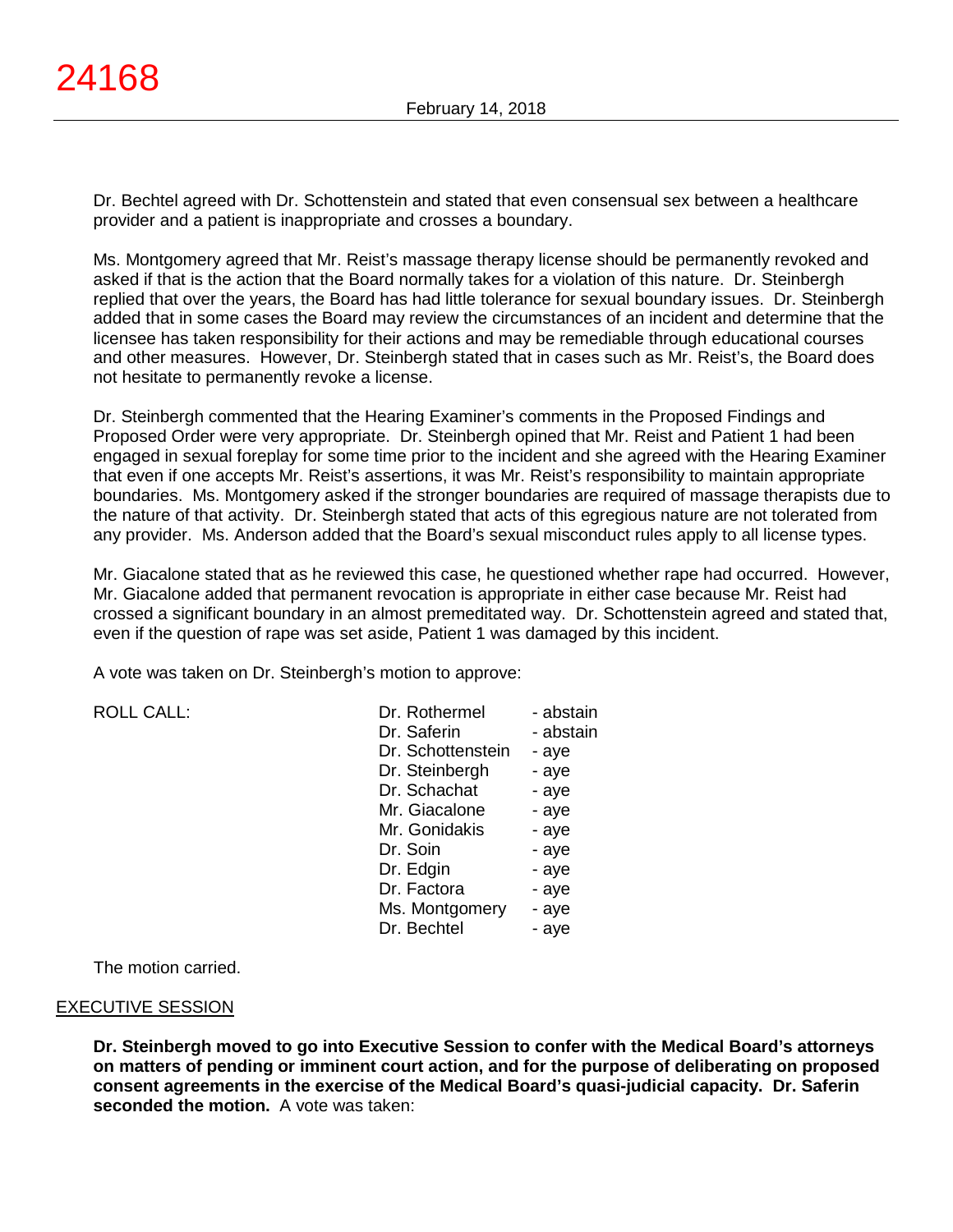ROLL CALL: Dr. Roth

| Dr. Rothermel     | - aye |
|-------------------|-------|
| Dr. Saferin       | - aye |
| Dr. Schottenstein | - aye |
| Dr. Steinbergh    | - aye |
| Dr. Schachat      | - aye |
| Mr. Giacalone     | - aye |
| Mr. Gonidakis     | - aye |
| Dr. Soin          | - aye |
| Dr. Edgin         | - aye |
| Dr. Factora       | - aye |
| Ms. Montgomery    | - aye |
| Dr. Bechtel       | - aye |
|                   |       |

The motion carried.

Pursuant to Section 121.22(G)(3), Ohio Revised Code, the Board went into executive session with Mr. Groeber, Ms. Anderson, Ms. Loe, Ms. Debolt, Mr. Schmidt, Mr. Fais, Mr. Turek, Ms. Marshall, the Enforcement Attorneys, the Assistant Attorneys General, Ms. Pollock, Ms. Wehrle, Ms. Murray, Mr. Smith, Ms. Moore, Mr. DePew, and Mr. Taylor in attendance.

The Board returned to public session.

#### RATIFICATION OF SETTLEMENT AGREEMENTS

### AVINASH T. DESHMUKH, M.D. – PERMANENT SURRENDER OF CERTIFICATE TO PRACTICE MEDICINE AND SURGERY

**Dr. Steinbergh moved to ratify the proposed Permanent Surrender with Dr. Deshmukh. Dr. Schottenstein seconded the motion.** A vote was taken:

| Dr. Rothermel     | - abstain |
|-------------------|-----------|
| Dr. Saferin       | - abstain |
| Dr. Schottenstein | - aye     |
| Dr. Steinbergh    | - aye     |
| Dr. Schachat      | - aye     |
| Mr. Giacalone     | - aye     |
| Mr. Gonidakis     | - aye     |
| Dr. Soin          | - aye     |
| Dr. Edgin         | - aye     |
| Dr. Factora       | - aye     |
| Ms. Montgomery    | - aye     |
| Dr. Bechtel       | - aye     |
|                   |           |

The motion to ratify carried.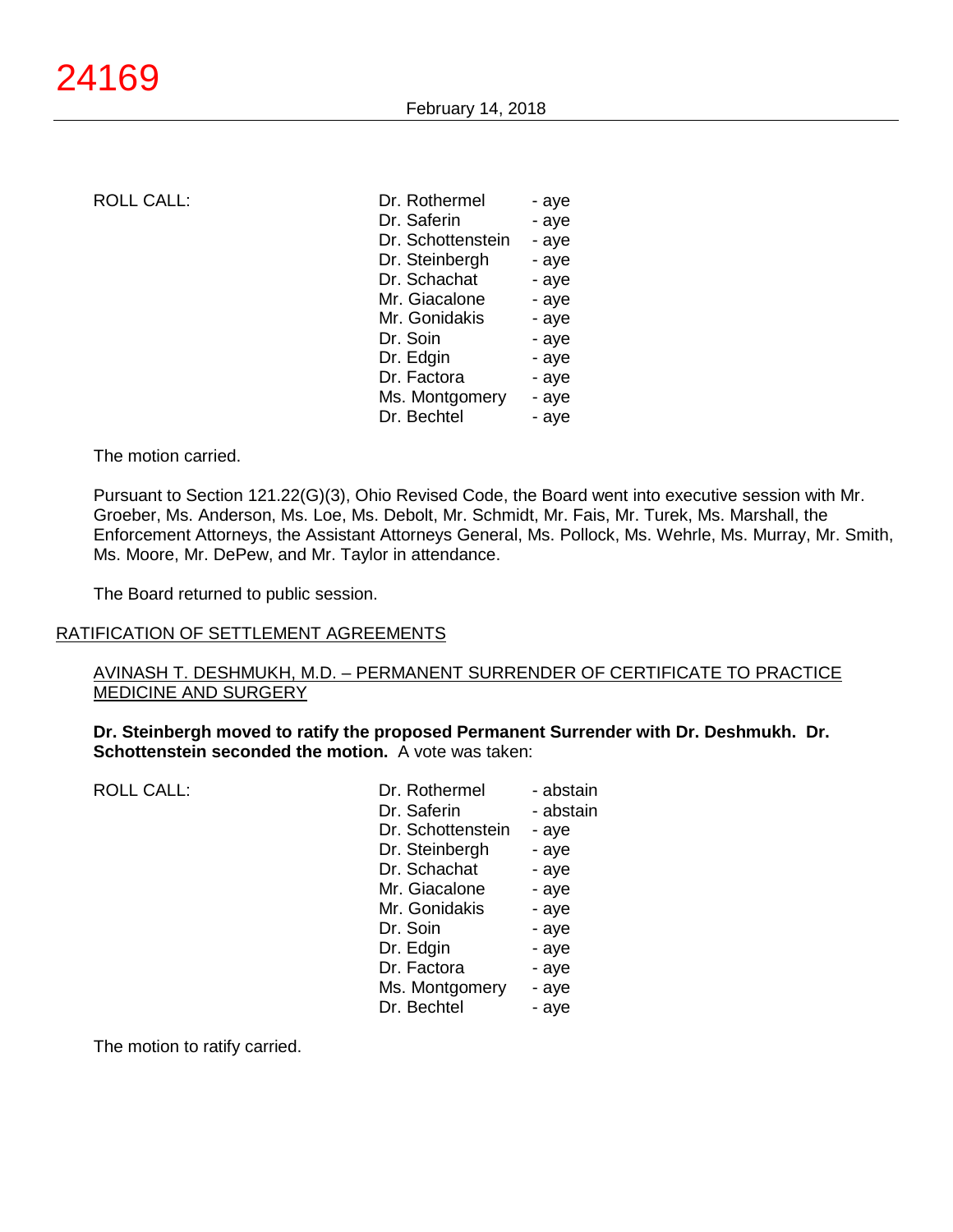### HARVEY D. LYONS, M.D. – RETIREMENT/PERMANENT SURRENDER OF CERTIFICATE TO PRACTICE MEDICINE AND SURGERY

### **Dr. Steinbergh moved to ratify the proposed Retirement/Permanent Surrender with Dr. Lyons. Dr. Schottenstein seconded the motion.** A vote was taken:

ROLL CALL:

| Dr. Rothermel     | - abstain |
|-------------------|-----------|
| Dr. Saferin       | - abstain |
| Dr. Schottenstein | - aye     |
| Dr. Steinbergh    | - aye     |
| Dr. Schachat      | - aye     |
| Mr. Giacalone     | - aye     |
| Mr. Gonidakis     | - aye     |
| Dr. Soin          | - aye     |
| Dr. Edgin         | - aye     |
| Dr. Factora       | - aye     |
| Ms. Montgomery    | - aye     |
| Dr. Bechtel       | - aye     |
|                   |           |

The motion to ratify carried.

### MORRIS LAMAR BROWN, M.D. – PERMANENT SURRENDER/RETIREMENT OF CERTIFICATE TO PRACTICE MEDICINE AND SURGERY

**Dr. Steinbergh moved to ratify the proposed Permanent Surrender/Retirement with Dr. Brown. Dr. Schottenstein seconded the motion.** A vote was taken:

 $ROILCAIL$ :

| - abstain |
|-----------|
| - abstain |
| - aye     |
| - aye     |
| - aye     |
| - aye     |
| - aye     |
| - aye     |
| - aye     |
| - aye     |
| - aye     |
| - abstain |
|           |

The motion to ratify carried.

### LINDA JEAN DENNIS, M.D. – STEP I CONSENT AGREEMENT

**Dr. Steinbergh moved to ratify the proposed Step I Consent Agreement with Dr. Dennis. Dr. Schottenstein seconded the motion.** A vote was taken: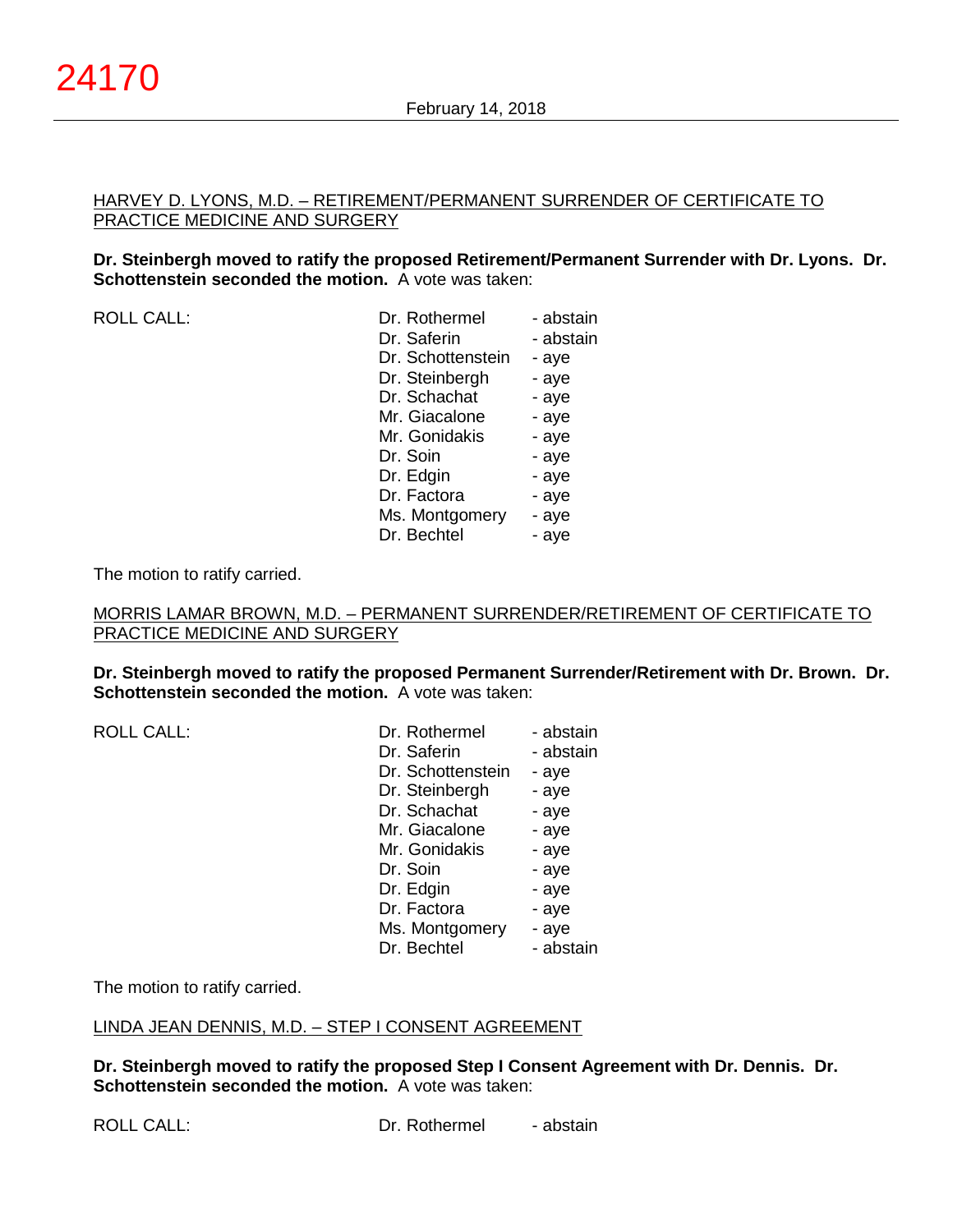| Dr. Saferin       | - abstain |
|-------------------|-----------|
| Dr. Schottenstein | - aye     |
| Dr. Steinbergh    | - aye     |
| Dr. Schachat      | - aye     |
| Mr. Giacalone     | - aye     |
| Mr. Gonidakis     | - aye     |
| Dr. Soin          | - aye     |
| Dr. Edgin         | - aye     |
| Dr. Factora       | - aye     |
| Ms. Montgomery    | - aye     |
| Dr. Bechtel       | - abstain |

The motion to ratify carried.

# JOHN CAMERON HODGE, D.O. - PERMANENT SURRENDER OF CERTIFICATE TO PRACTICE OSTEOPATHIC MEDICINE AND SURGERY

**Dr. Steinbergh moved to ratify the proposed Permanent Surrender with Dr. Hodge. Dr. Schottenstein seconded the motion.** A vote was taken:

ROLL CALL:

| Dr. Rothermel     | - abstain |
|-------------------|-----------|
| Dr. Saferin       | - abstain |
| Dr. Schottenstein | - aye     |
| Dr. Steinbergh    | - aye     |
| Dr. Schachat      | - aye     |
| Mr. Giacalone     | - aye     |
| Mr. Gonidakis     | - aye     |
| Dr. Soin          | - aye     |
| Dr. Edgin         | - aye     |
| Dr. Factora       | - aye     |
| Ms. Montgomery    | - aye     |
| Dr. Bechtel       | - abstain |
|                   |           |

The motion to ratify carried.

### JOHN M. SMILO, D.P.M. – CONSENT AGREEMENT

**Dr. Steinbergh moved to ratify the proposed Consent Agreement with Dr. Smilo. Dr. Schottenstein seconded the motion.** A vote was taken:

ROLL CALL:

| Dr. Rothermel     | - abstain |
|-------------------|-----------|
| Dr. Saferin       | - abstain |
| Dr. Schottenstein | - aye     |
| Dr. Steinbergh    | - aye     |
| Dr. Schachat      | - aye     |
| Mr. Giacalone     | - aye     |
| Mr. Gonidakis     | - aye     |
| Dr. Soin          | - aye     |
|                   |           |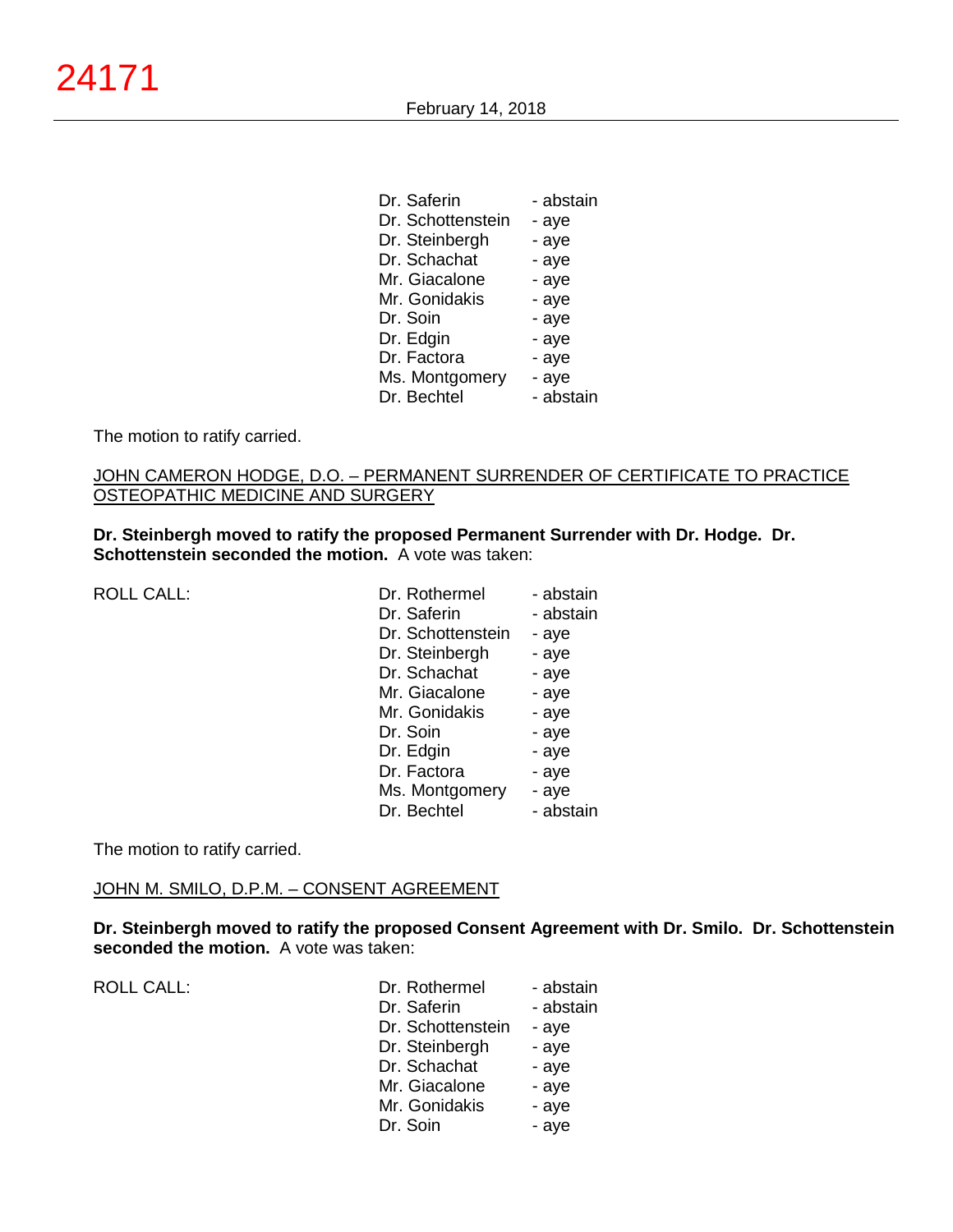| - aye     |
|-----------|
| - ave     |
| - ave     |
| - abstain |
|           |

The motion to ratify carried.

### RANJIVE TANDON, M.D. – STEP II CONSENT AGREEMENT

**Dr. Steinbergh moved to ratify the proposed Step II Consent Agreement with Dr. Tandon. Dr. Schottenstein seconded the motion.** A vote was taken:

| <b>ROLL CALL:</b> | Dr. Rothermel     | - abstain |
|-------------------|-------------------|-----------|
|                   | Dr. Saferin       | - abstain |
|                   | Dr. Schottenstein | - aye     |
|                   | Dr. Steinbergh    | - aye     |
|                   | Dr. Schachat      | - aye     |
|                   | Mr. Giacalone     | - aye     |
|                   | Mr. Gonidakis     | - aye     |
|                   | Dr. Soin          | - aye     |
|                   | Dr. Edgin         | - aye     |
|                   | Dr. Factora       | - aye     |
|                   | Ms. Montgomery    | - aye     |
|                   | Dr. Bechtel       | - aye     |

The motion to ratify carried.

# CITATIONS AND ORDERS OF SUMMARY SUSPENSION, IMMEDIATE SUSPENSION, AND AUTOMATIC **SUSPENSION**

### RODNEY LEE CURTIS, M.D. – NOTICE OF IMMEDIATE SUSPENSION AND OPPORTUNITY FOR HEARING

At this time the Board read and considered the proposed Notice of Immediate Suspension and Opportunity for Hearing in the above matter, a copy of which shall be maintained in the exhibits section of this Journal.

**Dr. Steinbergh moved to enter an Order of Immediate Suspension in the matter of Rodney Lee Curtis, M.D., in accordance with Section 3719.121(C), Ohio Revised Code, and to issue the Notice of Immediate Suspension and Opportunity for Hearing. Dr. Schottenstein seconded the motion**. A vote was taken:

ROLL CALL: Dr. Rothermel - abstain Dr. Saferin - abstain Dr. Schottenstein - aye Dr. Steinbergh - aye Dr. Schachat **-** aye Mr. Giacalone <sup>-</sup> aye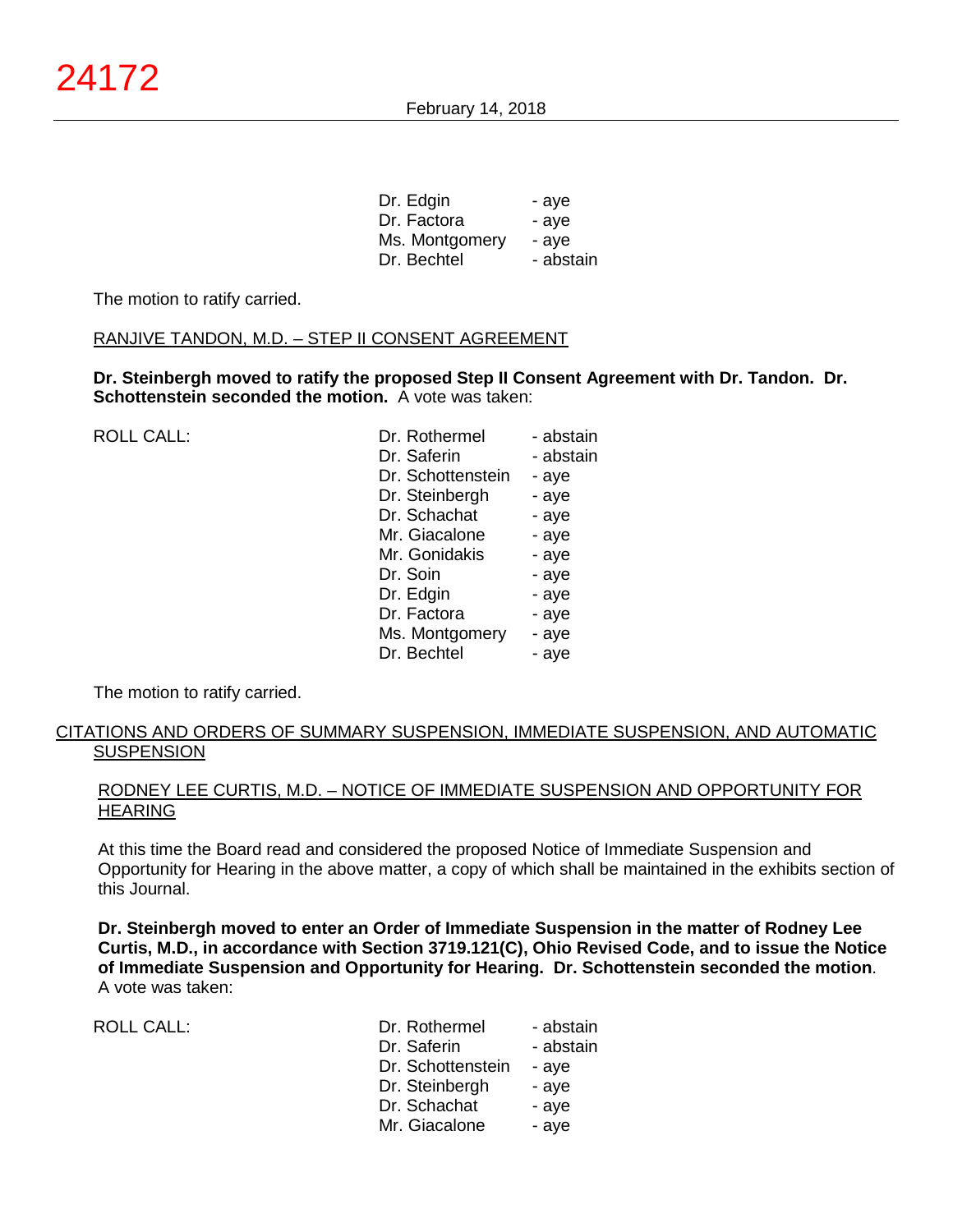| - aye     |
|-----------|
| - aye     |
| - aye     |
| - aye     |
| - aye     |
| - abstain |
|           |

The motion to approve carried.

### MUYUAN MA, M.D. – NOTICE OF SUMMARY SUSPENSION AND OPPORTUNITY FOR HEARING

At this time the Board read and considered the proposed Notice of Summary Suspension and Opportunity for Hearing in the above matter, a copy of which shall be maintained in the exhibits section of this Journal.

**Dr. Steinbergh moved to enter an Order of Summary Suspension in the matter of Muyuan Ma, M.D., in accordance with Section 4731.22(G), Ohio Revised Code, and to issue the Notice of Summary Suspension and Opportunity for Hearing. Dr. Schottenstein seconded the motion.** A vote was taken:

ROLL CALL:

| Dr. Rothermel     | - abstain |
|-------------------|-----------|
| Dr. Saferin       | - abstain |
| Dr. Schottenstein | - aye     |
| Dr. Steinbergh    | - aye     |
| Dr. Schachat      | - aye     |
| Mr. Giacalone     | - aye     |
| Mr. Gonidakis     | - aye     |
| Dr. Soin          | - aye     |
| Dr. Edgin         | - aye     |
| Dr. Factora       | - aye     |
| Ms. Montgomery    | - aye     |
| Dr. Bechtel       | - abstain |

The motion to approve carried.

### EDWARD WOJCIECHOWSKI, M.D. – NOTICE OF IMMEDIATE SUSPENSION AND OPPORTUNITY FOR HEARING

At this time the Board read and considered the proposed Notice of Immediate and Opportunity for Hearing in the above matter, a copy of which shall be maintained in the exhibits section of this Journal.

**Dr. Steinbergh moved to enter an Order of Immediate Suspension in the matter of Edward Wojciechowski, M.D., in accordance with Section 3719.121(C), Ohio Revised Code, and to issue the Notice of Immediate Suspension and Opportunity for Hearing. Dr. Schottenstein seconded the motion**. A vote was taken:

ROLL CALL:

| Dr. Rothermel     | - abstain |
|-------------------|-----------|
| Dr. Saferin       | - abstain |
| Dr. Schottenstein | - ave     |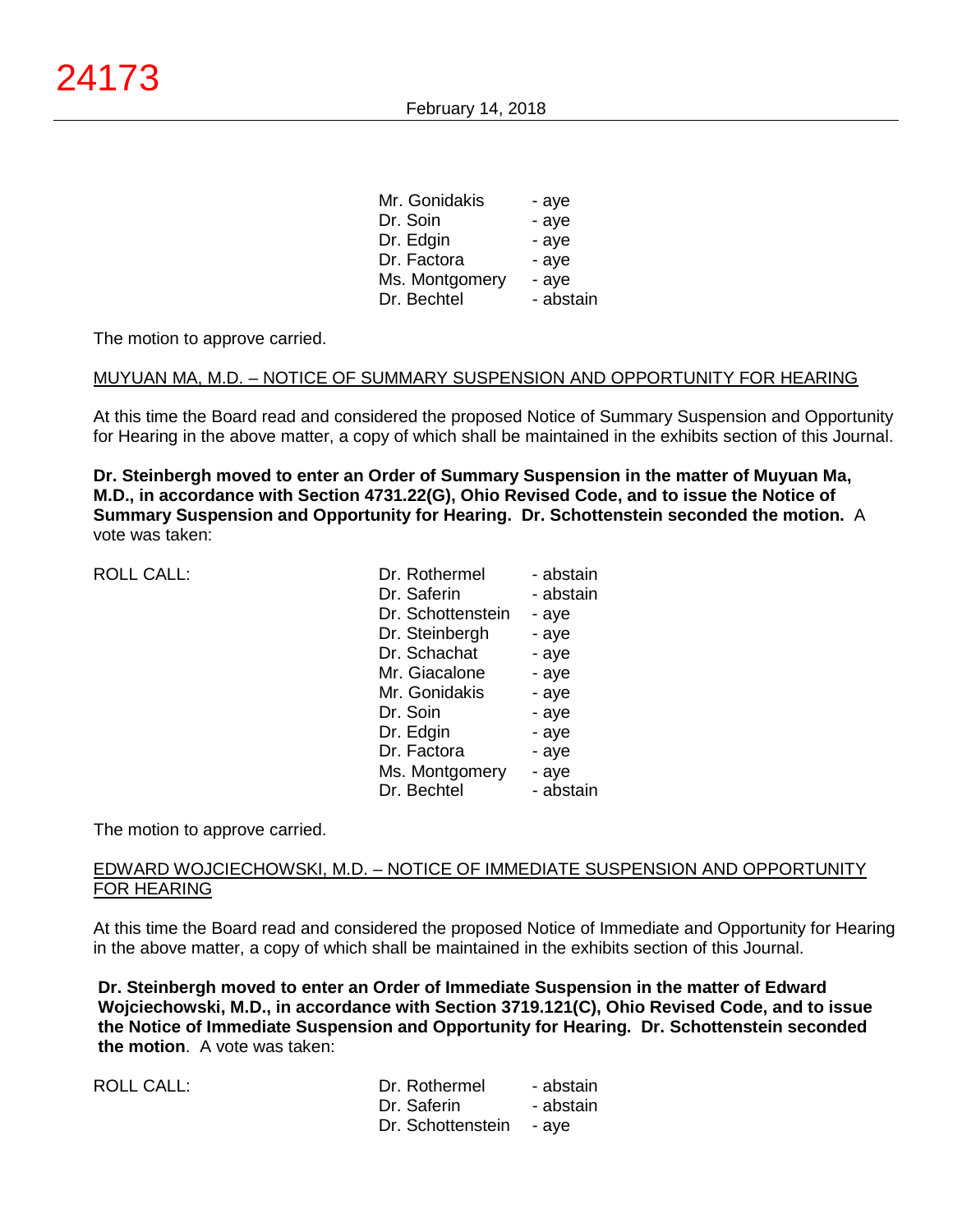| Dr. Steinbergh | - aye |
|----------------|-------|
| Dr. Schachat   | - aye |
| Mr. Giacalone  | - aye |
| Mr. Gonidakis  | - aye |
| Dr. Soin       | - aye |
| Dr. Edgin      | - aye |
| Dr. Factora    | - aye |
| Ms. Montgomery | - aye |
| Dr. Bechtel    | - aye |

The motion to approve carried.

**Dr. Steinbergh moved to send the Notices of Opportunity for Hearing to Trisha Annette Doran, M.D.; Larry Lee Doss, M.D.; Thomas Robert Hanf, M.D.; John Harlem Johnson, M.D.; Susan Donna Lawrence, D.O.; and John Nickels, M.D. Dr. Schottenstein seconded the motion.** A vote was taken:

|  |  | <b>ROLL CALL:</b> |
|--|--|-------------------|
|--|--|-------------------|

ROLL CALL:

|                   | - abstain     |
|-------------------|---------------|
| Dr. Saferin       | - abstain     |
| Dr. Schottenstein | - aye         |
| Dr. Steinbergh    | - aye         |
| Dr. Schachat      | - aye         |
| Mr. Giacalone     | - aye         |
| Mr. Gonidakis     | - aye         |
| Dr. Soin          | - aye         |
| Dr. Edgin         | - aye         |
| Dr. Factora       | - aye         |
| Ms. Montgomery    | - aye         |
| Dr. Bechtel       | - abstain     |
|                   | Dr. Rothermel |

The motion to send carried.

**Dr. Steinbergh moved to send the Notices of Opportunity for Hearing to Kristen Nicole Bray, M.D.; Anthony Joseph DiCello; Michael Edward Felver, M.D.; M. Salim Ratnani, M.D.; and Tracy R. Ruedisueli, P.A. Dr. Schottenstein seconded the motion.** A vote was taken:

| Dr. Rothermel     | - abstain |
|-------------------|-----------|
| Dr. Saferin       | - abstain |
| Dr. Schottenstein | - aye     |
| Dr. Steinbergh    | - aye     |
| Dr. Schachat      | - aye     |
| Mr. Giacalone     | - aye     |
| Mr. Gonidakis     | - aye     |
| Dr. Soin          | - aye     |
| Dr. Edgin         | - aye     |
| Dr. Factora       | - aye     |
| Ms. Montgomery    | - aye     |
| Dr. Bechtel       | - ave     |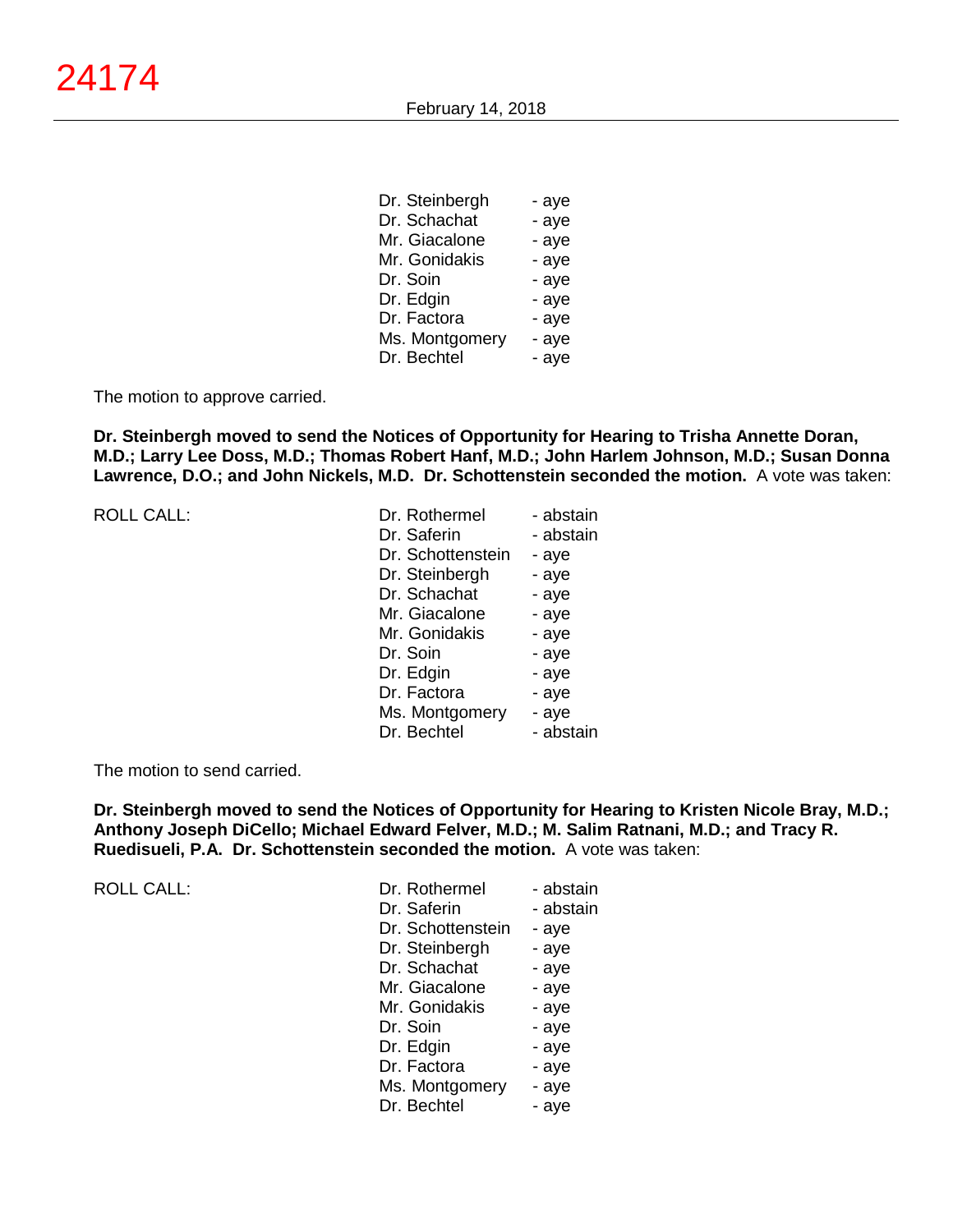The motion to send carried.

### RULES AND POLICIES

CHAPTER 4731-20 AND 4731-25 RULES

**Dr. Steinbergh moved to approve that the rules in Chapters 4731-20 and 4731-25 be filed with JCARR. Dr. Saferin seconded the motion.** A vote was taken:

ROLL CALL:

| Dr. Rothermel     | - aye |
|-------------------|-------|
| Dr. Saferin       | - aye |
| Dr. Schottenstein | - aye |
| Dr. Steinbergh    | - aye |
| Dr. Schachat      | - aye |
| Mr. Giacalone     | - aye |
| Mr. Gonidakis     | - aye |
| Dr. Soin          | - aye |
| Dr. Edgin         | - aye |
| Dr. Factora       | - aye |
| Ms. Montgomery    | - aye |
| Dr. Bechtel       | - aye |
|                   |       |

The motion carried.

### CHAPTER 4731-10 RULES

**Dr. Steinbergh moved to ratify the approval to file with JCARR the Rules 4731-10-01, 4731-10-03, 4731-10-04, 4731-10-05, 4731-10-06, and 4731-10-07. Dr. Saferin seconded the motion.** A vote was taken:

ROLL CALL:

| - aye |
|-------|
| - aye |
| - aye |
| - aye |
| - aye |
| - aye |
| - aye |
| - aye |
| - aye |
| - aye |
| - aye |
| - aye |
|       |

The motion carried.

#### REQUEST FOR STANDING APPROVAL

**Dr. Steinbergh moved to grant standing authority to the Legal Department to file rules with the**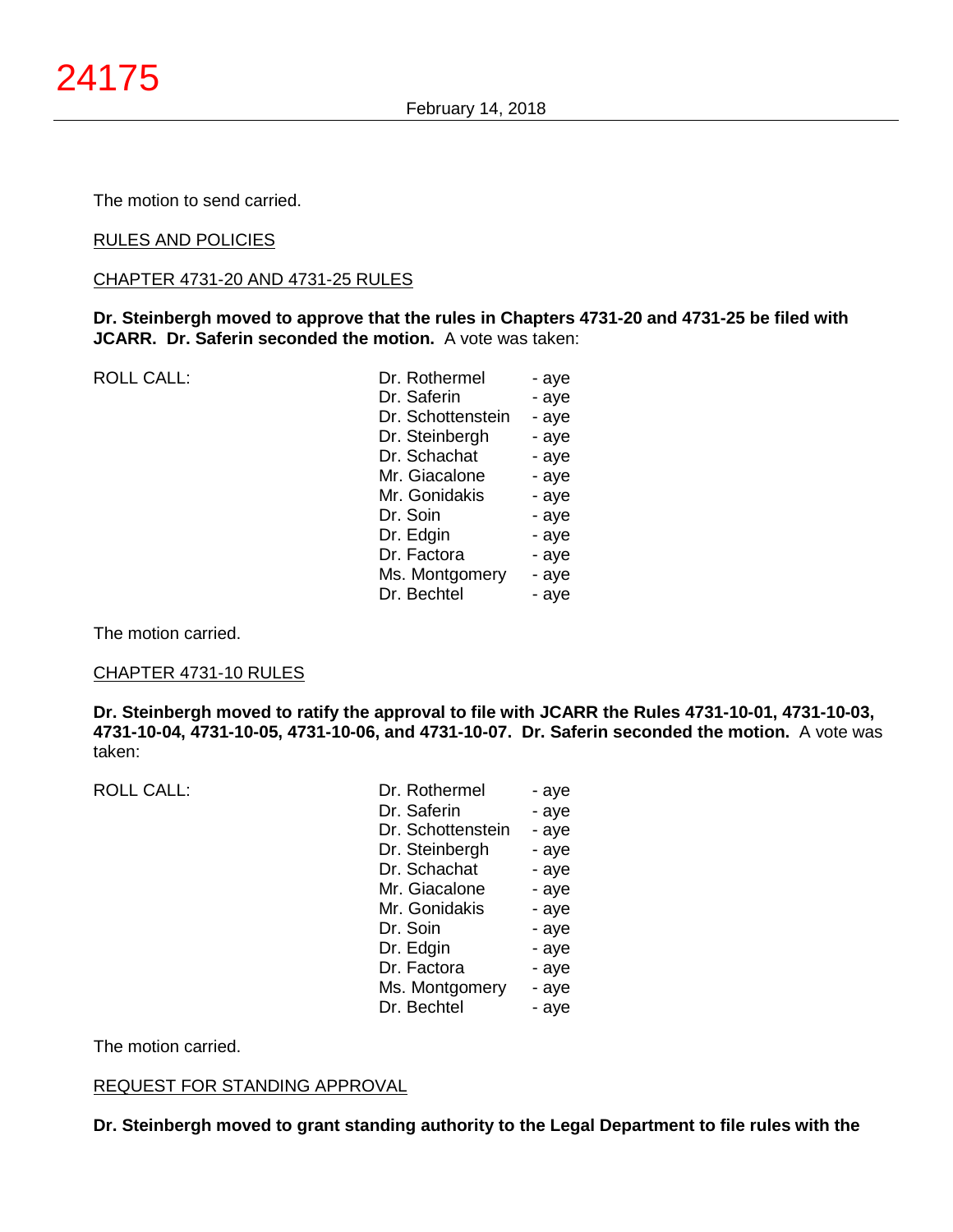**Joint Committee on Agency Rule Review (JCARR) upon receipt of a recommendation to do so from the Common Sense Initiative (CSI) office, with a report of rule-filing activities given to the Medical Board each month. Dr. Saferin seconded the motion.** A vote was taken:

 $ROILCAII$ :

| Dr. Rothermel     | - aye |
|-------------------|-------|
| Dr. Saferin       | - aye |
| Dr. Schottenstein | - aye |
| Dr. Steinbergh    | - aye |
| Dr. Schachat      | - aye |
| Mr. Giacalone     | - aye |
| Mr. Gonidakis     | - aye |
| Dr. Soin          | - aye |
| Dr. Edgin         | - aye |
| Dr. Factora       | - aye |
| Ms. Montgomery    | - aye |
| Dr. Bechtel       | - aye |

The motion carried.

### ADVISORY COUNCILS APPLICATIONS REVIEW

#### DIETETICS ADVISORY COUNCIL APPLICATIONS

Ms. Anderson stated that as part of the consolidation with the Ohio Board of Dietetics and the Ohio Respiratory Care Board, the Medical Board is charged with appointing an advisory council for each of those professions. Ms. Anderson stated that the applications of those individuals who are interested in serving on the councils have been provided to the Board members. Ms. Anderson stated that Mr. Giacalone and members of the staff have reviewed the applications and made recommendations for the Board's consideration.

Mr. Gonidakis asked if background checks or other vetted procedures have been conducted on the applicants. Ms. Anderson replied that background checks cannot be performed because the members of the advisory councils will not be employees of the Board.

Dr. Schottenstein noted that the Respiratory Care Advisory Council will include a member of the Medical Board, but the Dietetics Advisory Council will not. Ms. Anderson stated that the legislation did not provide for the Dietetic Advisory Council to include a member of the Medical Board, though the Board could assign a member at attend meetings of the Dietetics Advisory Council as a non-member.

Ms. Montgomery asked if the Board consulted with the Ohio Academy of Nutrition and Dietetics when recommending members for the Dietetics Advisory Council. Ms. Anderson replied that the Academy was not consulted. Ms. Anderson stated that the associations for dietetics and for respiratory care each had an opportunity to nominate members, but no nominations were received. Ms. Montgomery opined that the Board should not select Advisory Council members and potentially have the Academy object to a member or members as unqualified due to some past circumstance. Ms. Montgomery suggested that the Board should ask the Academy if it has any concerns about any of the applicants before advisory council members are selected.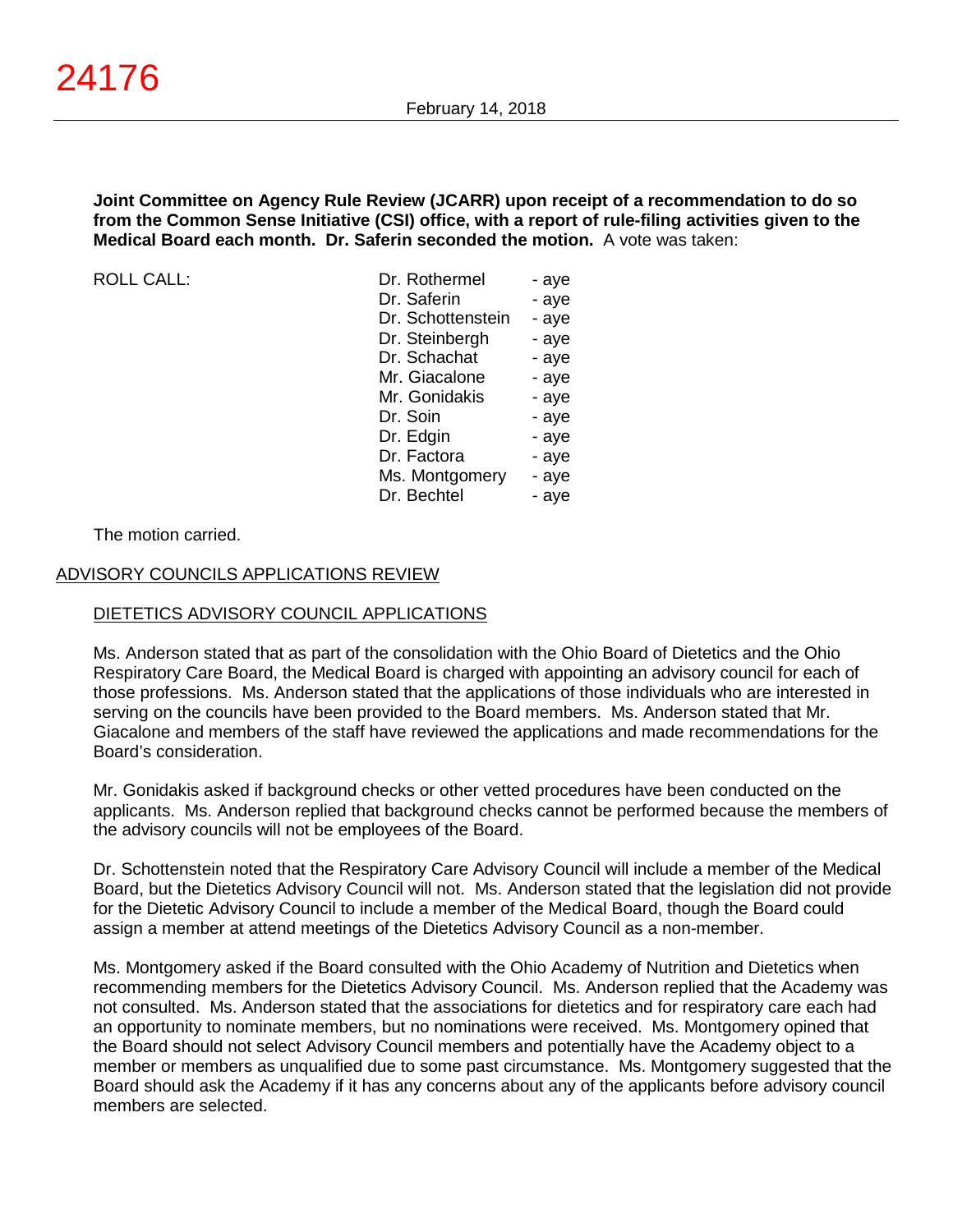The Board discussed this matter thoroughly. Mr. Groeber noted that the Academy does not represent all dieticians in Ohio. Ms. Montgomery agreed, but pointed out that the Ohio State Medical Association does not represent all physicians and the Ohio Bar Association does not represent all attorneys. Ms. Montgomery added that the Board could perform background checks on the applicants by asking the applicants to submit to the check.

Mr. Groeber commented that when he discussed this with the Academy, the Academy had stated that they would provide candidates for the Advisory Committee. However, Mr. Groeber thought it was appropriate to send notice to and accept applications from all dietitians in Ohio and not only those who were members of the Academy. Mr. Groeber did not know if the Academy ever provided a list of candidates.

Mr. Giacalone suggested that the Board provide the names of those who are recommended for selection to the Advisory Council and give them an opportunity to comment on the selections. Mr. Gonidakis agreed, stating that the Board is only asking for comments and not approval.

**Dr. Bechtel moved to inform the Ohio Academy of Nutrition and Dietetics of the individuals who are recommended to serve on the Dietetics Advisory Council and to give the Academy an opportunity to comment. Mr. Gonidakis seconded the motion.** A vote was taken:

ROLL CALL:

| Dr. Rothermel     | - aye     |
|-------------------|-----------|
| Dr. Saferin       | - aye     |
| Dr. Schottenstein | - aye     |
| Dr. Steinbergh    | - abstain |
| Dr. Schachat      | - aye     |
| Mr. Giacalone     | - aye     |
| Mr. Gonidakis     | - aye     |
| Dr. Soin          | - aye     |
| Dr. Edgin         | - aye     |
| Dr. Factora       | - aye     |
| Ms. Montgomery    | - aye     |
| Dr. Bechtel       | - ave     |
|                   |           |

The motion carried.

### RESPIRATORY CARE ADVISORY COUNCIL

Ms. Anderson stated that the Respiratory Care Advisory Council is required to include a member of the Medical Board and that Dr. Factora has agreed to serve on the Council. Ms. Anderson stated that this Council is also required to include a pulmonologist, but no pulmonologist candidate has been identified yet. Ms. Anderson stated that Dr. Steinbergh has provided the names of some pulmonologists who may be interested in serving on the Council.

Ms. Anderson stated that because all of the recommended members of the Council live in Northeast Ohio, it is recommended that the Council's meetings take place in that region.

Mr. Giacalone suggested that the Board take the same action with these candidates as with those of the Dietetics Advisory Council.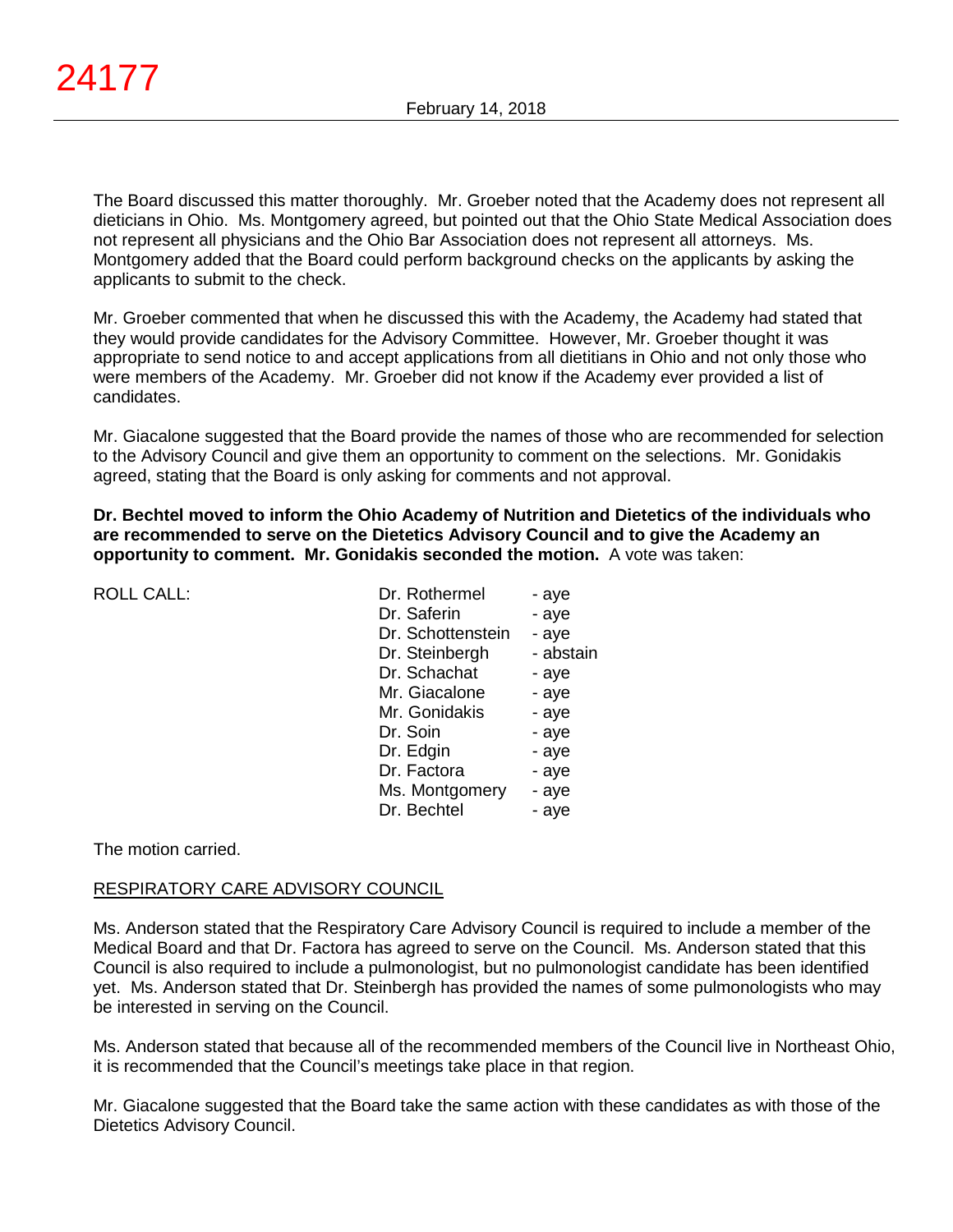### **Dr. Soin moved to inform the Ohio Society for Respiratory Care of the individuals who are recommended to serve on the Respiratory Care Advisory Council and to give the Society an opportunity to comment. Dr. Schottenstein seconded the motion.** A vote was taken:

ROLL CALL:

| Dr. Rothermel     | - aye     |
|-------------------|-----------|
| Dr. Saferin       | - aye     |
| Dr. Schottenstein | - aye     |
| Dr. Steinbergh    | - abstain |
| Dr. Schachat      | - aye     |
| Mr. Giacalone     | - aye     |
| Mr. Gonidakis     | - aye     |
| Dr. Soin          | - aye     |
| Dr. Edgin         | - aye     |
| Dr. Factora       | - abstain |
| Ms. Montgomery    | - aye     |
| Dr. Bechtel       | - aye     |
|                   |           |

The motion carried.

### REPORTS BY ASSIGNED COMMITTEE

### FINANCE COMMITTEE

### FISCAL REPORT

Dr. Schottenstein stated that the Board's revenue for December 2017 was \$1,135,877, more than double the prior month's revenue. Dr. Schottenstein noted the Board had previously started to trend back in the right direction and that trend is continuing. The Medical Board's revenue over the two-year cycle shows a year-to-date decrease of 16%, which is an improvement over the 25% year-to-date decrease in revenue recorded for November 2017. The Board's year-to-date revenue for the fiscal year is approximately \$3,800,000, compared to fiscal year 2016 which had a year-to-date revenue of \$4,500,000. Dr. Schottenstein stated that there was a net revenue gain in December 2017 of approximately \$182,000, a substantial improvement from the net revenue loss in November 2017 of approximately \$74,000.

Dr. Schottenstein stated that the Board's cash balance has increased by approximately 7% in the current fiscal year compared to December 2016. Dr. Schottenstein pointed out that in December 2016, \$1,488,000 was transferred from the Board's fund to support the eLicense development, and a final transfer of revenue will occur in the late spring of 2018 for the eLicense system. Dr. Schottenstein was hopeful that the Board's cash balance will be about \$4,500,000 by that time, so that final transfer of funds will reduce the balance to the \$3,400,000 range.

Dr. Schottenstein stated the preliminary figures for January 2018 numbers shows a revenue of about \$1,300,000 in that month. Dr. Schottenstein stated that the Board has begun to collect revenue due to the consolidation with the Ohio Board of Dietetics and the Ohio Respiratory Care Board. The revenue from those license types was only a few thousand dollars in January, but that figure should increase over time. Dr. Schottenstein stated that January 31 was another deadline for allied professional renewals. Dr. Schottenstein expected the Board's cash balance to increase to \$3,570,000 due to January revenue.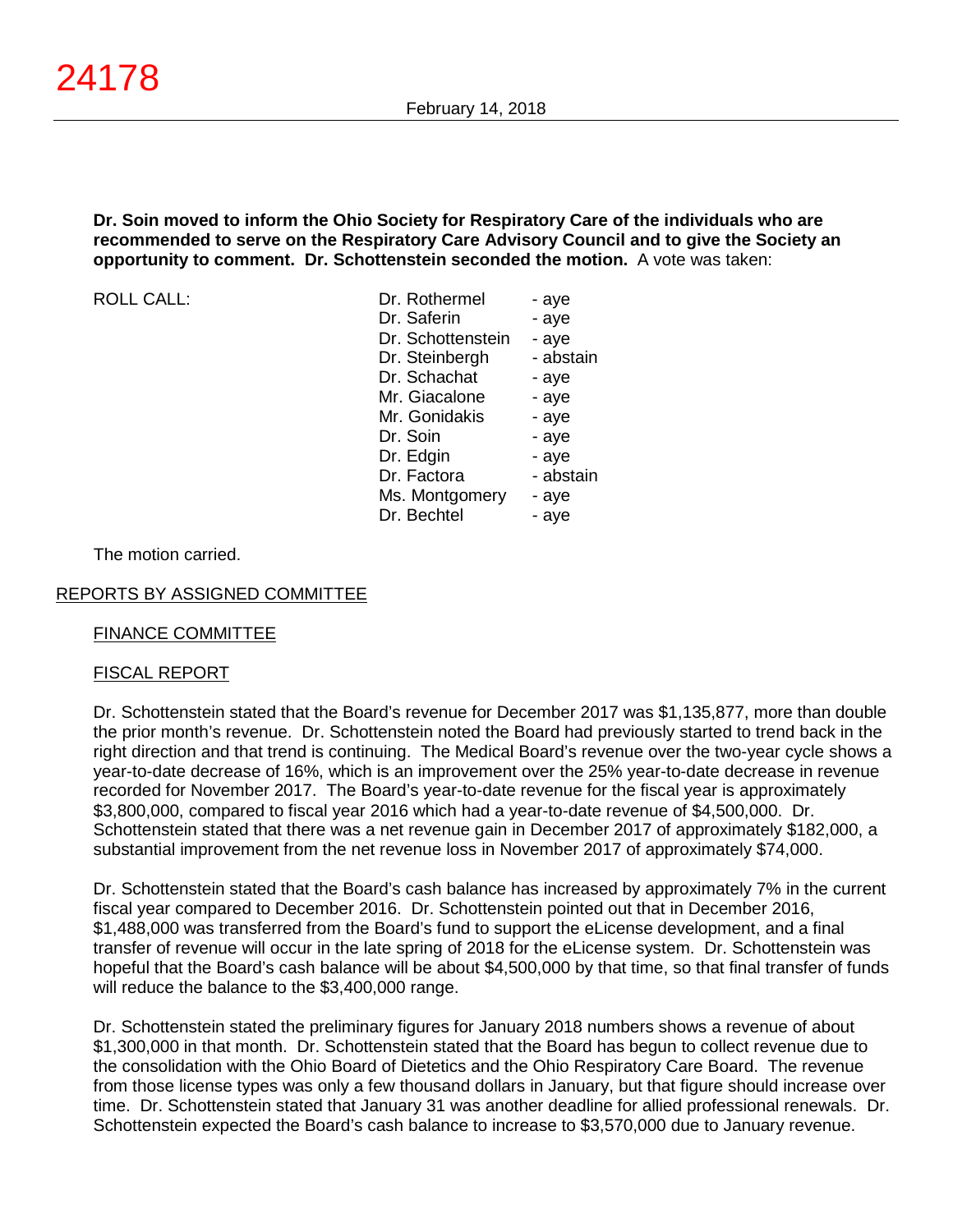Due to upcoming license renewal cycles, Dr. Schottenstein opined that the last two quarters of Fiscal Year 2018 will more than make up for the losses of the first two quarters.

Dr. Schottenstein stated that total expenditures in December 2017 were \$953,885, compared to \$914,854 in December 2016. The Board experienced a 0.5% increase in expenditures year-to-date. Dr. Schottenstein noted that the Board still has not been billed for rent for the first two quarters of the fiscal year, which is about \$85,000 per quarter. Dr. Schottenstein stated once the Board receives that bill, the Board will probably see a roughly 2% to 4% increased year-to-date expense over last year's amount.

### ACCOUNTS RECEIVABLE

Dr. Schottenstein stated that the Board has collected fine payments totaling \$20,500 since the last Board meeting. In total, the Board has received \$193,500 in fines and another \$146,000 are outstanding.

### COMMUNICATIONS UPDATE

Dr. Schottenstein commented that the Communications Section has been experiencing a higher volume of inquiry than usual on multiple topics.

Dr. Schottenstein stated that the Take Charge Ohio initiative is continuing and that Dr. Soin attended a recent event.

Dr. Schottenstein stated that the Communications Section continues to work with the email communications to licensees, which have become much more streamlined and personalized. Dr. Schottenstein added that Communications is working on an app design that would be helpful to licensees which would include, for example, a morphine-equivalent dose (MED) calculator and overdose information.

Dr. Schottenstein stated that a Partners in Professionalism presentation was held recently at the Ohio University campus in Sandusky and future presentations are planned. Dr. Schottenstein stated that there is a request for Board members to participate in the presentations.

Dr. Schottenstein stated that the Board's website now features a brief video about the history of the Medical Board. Dr. Schottenstein thanked Ms. Pollock and the Communications team for producing the video.

Dr. Schottenstein stated that the Board's website now includes pages on dietetics and respiratory care with helpful information for those licensees.

Dr. Schottenstein stated that the Winter Edition of HealthScene Ohio is currently being edited. The issue will feature an interview with Dr. Bechtel and an introduction to the professions of respiratory care and dietetics. The Spring Edition will feature Dr. Steinbergh's history with the Board and an article on podiatry from Dr. Saferin.

### FEDERATION OF STATE MEDICAL BOARDS ANNUAL MEETING

Dr. Schottenstein stated the Federation of State Medical Boards (FSMB) Annual Meeting will be held April 26 through April 28, 2018 in Charlotte, North Carolina. Dr. Schottenstein stated that the Finance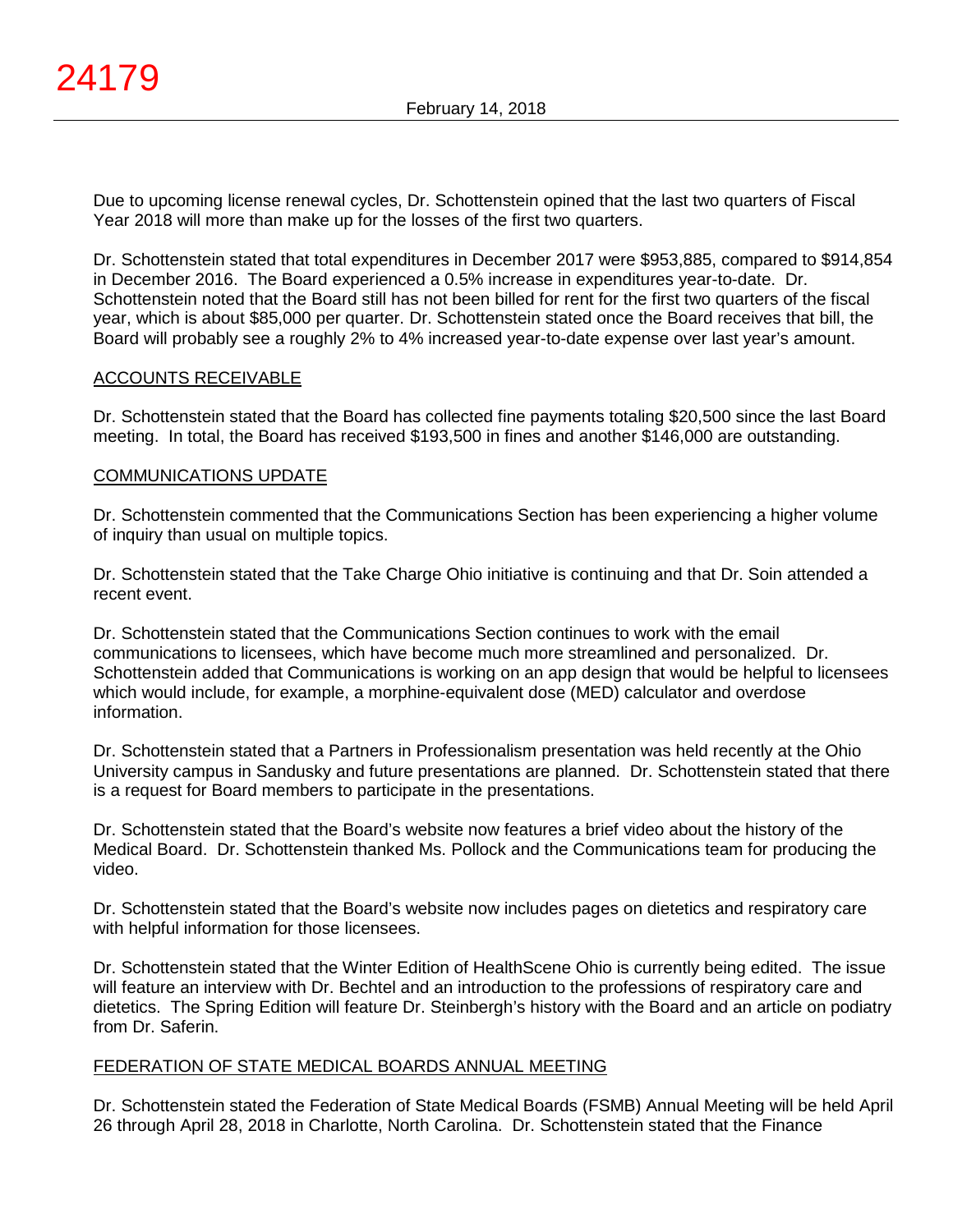Committee has recommended approval for himself and Dr. Steinbergh to attend the meeting.

**Dr. Saferin moved approve travel expenses in accordance with state travel policy for Dr. Steinbergh and Dr. Schottenstein to attend the 2018 annual meeting of the FSMB, as their attendance at the meeting is in connection with their responsibilities as, and is related to their position as, members of the State Medical Board of Ohio. Dr. Edgin seconded the motion.** All members voted aye except Dr. Steinbergh and Dr. Schottenstein, who abstained. The motion carried.

Dr. Schottenstein stated that the Finance Committee has also recommended approval for Ms. Pollock, Ms. Loe, and Mr. Smith to attend the FSMB Annual Meeting.

**Dr. Saferin moved to approve travel expenses in accordance with state travel policy for Tessie Pollock, Susan Loe, and Nathan Smith to attend the 2018 Annual Meeting of the FSMB, as Ms. Pollock's attendance at the conference is in connection with her duties as, and is related to her position as, Director of Communication of the State Medical Board of Ohio; Ms. Loe's attendance at the conference is in connection with her duties as, and is related to her position as, Human Resources and Fiscal Administrator of the State Medical Board of Ohio; and Mr. Smith's attendance at the conference is in connection with his duties as, and is related to his position as, Senior Legal and Policy Counsel of the State Medical Board of Ohio. Dr. Steinbergh seconded the motion.** All members voted aye. The motion carried.

Dr. Schottenstein stated that the Finance Committee has also recommended approval for the purchase of tickets for himself, Mr. Giacalone, Dr. Steinbergh, Mr. Groeber, Ms. Pollock, Ms. Loe, and Mr. Smith to attend the FSMB Foundation Luncheon.

**Dr. Saferin moved to approve the purchase of tickets to attend the FSMB Foundation Luncheon for Mr. Giacalone, Dr. Steinbergh, Dr. Schottenstein, Mr. Groeber, Ms. Pollock, Ms. Loe, and Mr. Smith, as the luncheon is a separate ticketed event that is not included in the conference registration fee. Dr. Soin second the motion**. All members voted aye except Mr. Giacalone, Dr. Steinbergh, and Dr. Schottenstein, who abstained. The motion carried.

### 2018 FEDERATION OF STATE MASSAGE THERAPY BOARDS EXECUTIVE SUMMIT

Dr. Schottenstein stated that Mr. Groeber has been invited to attend the 2018 Federation of State Massage Therapy Boards (FSMTB) Executive Summit on April 12 and 13, 2018, in Kansas City, Missouri. Dr. Schottenstein stated that the FSMTB will pay for the registration, travel, and hotel expenses. Dr. Schottenstein stated that any incidental expenses not covered by the FSMTB would be paid by the Medical Board, not to exceed \$64 per day, according to the state travel policy. The Finance Committee has recommended approval of this travel.

**Dr. Saferin moved to approve A.J. Groeber to serve as the State Medical Board of Ohio's representative to attend the 2018 Executive Summit meeting sponsored by the Federation of State Massage Therapy Boards. Dr. Saferin further moved that incidental expenses not covered by the FSMTB will be paid by the Medical Board in accordance with state travel policy. Dr. Saferin further moved that Mr. Groeber's attendance at the conference is in connection with his duties as, and is related to his position as, Executive Director of the State Medical Board of Ohio. Dr. Steinbergh second the motion.** The motion carried.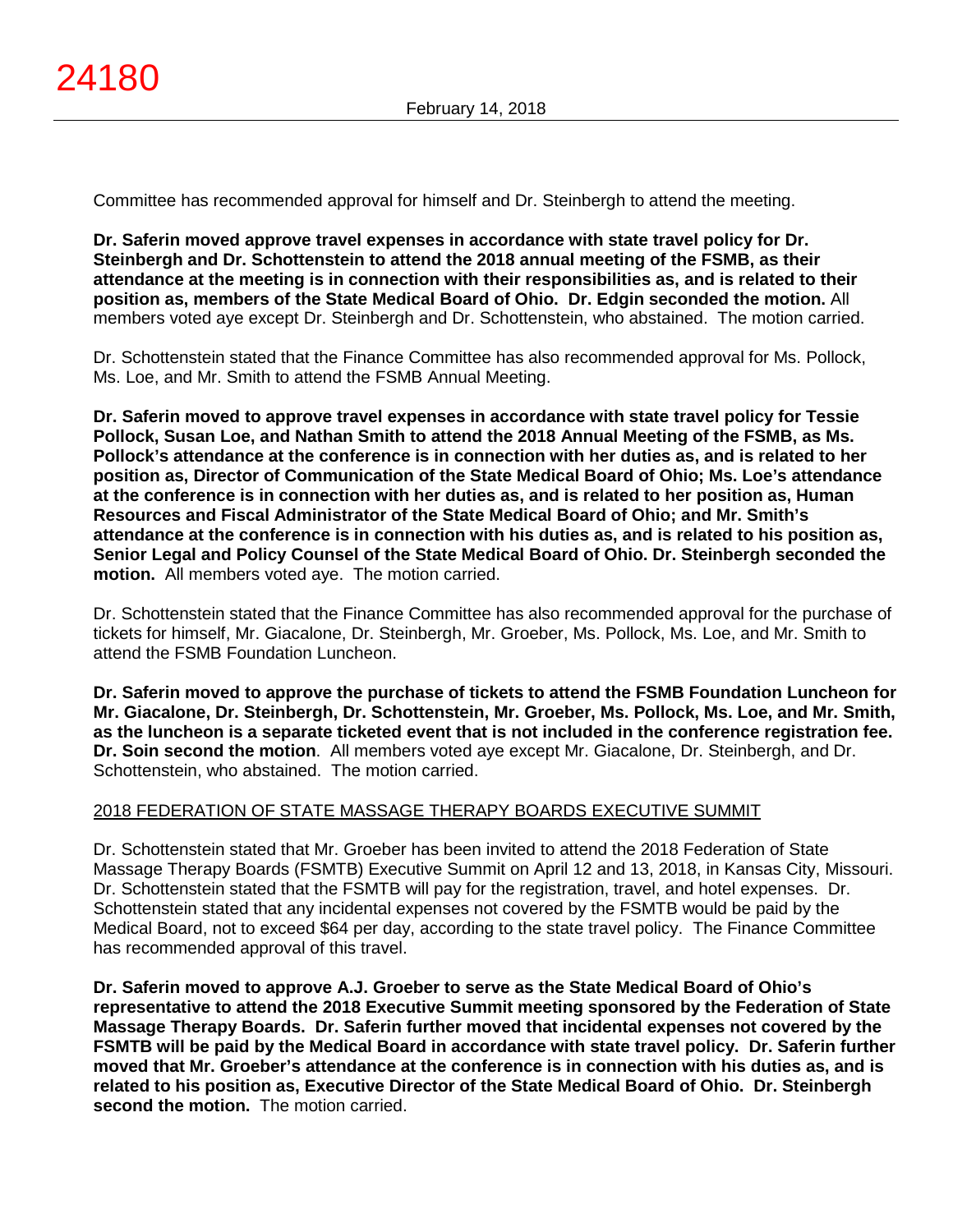#### EXECUTIVE SESSION

**Dr. Steinbergh moved to go into Executive Session for the purpose of preparing for, conducting, or reviewing negotiations or bargaining sessions with public employees concerning their compensation or other terms and conditions of their employment; and to consider the appointment, employment, dismissal, discipline, promotion, demotion, or compensation of a public employee or official. Dr. Saferin seconded the motion.** A vote was taken:

ROLL CALL:

| Dr. Rothermel     | - aye |
|-------------------|-------|
| Dr. Saferin       | - aye |
| Dr. Schottenstein | - aye |
| Dr. Steinbergh    | - aye |
| Dr. Schachat      | - aye |
| Mr. Giacalone     | - aye |
| Mr. Gonidakis     | - aye |
| Dr. Soin          | - aye |
| Dr. Edgin         | - aye |
| Dr. Factora       | - aye |
| Ms. Montgomery    | - aye |
| Dr. Bechtel       | - ave |

The motion carried.

Pursuant to Section 121.22(G)(3), Ohio Revised Code, the Board went into executive session with Mr. Groeber, Ms. Anderson, Mr. Fais, and Ms. Loe in attendance.

The Board returned to public session.

The Board recessed at 12:35 p.m. and reconvened in Conference Room #336 at 1:00 p.m.

#### SEXUAL HARASSMENT AWARENESS AND PREVENTION TRAINING

Jennifer Adair of the Ohio Department of Administrative Services provided training and a PowerPoint presentation on sexual harassment awareness and prevention to the Board members. Ms. Adair thoroughly reviewed the topic and the various means available for State employees to file a sexual harassment complaint. Ms. Adair and the Board discussed multiple scenarios involving sexual harassment and appropriate responses.

The Board recessed at 2:00 p.m. and reconvened in the Administrative Hearing Room at 2:07 p.m.

### FINAL PROBATIONARY APPEARANCES

#### JENNIFER S. DYER, M.D.

Dr. Dyer was appearing before the Board pursuant to her request for release from the terms of her December 14, 2011 Consent Agreement. Mr. Giacalone reviewed Dr. Dyer's history with the Board.

Mr. Giacalone asked Dr. Dyer to describe how she came to the attention of the Board, noting that Dr.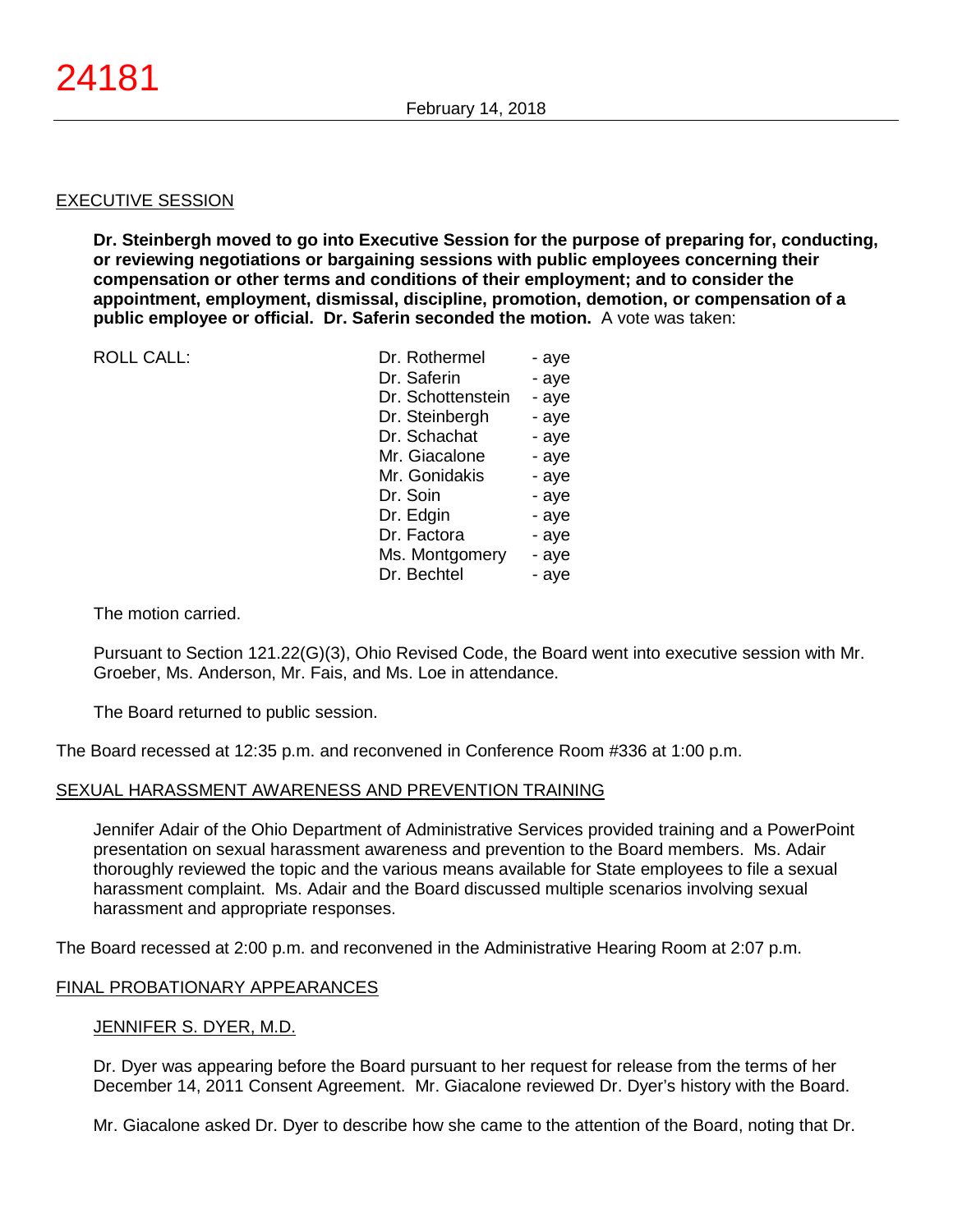Dyer had self-prescribed phentermine. Dr. Dyer stated that she has struggled with anorexia for a long time and that many of her friends had used phentermine in the 1980's. Dr. Dyer stated that she had done a great deal of exercising and dieting, but she could not do that during her residency and she gained weight. Dr. Dyer stated that she had never had the therapy or tools to deal with the imperfections of her physical self and the shame that comes with that. Dr. Dyer stated that she is now in therapy and has to appropriate tools. Dr. Dyer stated that she no longer feels desperate.

In response to further questions from Mr. Giacalone, Dr. Dyer stated that she is a pediatric endocrinologist and she owns a private practice. Dr. Dyer is also an adjunct faculty member at Stanford University, will begin an MBA program in the fall, and had started an app building business, Endogoal. Dr. Dyer stated the she no longer runs Endogoal and she is currently making a video game. Dr. Dyer added that she is going to Vienna later today to represent Stanford University at an artificial pancreas conference. Dr. Dyer stated that she has taken and passed her board certification examinations for both pediatrics and pediatric endocrinology.

Mr. Giacalone asked how Dr. Dyer's recovery is going. Dr. Dyer answered that recovery is great and she no longer feels desperate about the physical changes to her body. Dr. Dyer stated that she will continue with her counseling after she is released from probation and will probably do so for the rest of her life.

Responding to questions from Dr. Schottenstein, Dr. Dyer stated that she attend therapy at the Center for Balanced Living, which she described as a fantastic place for eating disorders. Dr. Dyer stated that she has worked to allowing herself to be vulnerable and to know that it is okay to be imperfect. Dr. Schottenstein wished Dr. Dyer well.

**Dr. Steinbergh moved to release Dr. Dyer from the terms of her December 14, 2011 Consent Agreement, effective immediately. Dr. Schottenstein seconded the motion.** All members voted aye. The motion carried.

# ALEX T. ALAHAKOON, M.D.

Dr. Alahakoon was appearing before the Board pursuant to his request for release from the terms of his February 8, 2017 Consent Agreement. Mr. Giacalone reviewed Dr. Alahakoon's with the Board.

In response to questions from Dr. Steinbergh, Dr. Alahakoon stated that he is now much more aware of the importance of being open, having good communication, and following protocols. Dr. Alahakoon stated that since the events in question he has been much more diligent and he has provided both inpatient and outpatient care without any incident. Dr. Alahakoon stated that he has a daily reminder to be diligent and to be aware of the responsibility that has been given to him.

Dr. Steinbergh asked if Dr. Alahakoon accepts responsibility for what he did. Dr. Alahakoon replied that he accepts responsibility. Dr. Steinbergh asked further questions about Dr. Alahakoon's current practice. Dr. Alahakoon stated that he practices in Columbus. Dr. Alahakoon stated that he had practiced as a hospitalist until 2014, but stopped doing inpatient care when his private practice was established. Since 2014, Dr. Alahakoon has focused on his outpatient practice. Dr. Alahakoon stated that his specialty is internal medicine.

**Dr. Steinbergh moved to release Dr. Alahakoon from the terms of his February 8, 2017 Consent Agreement, effective immediately. Dr. Schottenstein seconded the motion.** All members voted aye.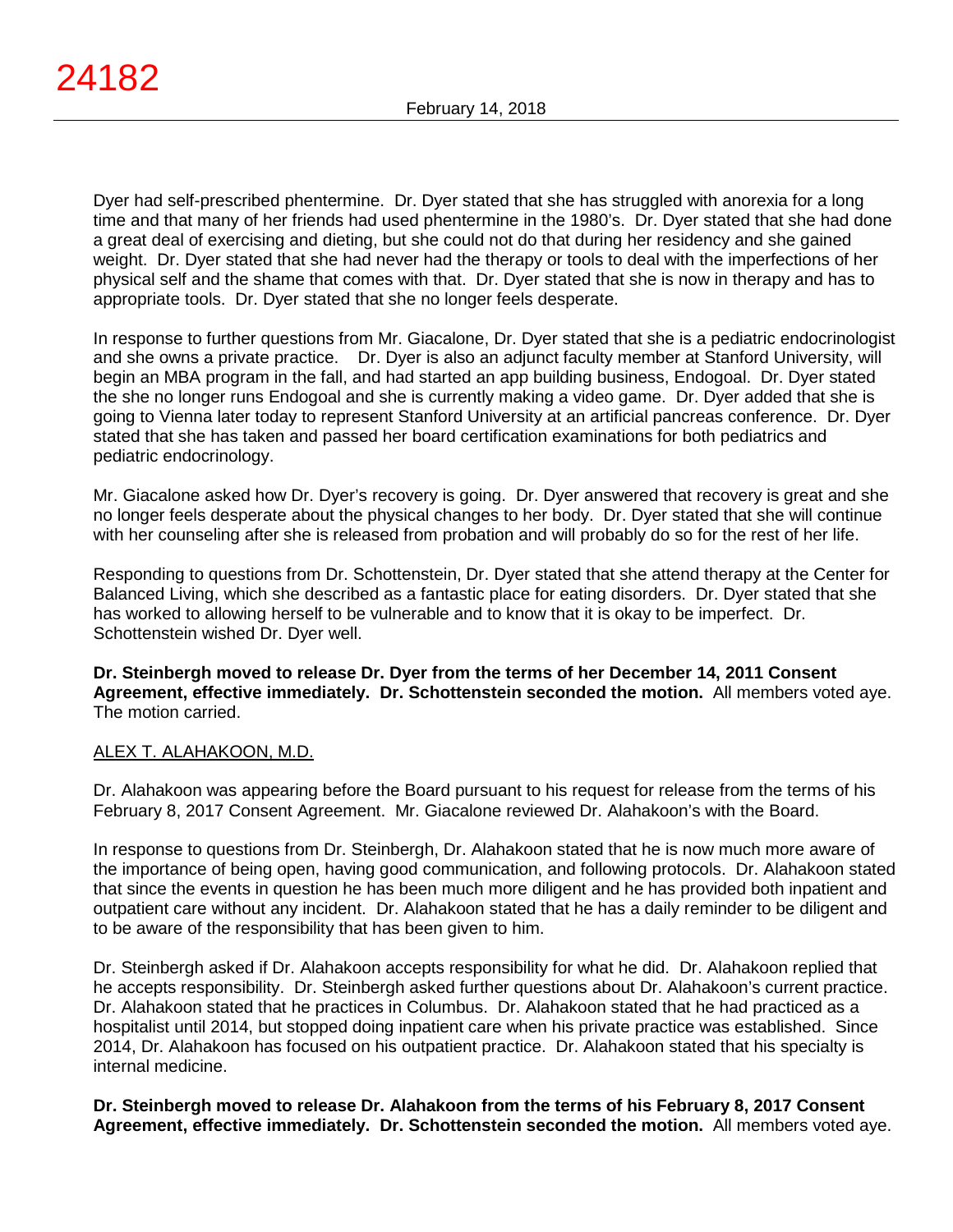The motion carried.

### ROOZBEH BADII, M.D.

Dr. Badii was appearing before the Board pursuant to his request for release from the terms of his February 8, 2017 Consent Agreement. Mr. Giacalone reviewed Dr. Badii's history with the Board.

Responding to questions from Dr. Steinbergh, Dr. Badii stated that he currently practices in California. Dr. Badii stated that he had never practiced in Ohio, but he holds an Ohio medical license because he practices telemedicine. Dr. Badii stated that he has not prescribed any controlled substances for more than two years and does not plan to since he is currently practicing telemedicine.

Dr. Badii stated that his practice as significantly dwindled due to the Ohio probation. Dr. Badii commented that other nine states that took action on his medical license only reprimanded him, but Ohio was much harsher and imposed a probationary term. Dr. Badii stated that he has lost all of his jobs due to the Ohio probation and he questioned whether he could get back into practice. Dr. Badii added that his specialty board certification has expired and he cannot take the recertification examination because of the Ohio probation. Dr. Badii stated that he may have to retire soon and do something else. Dr. Badii stated that he will become eligible for the recertification examination once he is released from probation. Dr. Steinbergh wished Dr. Badii luck.

Dr. Schottenstein noted that in one of the prescriptions that Dr. Badii had pre-signed, a nurse had signed over his signature. Dr. Schottenstein asked if this was intention on the part of the nurse. Dr. Badii answered that the nurse had mistakenly signed over his signature. Dr. Badii stated that he had presigned prescriptions on an emergency basis because a fax machine had stopped working. Dr. Badii stated that pre-signing the prescriptions was the only way to get the prescriptions to the pharmacy without driving them to the nursing home an hour-and-a-half away.

Dr. Schottenstein observed that Dr. Badii is considering entering another field, such as addiction medicine or psychiatry. Dr. Badii referred to that as "pipe dreams" and stated that he does not know if he would really be able to do that.

Dr. Schottenstein asked if Dr. Badii is aware of the Board's telemedicine prescribing rules. Dr. Badii replied affirmatively.

**Dr. Steinbergh moved to release Dr. Badii from the terms of his February 8, 2017 Consent Agreement, effective immediately. Dr. Soin seconded the motion.** All members voted aye. The motion carried.

### PATRICK L. BRUNO, M.D.

Dr. Bruno was appearing before the Board pursuant to his request for release from the terms of the Board's Order of February 11, 2015. Mr. Giacalone reviewed Dr. Bruno's history with the Board.

Responding to questions from Mr. Giacalone, Dr. Bruno stated that while under probation he has completed an addiction medicine fellowship in Cleveland, after having practiced as an obstetrician and gynecologist for about 20 years. Dr. Bruno stated that when he came to Ohio to practice he learned that he had to perform urine drug screens on patients when on call, which was new to him. At that time, Dr.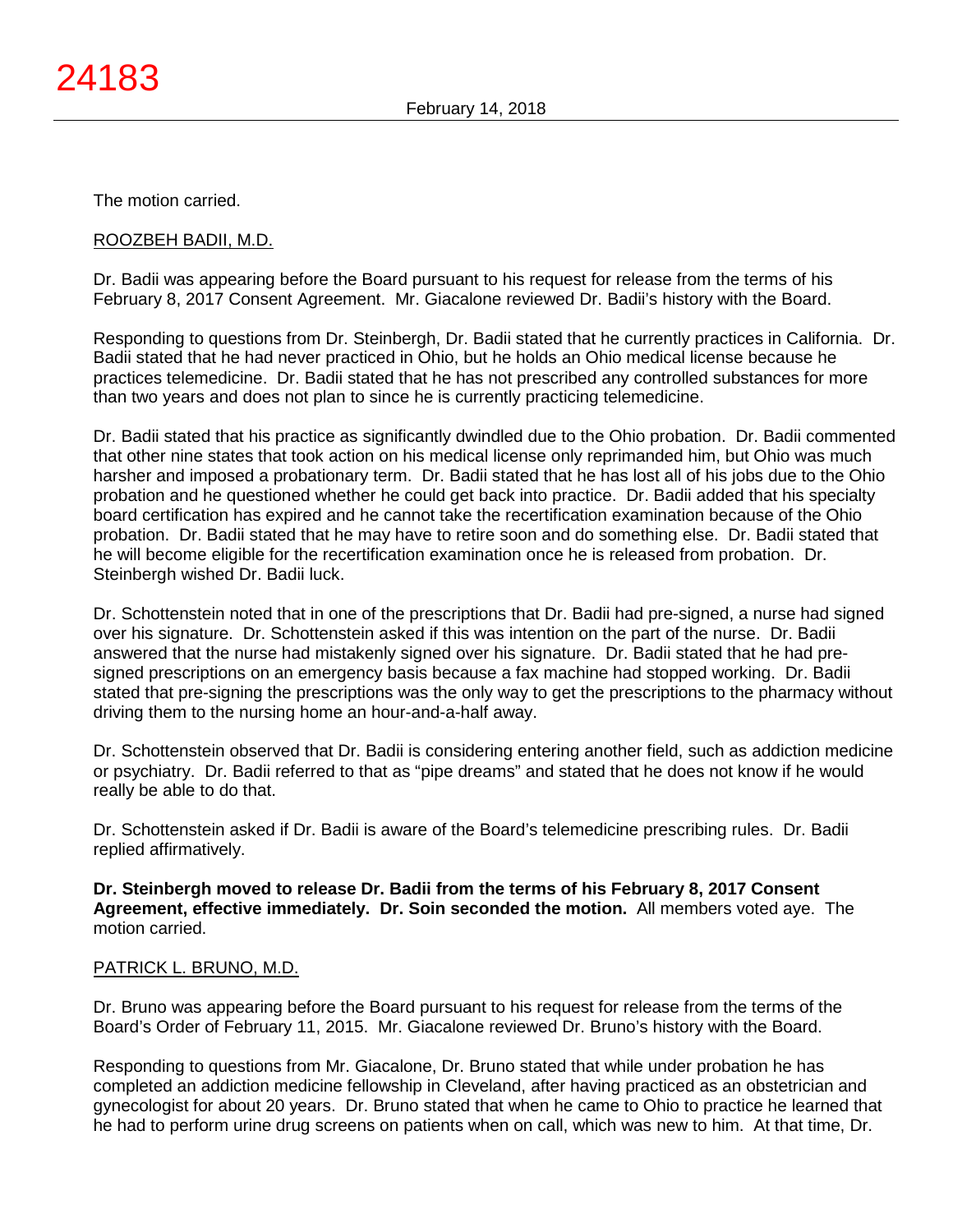Bruno had himself gotten sober from alcohol, so the need for patient care for those with addiction, especially pregnant women, was very important to him. Dr. Grant stated that he has taken a position with a group and it helping to organize a program for mothers in Findlay.

Mr. Giacalone asked if Dr. Bruno will continue with his recovery program following his release from probation. Dr. Bruno answered that he will continue with the program, noting that he has been sober for almost seven years. Dr. Bruno commented that he tries not to "double dip," meaning that he keeps his recovery activities separate from his patients' recovery activities. Dr. Bruno added that spirituality and faith are involved in his recovery, so it overlaps into church. Mr. Giacalone asked if his family and friends have been supportive of him. Dr. Bruno responded that they have been very supportive and that his wife has been a saint to put up with what has been going on. Dr. Bruno was grateful to be able to continue practicing medicine, stating that he derives enormous gratification from it.

Ms. Anderson clarified for the record that the Board's action against Dr. Bruno's license was based solely on actions taken by the medical boards in Illinois and Missouri; Ohio's action was not based on impairment, those the actions in the other two states were based on alcohol-related events.

Dr. Schottenstein appreciated the fact that Dr. Bruno has followed his recovery program. Dr. Schottenstein also appreciated Dr. Bruno's comments about not "double-dipping." Dr. Schottenstein, noting that Dr. Bruno is now an addiction medicine specialist, cautioned Dr. Bruno that some people become so knowledgeable about addiction that they gain a false sense of comfort and become overconfident in their recovery. Dr. Schottenstein advised Dr. Bruno to continue working his program and to not feel that he has mastered the issue. Dr. Bruno agreed.

**Dr. Steinbergh moved to release Dr. Bruno from the terms of the Board's Order of February 11, 2015, effective immediately. Dr. Schachat seconded the motion.** All members voted aye. The motion carried.

# GREGORY S. GRANT, D.O.

Dr. Grant was appearing before the Board pursuant to his request for release from the terms of the Board's Order of January 13, 2016. Mr. Giacalone reviewed Dr. Grant's history with the Board.

Mr. Giacalone asked Dr. Grant to describe his current practice. Dr. Grant stated that he practices family medicine in Milan, Ohio. Mr. Giacalone stated that Dr. Grant is now sensitized to the issue of treating addicts without legal authorization to do so, and he asked how this has changed Dr. Grant's practice. Dr. Grant answered that he is a better physician because of this incident because it made him go back to his roots and the oath he took when he became a physician. Dr. Grant added that it has also made him a better teacher to the medical students who rotate through his office. Dr. Grant opined that all physicians have a responsibility to share both their positive and their negative experiences with students.

Mr. Giacalone asked if any medical students ever express surprise about the requirements for treating addicts in the office with methadone. Dr. Grant replied that some students have questions about why it is wrong. Dr. Grant stated that it is very important for the students to understand that just because there is a treatment for addiction, that does not mean everyone can do it. Dr. Grant added that it is incumbent upon physicians to know the laws and regulations as they enter practice.

Mr. Giacalone asked Dr. Grant to comment on the intensive prescribing course he took at Case Western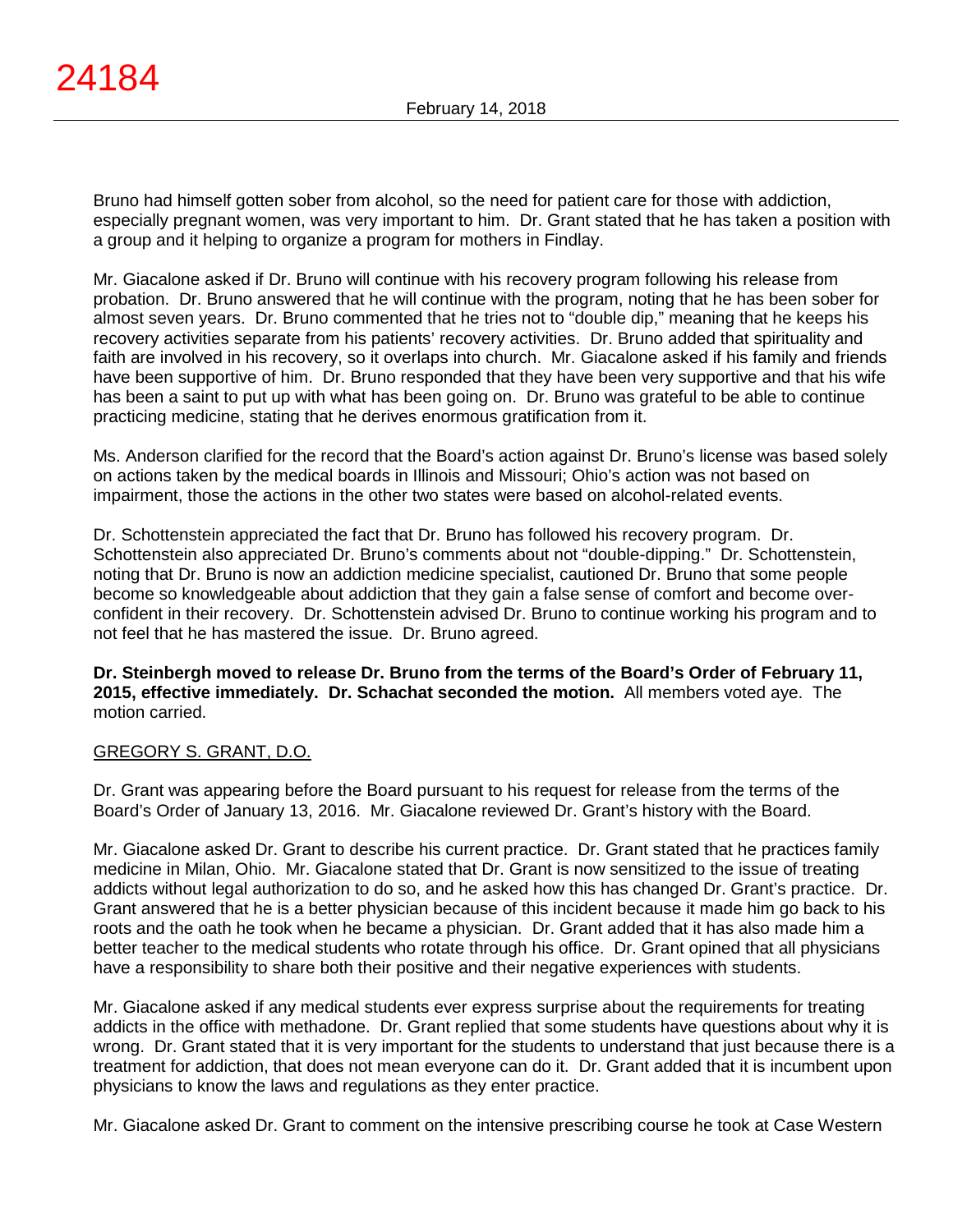Reserve University. Dr. Grant stated that that course and the course on professionalism and boundaries were both very helpful and he highly recommends them to his students.

Dr. Steinbergh asked if Dr. Grant teaches students from the Ohio University Heritage College of Osteopathic Medicine. Dr. Grant replied affirmatively, was well as some students from Iowa and Kansas City. Dr. Steinbergh commented that the Ohio University students would have attended a Board meeting as part of the Partners in Professionalism program, and therefore they would have some understanding of their responsibility to licensure that Dr. Grant could build upon. Dr. Grant recalled that Ohio University students were present when he first appeared before the Board in 2016 and he had an opportunity to speak to them.

Dr. Schottenstein asked how Dr. Grant is currently managing his patients who are addicted to narcotics. Dr. Grant replied that his practice now has kits that he can give to patients with information on how to get help. Dr. Grant also now has the ability to get help for patients who are in the thralls of addiction or withdraw right away. Dr. Grant commented that when his incident occurred in 2007, those resources were not available.

**Dr. Steinbergh moved to release Dr. Grant from the terms of the Board's Order of January 13, 2016, effective immediately. Dr. Schottenstein seconded the motion.** All members voted aye. The motion carried.

Dr. Factora exited the meeting at this time.

# HOLLY C. KOTLIN, M.T.

Ms. Kotlin was appearing before the Board pursuant to her request for release from the terms of her August 12, 2015 Consent Agreement. Mr. Giacalone reviewed Ms. Kotlin's history with the Board.

Mr. Giacalone asked Ms. Kotlin to describe her current work situation. Ms. Kotlin replied that she and her partner has a small office in Solon, Ohio. Mr. Giacalone, noting that Ms. Kotlin had practiced massage therapy without renewing her license for a significant amount of time, asked what system Ms. Kotlin has in place to make sure her license is renewed on time. Ms. Kotlin replied that she checks her email more often than she used to and she also placed her renewal date on a calendar along with everyone else in her office.

Dr. Steinbergh asked how many clients Ms. Kotlin sees. Ms. Kotlin answered that she sees between two and six clients per day and works between four and seven days per week.

Mr. Giacalone asked if Ms. Kotlin has taken the opportunity to education other massage therapists about the importance of renewing one's license in a timely manner. Ms. Kotlin replied that she shares her experience with everyone.

Dr. Schottenstein asked if Ms. Kotlin had been aware that her license had expired during the time in question. Ms. Kotlin responded that she had not known that the license was expired and that is was just a huge oversight. Ms. Kotlin stated that she immediately contacted the Board when she discovered her license was expired.

### **Dr. Schachat moved to release Ms. Kotlin from the terms of his August 12, 2015 Consent**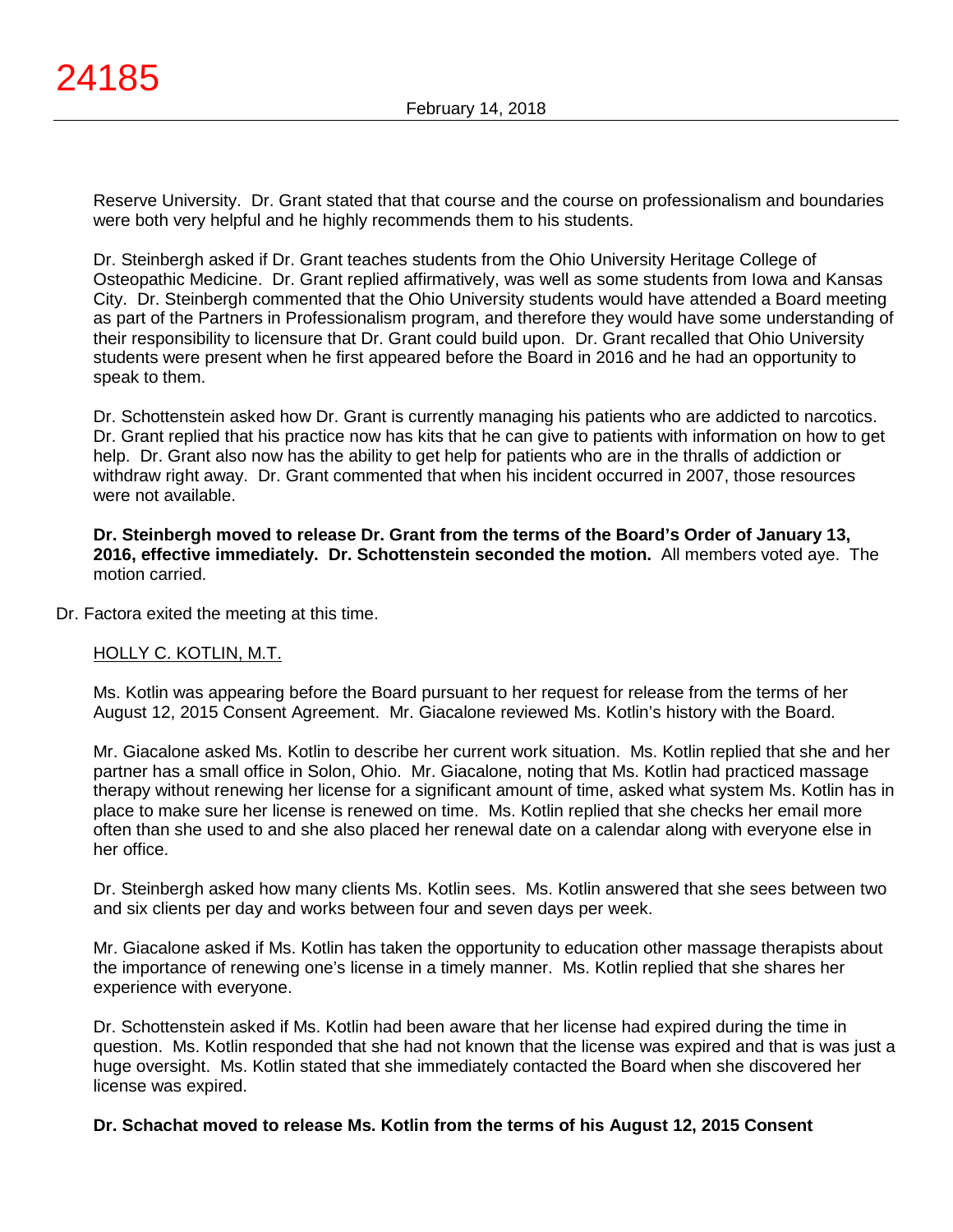**Agreement, effective immediately. Dr. Schottenstein seconded the motion.** All members voted aye. The motion carried.

### OPERATIONS REPORT

**Human Resources:** Mr. Groeber stated that a couple of positions with the Board have been posted.

Mr. Groeber noted that Ms. Loe has two employees on leave and another who has transferred to another agency. Despite the short-staff situation in Human Resources and Fiscal, Ms. Loe and her staff continue to do a great job and a number of other people are helping out. Mr. Groeber thanked Ms. Loe for her hard work.

**Investigator Firearms:** Mr. Groeber stated that the Board staff is continuing to work with the union to implement the changes directed by the Board. Management has continued to work with the union to prepare for the return of firearms should the Board vote to rescind investigator authority to carry firearms at the March 2018 meeting. Management held an in-service training with the investigators on February 12, 2018, on the new investigator manual, in addition to some other topics. The manual, which reflects the approach to investigations directed by the Board at the June 2017 meeting, is substantively similar to the version unanimously supported by the Board in the September 2017 meeting.

Mr. Groeber noted that since the January 2018 meeting, the Board has successfully utilized a professional process server to affect service on a Board Order in approximately one day. Mr. Groeber also noted that the Board has secured a contract with Recovery Trek, which is also one of the Board's new providers for urine drug screens for the Compliance Section, to handle mobile urine screening.

Mr. Groeber stated that until such time as the Board takes a formal vote, the Board will maintain the investigators' authority to carry firearms.

**Agency Operations:** Mr. Groeber stated that licensure statistics are down slightly for January, but this is not cause for concern since this is for the first month of the year. Mr. Groeber stated that MD/DO licenses are somewhat lower than at this time last year, but the average issuance time is good at about 24 days. Mr. Groeber stated that due to some outliers, the average time to issue an expedited license was one day longer than for standard licensure.

Mr. Groeber noted that the issuance of podiatric licenses increased 600% month-to-month, from one to seven licenses.

Mr. Groeber noted that open complaints increased by about 100 and the staff is working to trim that figure back down.

**Board Member Reappointments:** Mr. Groeber stated that Dr. Soin's and Dr. Schottenstein's terms on the Board end on March 18 and paperwork in in process for their reappointment to another term. Dr. Steinbergh's term ends on April 25 and, has she has chosen to not seek reappointment, she has been having conversations about a suitable successor. Dr. Steinbergh commented that several suitable candidates have been identified. Mr. Groeber added that Mr. Giacalone's term ends on July 31. Mr. Groeber did not anticipate any problems with reappointments.

**2018 Board Retreat:** Mr. Groeber stated that the 2018 Medical Board Retreat will be held at the Granger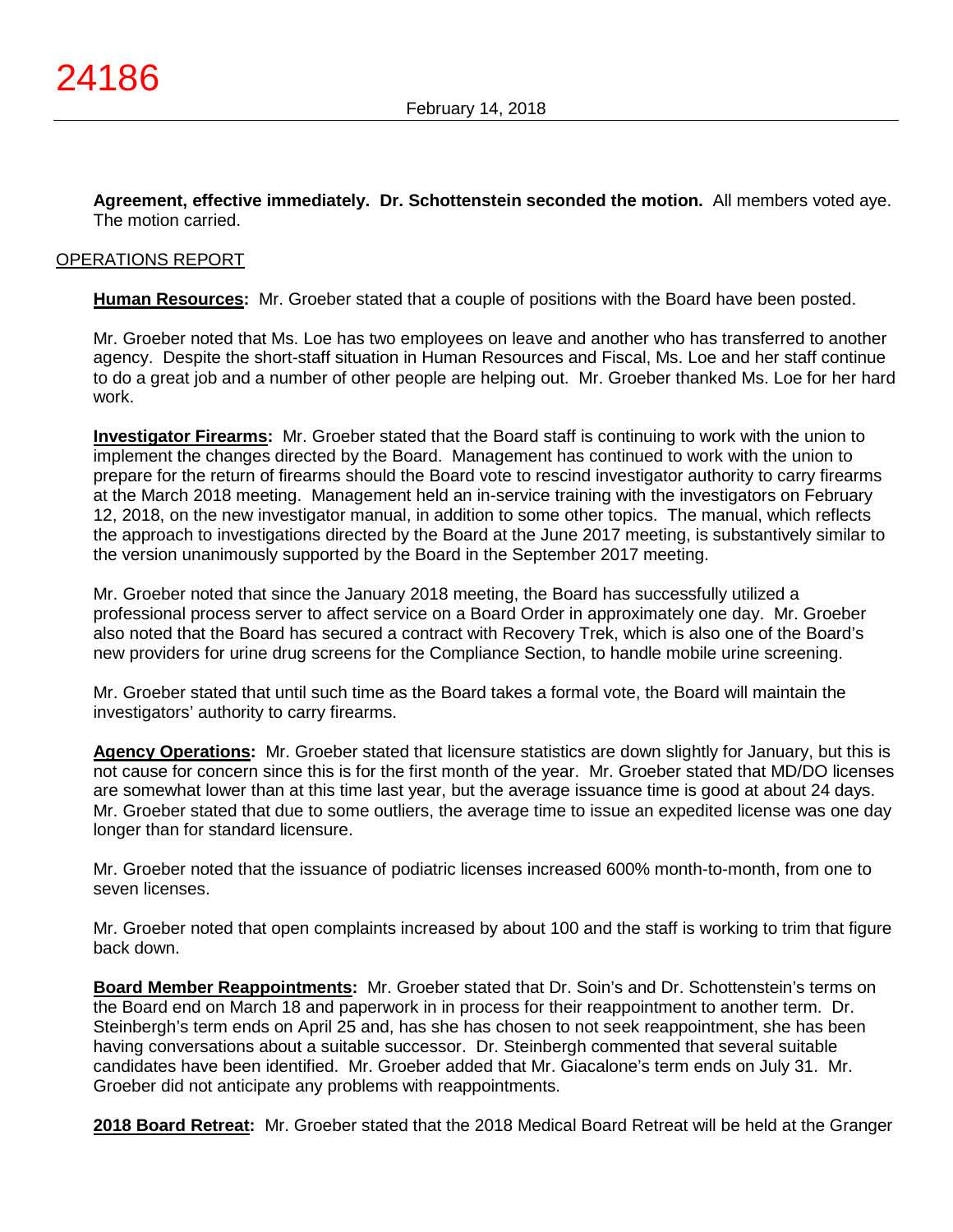Insurance Audubon Center on May 10 and that the contract with the facility is almost complete. Mr. Groeber stated that topics for the retreat include guidance on fines, Board meeting material format and delivery, and an update on CE Broker and continuing medical education (CME) reporting. Mr. Groeber added that Ms. Marshall is developing an exercise whereby the Board members will be split in half, each half will "negotiate" a consent agreement based on mock information, and each half will vote on the other half's agreement.

Mr. Giacalone suggested that settlement agreements also be discussed at the retreat, particularly in terms of what information that can be shared with the Board and its basis in statute and regulation. Mr. Groeber stated that he will add that topic to the agenda.

Dr. Factora returned to the meeting at this time.

**Board Member Surveys:** Mr. Groeber thanked the Board members who returned their surveys, stating that several good topics have been identified.

### REPORTS BY ASSIGNED COMMITTEES

### POLICY COMMITTEE

### LEGISLATIVE UPDATE

Dr. Soin stated that House Bill 145 passed the legislature. Dr. Soin stated that Mr. LaCross met with the Policy Committee and shared his initiatives for 2018.

### FSMB'S PRESCRIPTION DRUG MONITORING PROGRAM WORKGROUP

Ms. Anderson stated that the Policy Committee tasked the staff with providing information about the Federation of State Medical Boards' (FSMB) Prescription Drug Monitoring Program (PDMP) workgroup report, which will be presented at the 2018 FSMB annual meeting. Ms. Anderson stated that the Board has sent a letter to the FSMB raising concerns about portion of the report dealing with law-enforcement, but no response has been received yet.

# UPDATE ON JOINT REGULATORY STATEMENT

Ms. Anderson stated that Dr. Koenig, Medical Director of the Ohio Department of Health, has reached out to the Medical Board and the Board of Pharmacy regarding an update to the Joint Regulatory Statement on protocols dealing with providing Tamiflu and flu vaccines for patients in long-term are facilities in which there is a flu outbreak. Ms. Anderson stated that this update would conform to interim guidance provided by the Centers for Disease Control (CDC). Ms. Anderson stated that the update recognizes that a flu outbreak in a long-term care facility would constitute an emergency under the Board of Pharmacy's rules on protocols. The Policy Committee has recommended approval of the update.

Mr. Gonidakis exited the meeting at this time.

**Dr. Steinbergh moved to approve the update to the Joint Regulatory Statement. Dr. Saferin seconded the motion.** All members voted aye. The motion carried.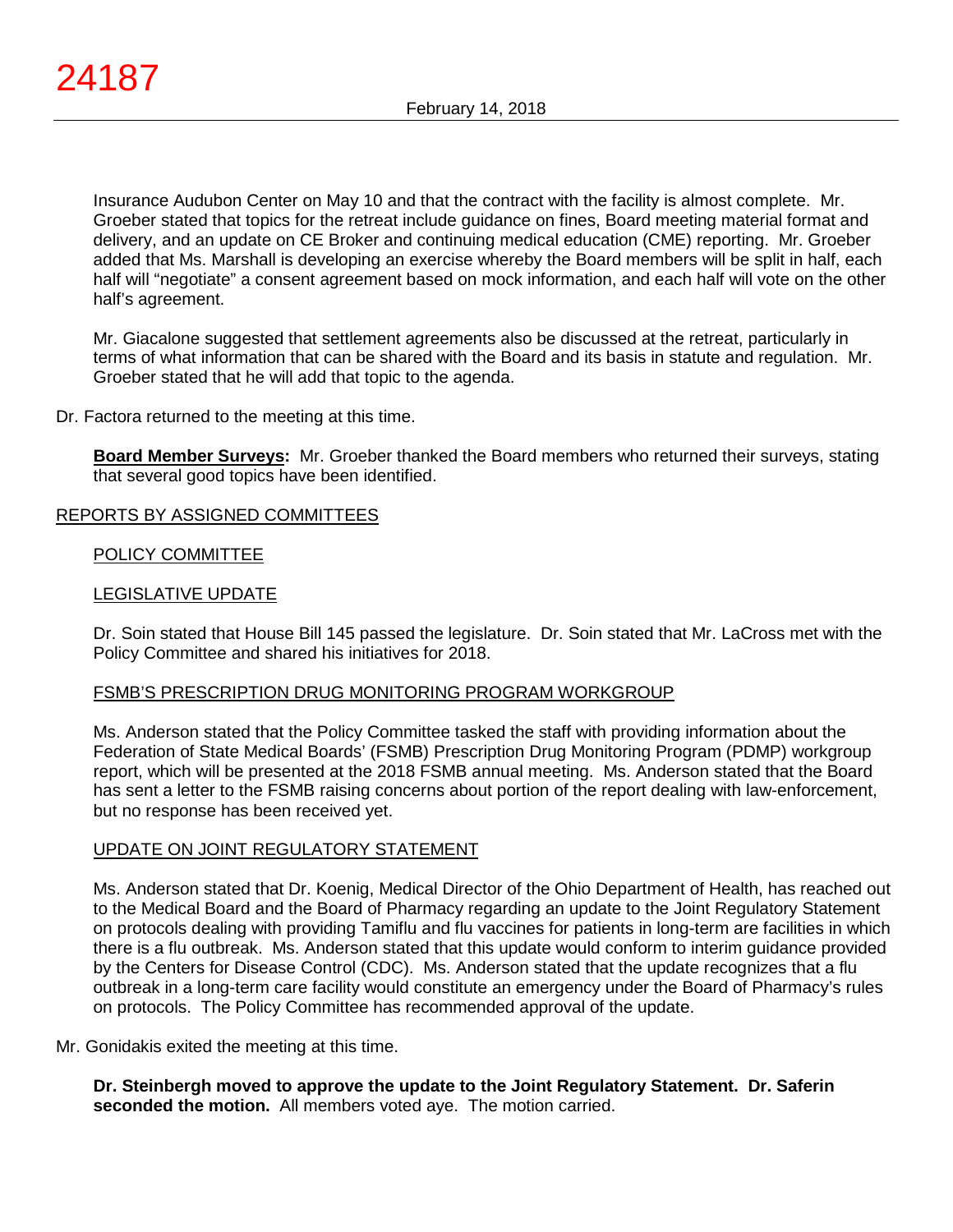# FSMB NOTICE ON INTERSTATE COMPACT FOR TEMPORARY LICENSURE

Ms. Anderson stated that the Federation of State Medical Boards (FSMB) has sent a notice about an interstate compact for temporary licensure, which is being proposed by the Western Governors Association. Ms. Anderson stated that a bill has been introduced in Arizona which applies to all license types and essentially allows for a period of unlicensed practice for individuals who come into a state. Ms. Anderson speculated that the FSMB will oppose the compact.

Ms. Anderson stated that she will keep the Board informed of further developments.

### RULE REVIEW UPDATE

Ms. Anderson stated that she updated the Policy Committee on where the Board is in the rule-review process and which rules are coming next.

### MEDICATION-ASSISTED TREATMENT RULES

Ms. Anderson stated that the Policy Committee had a lengthy discussion about the first draft of the medication-assisted treatment (MAT) rules. The Policy Committee voted to circulate the draft rule to interested parties for comment. Ms. Anderson commented that Ms. Debolt did a very good job on the draft and had worked closely with the Board of Nursing and the Ohio Department of Mental Health and Addiction Services. Ms. Anderson noted that the statute requires the Medical Board to work with the Board of Nursing so that there will be identical regulations for physicians, physician assistants, and nurse practitioners.

### ONE-BITE REPORTING EXEMPTION RULES

Ms. Anderson stated that internal comments on the draft rules for the One-Bite Reporting Exemption are still being gathered. Ms. Anderson encouraged the Board members to inform her if they have any questions or suggestions about this proposed rule. Ms. Anderson hoped to circulate a draft rule to interested parties in March.

### YOUTH SPORTS CONCUSSION AND HEAD INJURY GUIDELINES

Ms. Anderson stated that the Board is required to periodically update its rule on youth sports concussions and head injuries because the guidelines on which the rule is based is updated periodically. The Policy Committee voted to circulate the draft rule update to interested parties for comment.

### LICENSURE COMMITTEE

# LICENSURE APPLICATION REVIEWS

### FU'AD AL-AZZAM, M.D.

Dr. Saferin stated that Dr. Al-Azzam has applying for licensure and has requested a wavier in the United States Medical Licensing Examination (USMLE) ten-year rule. Dr. Al-Azzam passed Step 1 and 2 (CK) on his first attempt in 2005, Step 2 (CS) in his second attempt in 2010, and Step 3 on his first attempt in 2016. Dr. Al-Azzam graduated from Jordan University Science and Technology in 2004. Dr. Al-Azzam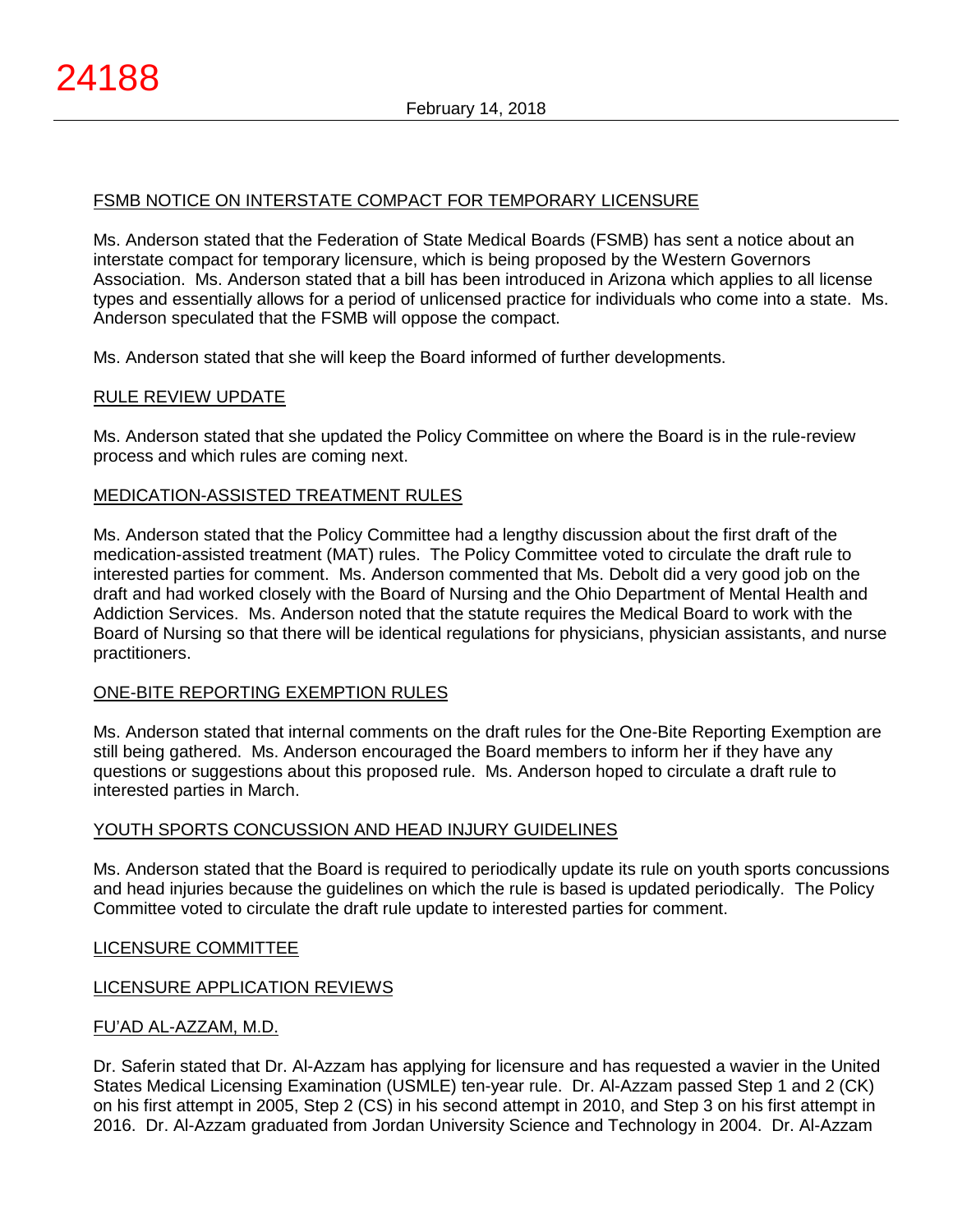completed two years of post-graduate training (PGT) in a clinical fellowship for thoracic surgery at the Mayo Clinic College of Medicine and Science. Dr. Al-Azzam also worked in Jordan for more than ten years, including two years as PGT and more than eight years as a cardiac surgeon. Dr. Saferin stated the reason it took Dr. Al-Azzam longer than ten years to complete his USMLE sequence was due to unforeseen circumstances, including his son being born deaf and his participation in a fellowship at the same time. It took Dr. Al-Azzam nine months longer than the ten-year time frame to complete the sequence. Dr. Al-Azzam has recently been offered a position at Cleveland Clinic.

Dr. Saferin stated that the Licensure Committee has recommended approving Dr. Al-Azzam's request.

Dr. Saferin moved to approve the good-cause exception of the 10-year rule as outlined in 4731-6- 14(C)(3)(b)(ii), and accept the examination sequence so that Dr. Al-Azzam can be granted a license. Dr. Steinbergh seconded the motion. A vote was taken:

ROLL CALL:

| Dr. Rothermel     | - aye |
|-------------------|-------|
| Dr. Saferin       | - aye |
| Dr. Schottenstein | - aye |
| Dr. Steinbergh    | - aye |
| Dr. Schachat      | - aye |
| Mr. Giacalone     | - aye |
| Dr. Soin          | - aye |
| Dr. Edgin         | - aye |
| Dr. Factora       | - aye |
| Ms. Montgomery    | - aye |
| Dr. Bechtel       | - aye |

The motion carried.

### JEFFREY STEVEN SCHUSSLER, D.P.M.

Dr. Saferin stated that Dr. Schessler has applied for restoration of his Ohio podiatric medical license. Dr. Schussler's application indicated that he has not been engaged in clinical practice of podiatric medicine since January 2016. Dr. Schussler is a 1984 graduate of Ohio College of Podiatric Medicine. Dr. Saferin stated that Dr. Schussler does not hold board certification.

### Mr. Gonidakis returned to the meeting at this time.

Dr. Saferin noted that Dr. Schussler is not current on his continuing medical education (CME) requirements and he will provide proof of completing the requirements as a condition of having his license restored.

Dr. Saferin stated that the Licensure Committee has recommended approving Dr. Schussler's request, pending his completion of the appropriate hours of CME.

### **Dr. Saferin moved to approve Dr. Schussler's restoration application, pending his completion of 40 hours of category one CME. Dr. Steinbergh seconded the motion.** A vote was taken: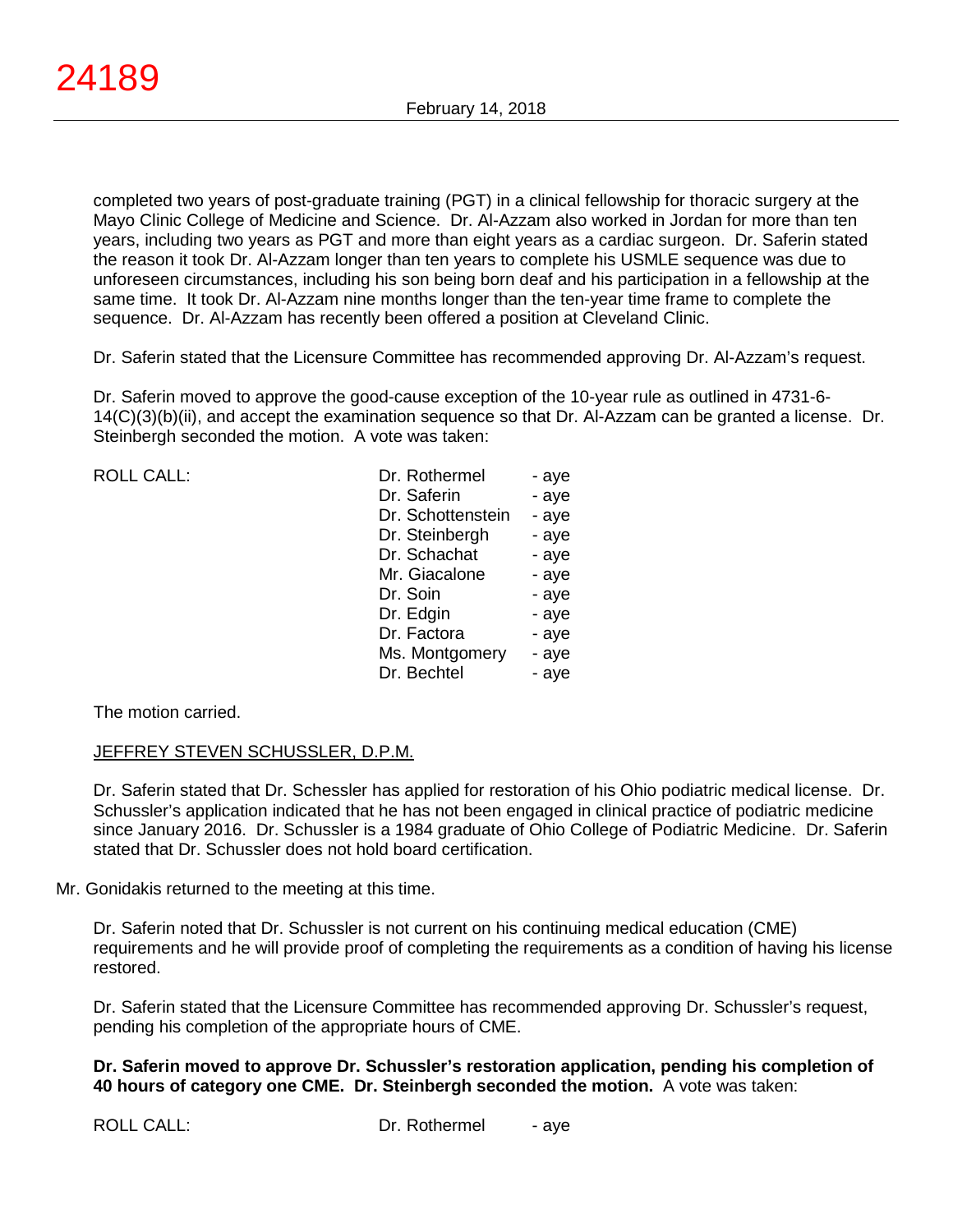| Dr. Saferin       | - aye |
|-------------------|-------|
| Dr. Schottenstein | - aye |
| Dr. Steinbergh    | - aye |
| Dr. Schachat      | - aye |
| Mr. Giacalone     | - aye |
| Mr. Gonidakis     | - aye |
| Dr. Soin          | - aye |
| Dr. Edgin         | - aye |
| Dr. Factora       | - aye |
| Ms. Montgomery    | - aye |
| Dr. Bechtel       | - aye |

The motion carried.

### DAVID YACOUB SOUSSOU, M.D.

Dr. Saferin stated that Dr. Soussou has applied for restoration of his Ohio medical license. Dr. Soussou's restoration application indicates that he has not been engaged in clinical practice of medicine since December 2015. Dr. Soussou is a 2004 graduate of the American University of the Caribbean, School of Medicine. Dr. Soussou is a family medicine physician and does not hold board certification. Dr. Saferin stated that Dr. Soussou is seeking restoration of his license so he can be reissued a Canadian Medical license and explore employment opportunities elsewhere. Dr. Saferin noted that Dr. Soussou is current on his continuing medical education (CME) requirements.

Dr. Saferin stated that the Licensure Committee has recommended approval of Dr. Soussou's request as presented.

Dr. Steinbergh asked if the Board knew why Dr. Soussou did not work during a period of time, and whether there was any concern about why he did not work. Dr. Schottenstein stated that he had had a similar concern. Dr. Schottenstein stated he had questioned why Dr. Soussou would have trouble getting a medical license in Canada just because he did not have a license in Ohio.

Dr. Schottenstein stated that he looked into the situation and found that Dr. Soussou had had issues with the College of Physicians and Surgeons of Nova Scotia, which acts as the medical board of that province. Dr. Schottenstein explained that Dr. Soussou had been inclined to close his practice in Nova Scotia and he had been concerned about the disposition of his patients because a substantial number of them where on opioids. Dr. Soussou, fearing that the patients would fall through the cracks and not get their medicine, prescribed substantial quantities of opioids to the patients in order to tide them over. The Nova Scotia Board investigated and ultimately reprimanded Dr. Soussou.

Dr. Schottenstein stated that he had questioned why this was not treated as a bootstrap action. Since that time, Dr. Schottenstein has learned from Dr. Saferin that the Licensure Section had already looked into the situation and concluded that it was not of consequence. Dr. Saferin commented that the application was reviewed and the decision was made to move forward with it.

Mr. Giacalone asked if anyone from the Board has spoken to Dr. Soussou. Dr. Saferin replied that staff has spoken to Dr. Soussou about his application.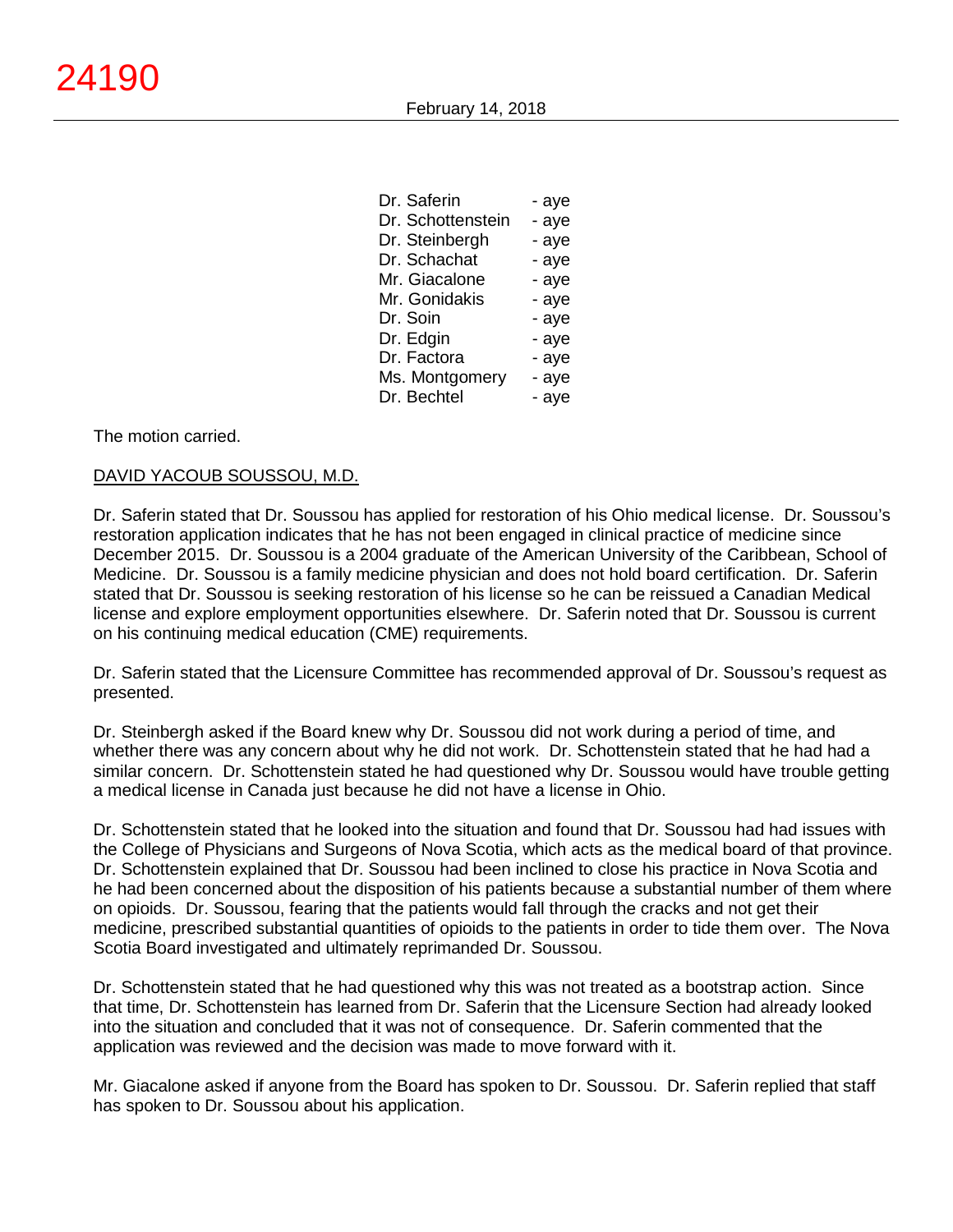### **Dr. Saferin moved to approve Dr. Soussou's application as presented. Mr. Gonidakis seconded the motion.** A vote was taken:

ROLL CALL:

| Dr. Rothermel     | - aye     |
|-------------------|-----------|
| Dr. Saferin       | - aye     |
| Dr. Schottenstein | - aye     |
| Dr. Steinbergh    | - abstain |
| Dr. Schachat      | - aye     |
| Mr. Giacalone     | - abstain |
| Mr. Gonidakis     | - aye     |
| Dr. Soin          | - aye     |
| Dr. Edgin         | - aye     |
| Dr. Factora       | - aye     |
| Ms. Montgomery    | - aye     |
| Dr. Bechtel       | - aye     |
|                   |           |

### The motion carried.

### PHYSICIAN ASSISTANT/SCOPE OF PRACTICE COMMITTEE

### PODIATRIST SCOPE OF PRACTICE INQUIRY

Dr. Steinbergh stated that the Ohio Foot and Ankle Medical Association is requesting that biopsy of skin lesions below the knee and above the ankle be considered within the scope of practice of a podiatrist. Dr. Steinbergh stated that the Physician Assistant/Scope of Practice Committee is still discussing this issue and will continue the discussion next month.

### PHYSICIAN ASSISTANT MATTERS

### RESPIRATORY TRACT AGENTS

Dr. Steinbergh commented that she had been unable to attend this month's meeting of the Physician Assistant Policy Committee (PAPC) due to illness. Dr. Steinbergh stated that the PAPC has made suggestions regarding respiratory tract agents; however, it is unclear what the exact suggestions were. Consequently, this topic was tabled until next month.

### REVIEW OF NEW DRUGS

Dr. Steinbergh reviewed the following drugs for purposes of the physician assistant formulary:

- **Vyzulta** reduces intraocular pressure in patients with open-angle glaucoma or ocular hypertension; recommended for the Physician-Initiated category.
- **Prevymis** is an antiviral for prophylaxis of cytomegalovirus (CMV) infection, especially for patients who have had bone marrow transplants and stem cell transplants; recommended for the Anti-Infective Agents category and the Physician-Initiated category.
- **Ozempic** is an glycemic control agent for diabetes Type II; recommended for the Hor, was put under the Hormones and Synthetic Substitute Anti-Diabetic Agents category and the May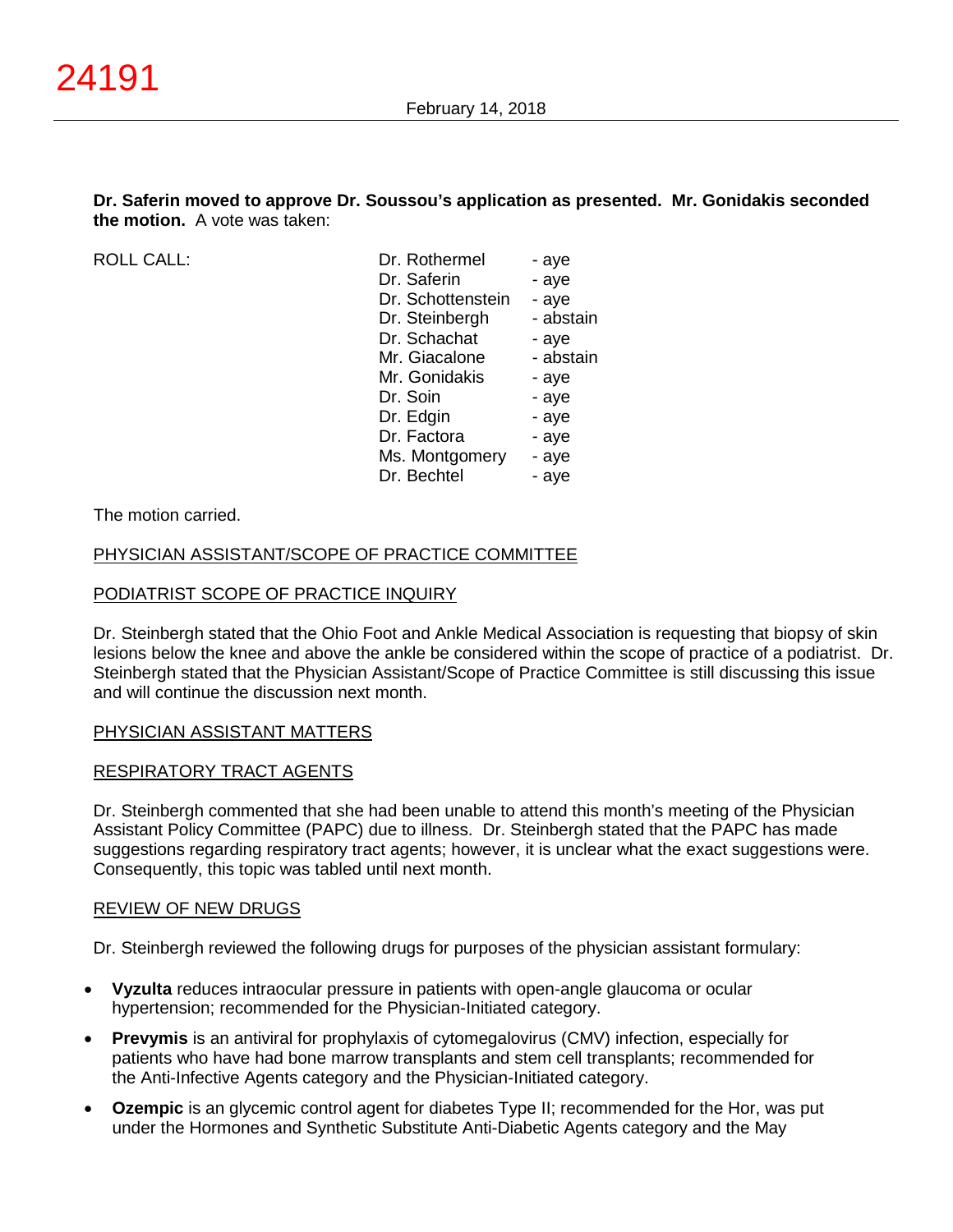Prescribe category.

- **XepI** is a topical anti-bacterial for treatment of impetigo due to *Staphylococcus aureus* and *Streptococcus pyogenes*; recommended for the Anti-Infective Agents category and the May Prescribe category.
- **Rhopressa** is an anti-glaucoma agent for reducing interocular pressure for glaucoma and ocular hypertension; recommended for the Ophthalmologic Agents category and the Physician-Initiated category.
- **Steglatro** is a glycemic control agent; recommended for the Anti-Diabetic category and the Physician-Initiated category due to the black box warning
- **Steglujan** is a glycemic control product; recommended for the Hormones and Synthetic Substitutes for Diabetes category and the May Prescribe category.
- **Segluromet** is for glycemic control for type II diabetes; recommended for the Hormones and Synthetic Substitutes for Diabetes category and the May Prescribe category.
- **Giapreza** is an angiotensin II and a vasoconstrictor that increases blood pressure in adults with septic or other distributive shock; recommended for the Cardiovascular Angiotensin Aldosterone System Inhibitors category. Also recommended provisionally for the May Not Prescribe category and will be reviewed again in six months.

### **Dr. Steinbergh moved to approve the recommendations of the Physician Assistant/Scope of Practice Committee. Dr. Rothermel seconded the motion.** The motion carried.

### COMPLIANCE COMMITTEE REPORT

Dr. Steinbergh stated that on January 10, 2018, the Compliance Committee met with Anshuli Gupta, M.D.; and James C. Johnson, M.D., and moved to continue them under the terms of their respective Board actions. The Compliance Committee also accepted Compliance staff's report of conferences on December 11 & 12, 2017.

# PROBATIONARY REQUESTS

Mr. Giacalone advised that at this time he would like the Board to consider the probationary requests on today's consent agenda. Mr. Giacalone asked if any Board member wished to discuss a probationary request separately. Dr. Steinbergh and Mr. Gonidakis stated that they wished to discuss some of the probationary requests separately.

### MICHAEL J. PALMA, M.D.

Dr. Steinbergh stated that she does not disagree with Dr. Palma's request. However, Dr. Steinbergh wanted to clarify that Dr. Palma is not currently practicing medicine and is doing administrative work. Dr. Steinbergh opined that Dr. Palma does not necessarily need a medical license for this work. Ms. Murray believed that Dr. Palma does need a medical license in order to go into the operating room and demonstrate the technology, which is part of his duties.

Dr. Steinbergh noted that Dr. Palma's documentation states that he is requesting discontinuance of the drug log requirement because he is not practicing medicine. Dr. Steinbergh opined that the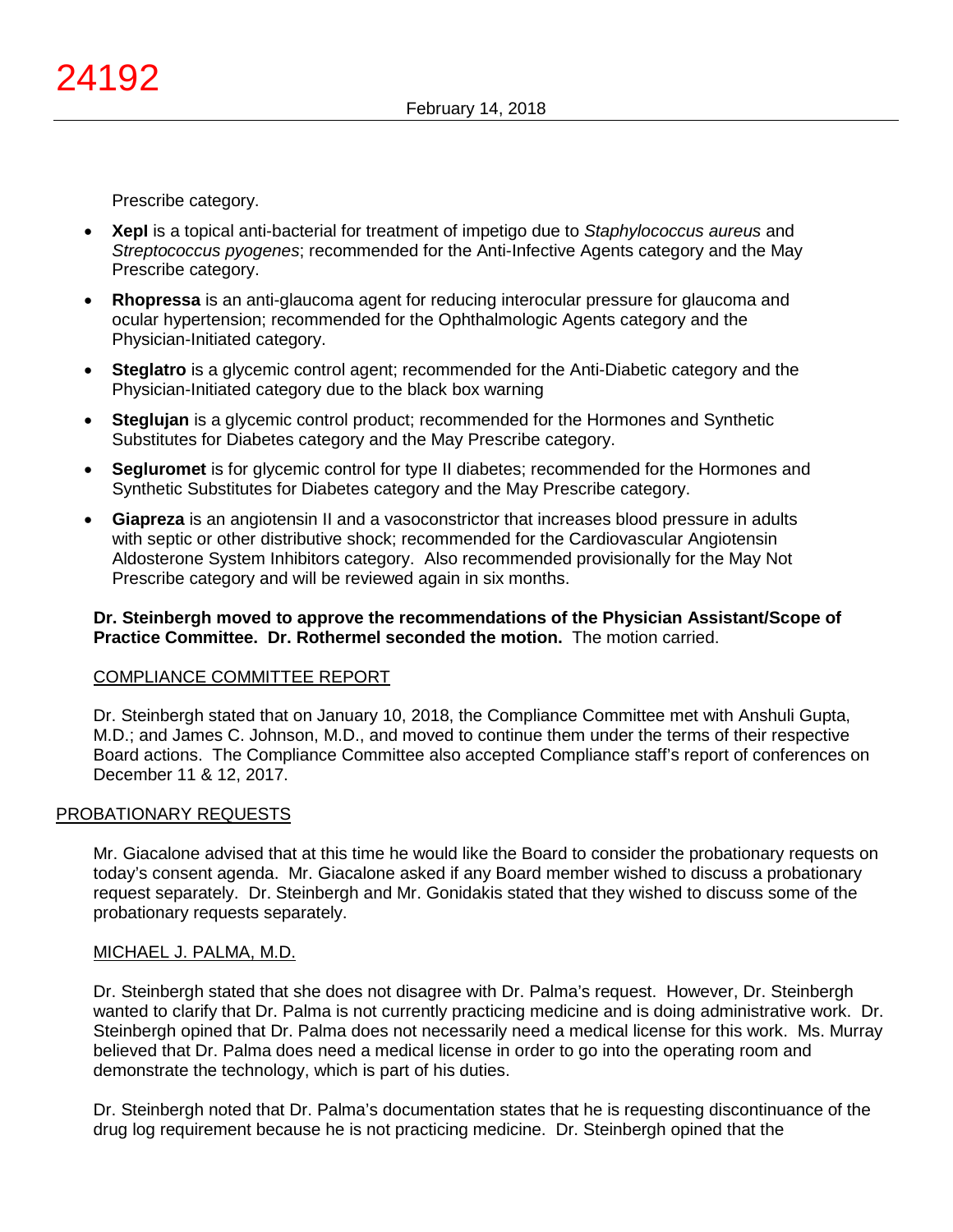discontinuance of the drug log requirement stands on its own and is not a reflection of the fact that Dr. Palma is not practicing medicine. Ms. Murray commented that the language gives Dr. Palma's reason for requesting discontinuance of the drug log requirement.

Dr. Steinbergh stated that she will vote to grant Dr. Palma's request because of his ongoing compliance and sobriety, and not because he is not practicing medicine.

### MARK AARON WEINER, D.O.

Dr. Steinbergh expressed concerns about Dr. Weiner's opiate addiction and the number of hours he is working, noting that Dr. Weiner is requesting approval of a practice plan under which he would work 32 to 40 hours per week for Transitional Care Physicians. Dr. Steinbergh worried that Dr. Weiner's addiction, his chronic back pain, and the additional hours would put more stress on him and perhaps lead to a relapse.

Ms. Jones stated that under the proposed practice plan, Dr. Weiner would actually be working eight hours less than under his current practice plan. Dr. Steinbergh noted that Dr. Weiner's current practice plan was not included in the meeting materials and she had not been aware that the new practice plan had fewer hours than the current practice plan. Dr. Steinbergh thanked Ms. Jones for the information.

### DAVID M. BURKONS, M.D.

Mr. Gonidakis stated that he will recuse and abstain from the vote on Dr. Burkon's probationary request. Mr. Giacalone stated that this request can be voted on separatrely.

# MARK L. ALLEN, M.D.

Ms. Anderson brought to the Board's attention that Dr. Allen's request differs slightly from the recommendation of the Secretary and Supervising Member. Specifically, Dr. Allen is requesting approval for the Kansas Medical Society to conduct drug testing and recovery monitoring. The Secretary and Supervising Member are in support of the request, but recommends limiting the approval to one year and then doing a re-evaluation.

**Dr. Steinbergh moved to accept the Compliance staff's Reports of Conferences and the Secretary and Supervising Member's recommendation to approve David M. Burkons, M.D.'s request to approve Michael P. Hopkins, M.D., to serve as the monitoring physician; and determination of the frequency and number of charts to be reviewed at ten charts per week. Dr. Schottenstein seconded the motion.** A vote was taken:

| <b>ROLL CALL:</b> |  |
|-------------------|--|
|                   |  |

| <b>ROLL CALL:</b> | Dr. Rothermel<br>Dr. Saferin<br>Dr. Schottenstein<br>Dr. Steinbergh<br>Dr. Schachat<br>Mr. Giacalone | - abstain<br>- abstain<br>- ave<br>- aye<br>- aye<br>- ave<br>- recuse and abstain |
|-------------------|------------------------------------------------------------------------------------------------------|------------------------------------------------------------------------------------|
|                   | Mr. Gonidakis<br>Dr. Soin<br>Dr. Edgin                                                               | - aye<br>- aye                                                                     |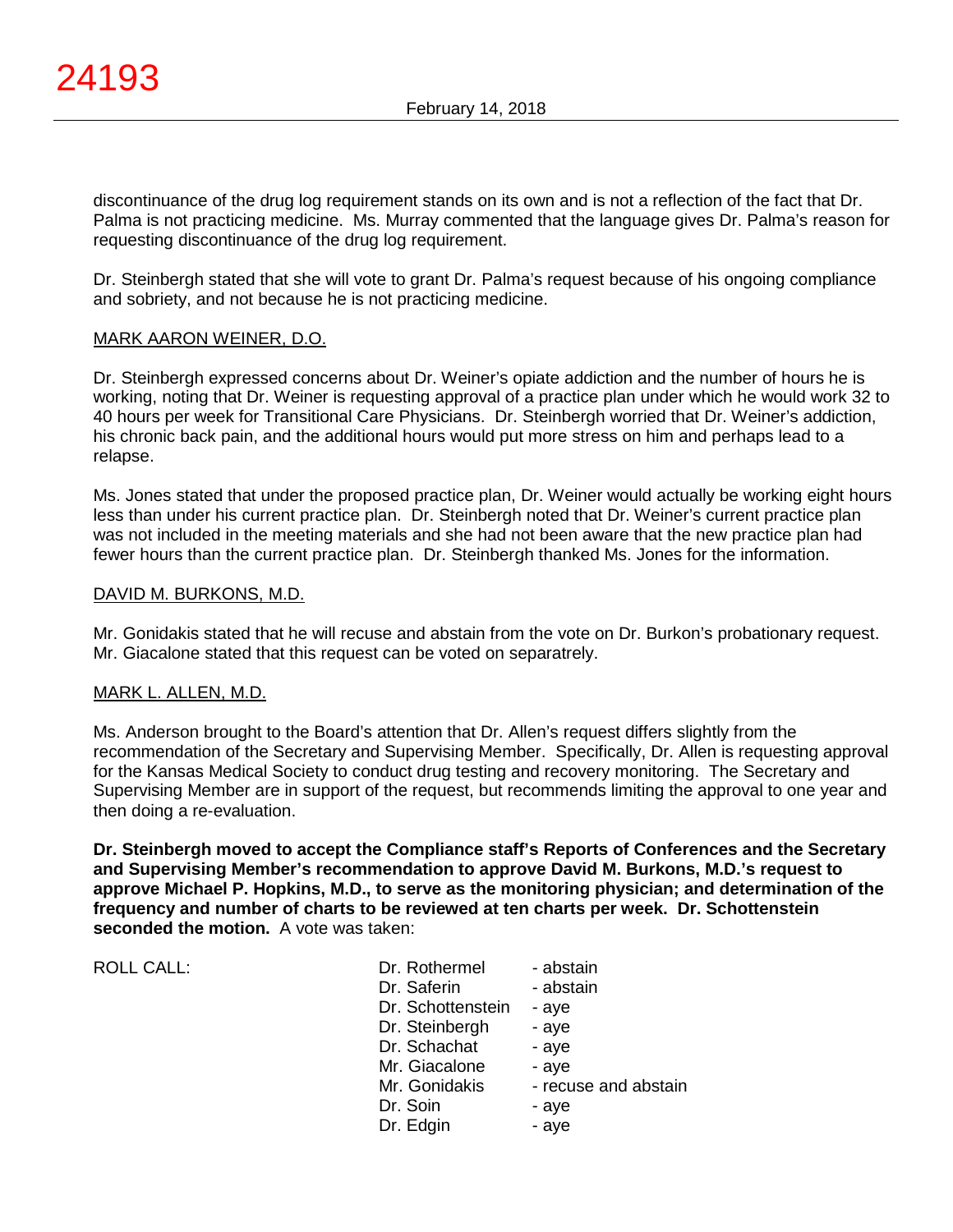Dr. Factora - aye Ms. Montgomery - aye Dr. Bechtel - abstain

The motion carried.

**Dr. Steinbergh moved to accept the Compliance staff's Reports of Conferences and the Secretary and Supervising Member's recommendations as follows:**

• **To grant Michelle L. Ahmed, D.O.'s request for approval of** *Intensive Course in Controlled Substance Prescribing: Pain, Anxiety, Insomnia***, offered by Case Western Reserve University, to fulfill the controlled-substance prescribing course requirement; and approval of** *Intensive course in Medical Documentation: Clinical, Legal and Economic Implications for Healthcare Providers***, offered by Case Western Reserve University, to fulfill the medical records course requirement;**

• **To grant Mark L. Allen, M.D.'s request for approval of the drug testing and recovery meeting monitoring to be conducted by the Kansas Medical Society Professional's Health Program, but to approve the request for one year and then re-evaluate the doctor's contract;**

• **To grant Ernest B. de Bourbon, III, M.D.'s request approval of the submitted practice plan; approval of Eric Fete, D.O., to serve as the monitoring physician; and determination of the frequency and number of charts to be reviewed at ten charts per week;**

- **To grant Jagprit S. Dhillon, M.D.'s request for reduction in appearances to every six months; and discontinuance of the drug log requirement;**
- **To grant Ryan S. Fryman, D.O.'s request for reduction in appearances to every six months;**
- **To grant Elise Hoff, M.D.'s request for reduction in psychotherapy appointments with Gina M. Dillon, Psy.D., to every six weeks;**

• **To grant John K. Krebs, M.D.'s request for approval of David W. Streem, M.D., to serve as the treating psychiatrist;**

• **To grant Michael C. Macatol, M.D.'s request for approval of Joseph P. Kitzmiller, M.D., to serve as the new monitoring physician;**

• **To grant Michael J. Palma, M.D.'s request for approval of Lawrence G. Fischman, M.D., to conduct psychotherapy sessions; reduction in psychotherapy sessions to once per month; and discontinuance of the drug log requirement;**

• **To grant William S. Richardson, M.D.'s request for discontinuance of the drug log requirement; and discontinuance of the chart review requirement;**

• **To grant Lawrence M. Rubens, M.D.'s request discontinuance of the drug log requirement; and discontinuance of the chart review requirement;**

• **To grant Frank G. Stoddard, D.P.M.'s request to approve John C. Roseman, D.P.M., to serve as**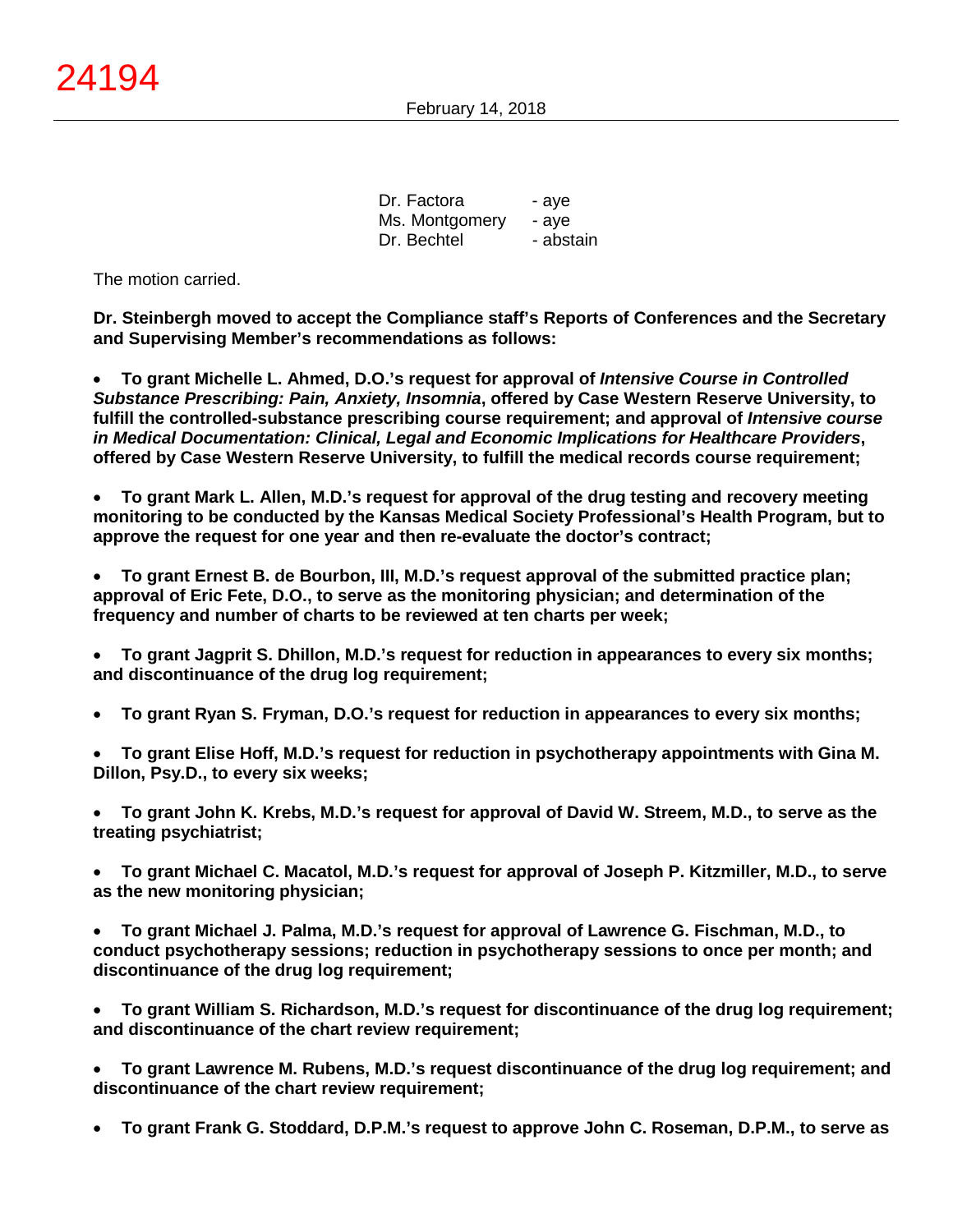**the monitoring physician; and determination of the frequency and number of charts to be reviewed at ten charts per month;**

• **To grant Heather D. Strawbridge, M.D.'s request for approval of** *Intensive Course in Medical Documentation: Clinical, Legal and Economic Implications for Healthcare Providers***, administered by Case Western Reserve University, to fulfill the medical records course requirement; and approval of** *Intensive Course in Controlled Substance Prescribing: Pain, Anxiety, Insomnia***, administered by Case Western Reserve University, to fulfill the controlled substances course requirement;**

• **To grant Thong Gia Truong, M.D.'s request for approval of** *Intensive Course in Medical Documentation: Clinical, Legal and Economic Implications for Healthcare Providers***, administered by Case Western Reserve University, to fulfill the medical records course requirement; and approval of** *Intensive Course in Controlled Substance Prescribing: Pain, Anxiety, Insomnia***, administered by Case Western Reserve University, to fulfill the controlled substances course requirement; and**

• **To grant Mark Aaron Weiner, D.O.'s request for approval of a new practice plan allowing the doctor to work for Transitional Care Physicians;**

**Dr. Schottenstein seconded the motion. A vote was taken:**

ROLL CALL: Dr. Rothermel - abstain

| DI. RUUCHIICI     | - abstall i |
|-------------------|-------------|
| Dr. Saferin       | - abstain   |
| Dr. Schottenstein | - aye       |
| Dr. Steinbergh    | - aye       |
| Dr. Schachat      | - aye       |
| Mr. Giacalone     | - aye       |
| Mr. Gonidakis     | - aye       |
| Dr. Soin          | - aye       |
| Dr. Edgin         | - aye       |
| Dr. Factora       | - aye       |
| Ms. Montgomery    | - aye       |
| Dr. Bechtel       | - abstain   |

The motion carried.

### JAMES EDGAR LUNDEEN, M.D.

Ms. Anderson informed the Board that unofficial notification was received this afternoon that Dr. Lundeen has filed a lawsuit against the Board, a mandamus action in the Ohio Supreme Court. Ms. Anderson noted that proper service of the lawsuit has not yet been received. Ms. Anderson stated that more information on the lawsuit will be provided next month.

#### ADJOURN

**Dr. Saferin moved to adjourn the meeting. Mr. Gonidakis seconded the motion.** All members voted aye. The motion carried.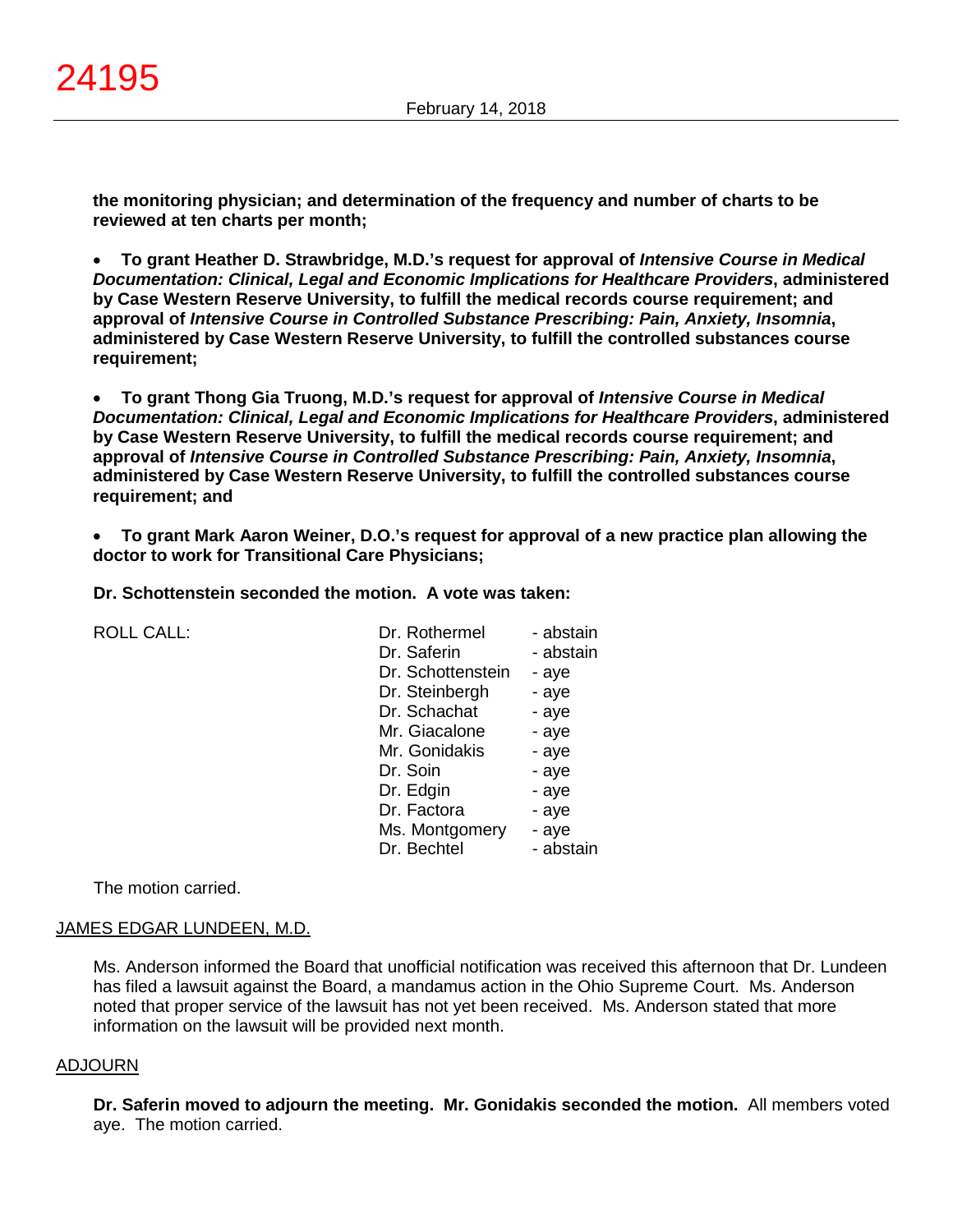Thereupon, at 3:20 p.m., the February 14, 2018 session of the State Medical Board of Ohio was adjourned.

We hereby attest that these are the true and accurate approved minutes of the State Medical Board of Ohio meeting on February 14, 2018, as approved on March 14, 2018.

 $\sim$ 

Robert P. Giacalone, President

Hem D. Rokhermel

Kim G. Rothermel, M.D., Secretary



(SEAL)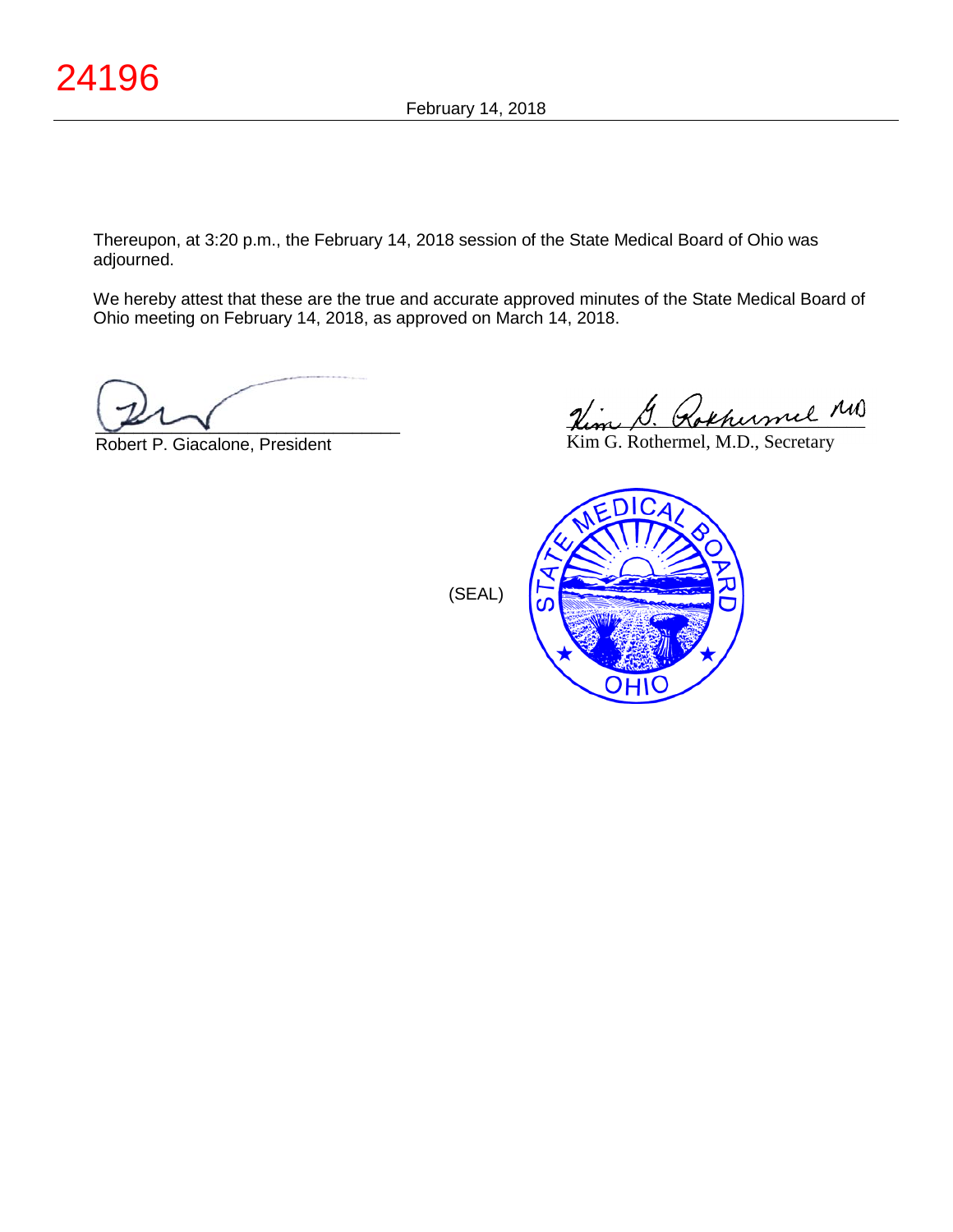## State Medical Board of Ohio

# **PHYSICIAN ASSISTANT/SCOPE OF PRACTICE COMMITTEE MEETING February 14, 2018 30 E. Broad St., Columbus, OH Room 345**

| <b>Members:</b><br>Anita M. Steinbergh, D.O., Chair<br>Robert P. Giacalone<br>Andrew P. Schachat, M.D.<br>Mark A. Bechtel, M.D. | Staff:<br>Sallie Debolt, Senior Counsel<br>Cathy Hacker, Physician Assistant Program<br>Administrator |
|---------------------------------------------------------------------------------------------------------------------------------|-------------------------------------------------------------------------------------------------------|
| <b>Other Members Present:</b><br>Bruce R. Saferin, D.P.M.<br>Richard Edgin, M.D.<br>Ronan M. Factora, M.D.                      |                                                                                                       |
|                                                                                                                                 |                                                                                                       |

Dr. Steinbergh called the meeting to order at 7:30 a.m.

### **MINUTES REVIEW**

**Dr. Bechtel moved to approve the draft minutes of January 10, 2018, as written. Dr. Schachat seconded the motion.** The motion carried.

### **PODIATRIST SCOPE OF PRACTICE INQUIRY**

Ms. Debolt stated that there has been an inquiry as to whether it is within a podiatrist's scope of practice to perform biopsies on the lower leg.

Dr. Steinbergh stated that this Committee has discussed the podiatrist scope of practice several times in the past and has traditionally issued a written statement defining the scope. Dr. Steinbergh stated that Ms. Debolt has asked the Committee to discuss whether the Committee should continue to potentially expand the scope of practice through written statements, or if it should go through the rulemaking process.

Ms. Debolt stated that the Board can interpret its laws and rules, and can issue a response in writing to that effect. However, the Ohio Supreme Court has stated that any expansion of the scope of practice must be in rule. Ms. Debolt stated that statements have been recommended by this Committee and adopted by the Board in an effort to clarify and interpret the podiatry scope of practice. Ms. Debolt expressed concern that these statements have actually expanded the podiatry scope of practice. Ms. Debolt stated that if a statement is challenged in court, the Board may not be able to support the action because it is not in rule. Ms. Debolt added that the rule-making process involves comments from outside parties and input from the Governor's Common Sense Initiative (CSI) office and the Legislature's Joint Committee on Agency Rule Review (JCARR).

Regarding the question of biopsies between the ankle and the knee, Dr. Steinbergh opined that this does not necessarily relate to the function of the foot and ankle. Dr. Steinbergh contrasted this with recent statements concerning hyperbaric medicine and wound care, which she opined does relate to the function of the foot and ankle. Dr. Steinbergh commented that the issue is whether removal of a lesion on the lower leg is within the podiatrist scope of practice, and not whether a podiatrist has the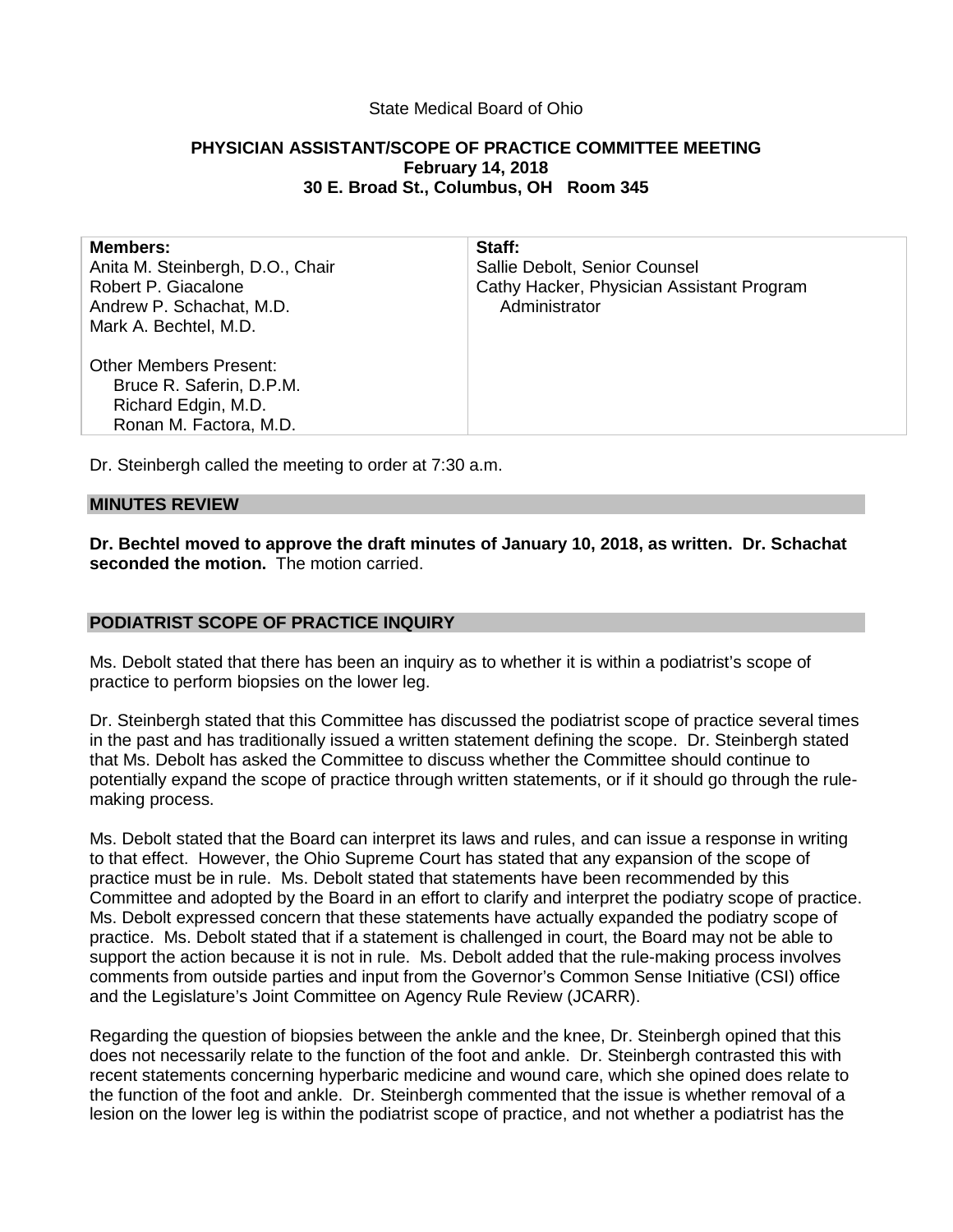skill to remove a lesion. Dr. Steinbergh stated that podiatrists certainly have the skill to remove a lesion above the ankle, but it has nothing to do with the function of the foot and ankle.

Dr. Saferin opined that this discussion does not concern an expansion of the scope of practice. Rather, Dr. Saferin opined that this is a clarification that 4731.51, Ohio Revised Code, already allows for such biopsies. Dr. Saferin pointed out that podiatrists are already treating the lower leg via wound care, muscle flaps, and skin flaps. Dr. Saferin stated that if there is a lesion or ulcer that is not healing, there is no question that it should be biopsied. Dr. Saferin stated that if a lesion turns out to be a squamous carcinoma or other condition, and the podiatrist sees another raised lesion on the other side of the leg, a podiatrist should be able to biopsy that lesion as well. Dr. Saferin stated that any physician or layperson would agree that a malignancy of the lower extremity would affect the function of the muscles or tendons of the foot, particularly if the loss of the limb is a possibility.

Dr. Saferin reiterated that podiatrists are not requesting an expansion of the scope of practice and that podiatrists can already perform such biopsies. Dr. Saferin stated that there is no difference between a lesion on top of the foot and a lesion on the lower leg in terms of the skill needed to remove it, as Dr. Steinbergh noted. Dr. Saferin opined that a failure to remove a lesion that one notices on the lower leg would constitute practice below the minimal standards of care. Dr. Saferin added that having podiatrists perform these actions also constitutes an access to care issue. Dr. Saferin stated that this is both his opinion and the opinion of the Ohio Foot and Ankle Medical Association (OFAMA).

Dr. Schachat observed that 4731.51, Ohio Revised Code, stated, in part, "The practice of podiatric medicine and surgery consists of the medical, mechanical, and surgical treatment of ailments of the foot, the muscles and tendons of the leg governing the functions of the foot; and superficial lesions of the hand …" Dr. Schachat noted that the statute says nothing about skin care. However, Dr. Schachat also acknowledged that the Board has allowed wound care on the lower leg by podiatrists. Dr. Schachat further acknowledged that according to the documentation provided to the Committee, a majority of states allow podiatrists to perform surgery anywhere.

Dr. Bechtel commented that skin ulcerations on the leg are very challenging to heal. Dr. Bechtel stated that wound care has become very advances and a very valuable service in medicine. Dr. Bechtel stated that wound care is collaborative and often involves a general surgeon, a podiatrist, a vascular surgeon, and an infection disease specialist working together. Dr. Bechtel stated that squamous cell carcinoma that develops on non-healing ulcers can be aggressive and have a higher rate of metastasis than other forms of skin cancer. Dr. Bechtel stated that because this condition is potentially aggressive, he did not wish to compromise a podiatrist's ability to perform a biopsy.

The Committee continued to discuss this issue thoroughly. Mr. Giacalone suggested that the Committee take a two-pronged approach: Address the issue of biopsy on the low leg in a statement, while simultaneously beginning the rule-making process on this subject in general.

Dr. Factora commented that biopsy and diagnosis is different from management. Dr. Factora stated that a multi-disciplinary team is need in cases where healing is very difficult, and accounting for those variables could make a rule very complex. Dr. Factora added that the issue is very difficult to define in terms of anatomy because one cannot draw a clear black-and-white line. Dr. Factora stated that one must ultimately rely on a practitioner's clinical expertise and knowledge to judge for themselves if they are competent to biopsy a lesion when it is very similar to what they have seen before.

Dr. Saferin stated that being able to biopsy a lesion quickly allows a podiatrist to refer a patient quickly to an oncologist, general surgeon, or other specialty as appropriate based on the biopsy results. Dr. Schachat stated that in his experience as a specialist, he has found that it generally was not helpful to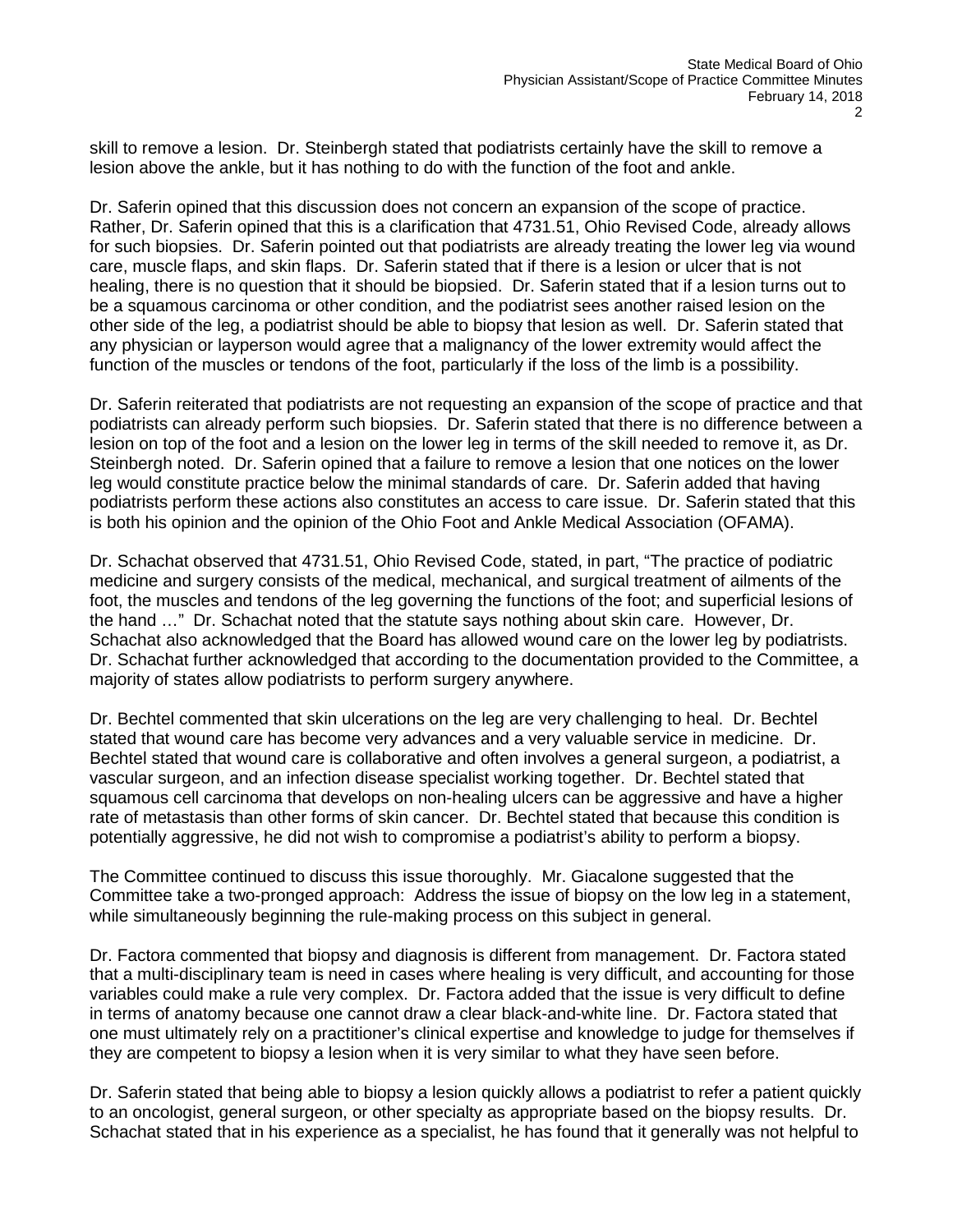him for another physician to biopsy something and then refer the patient to him. Dr. Schachat stated that he preferred to see the patient himself and determine how and where to perform a biopsy. Dr. Bechtel stated that proper technique and getting adequate tissue is very important when performing a biopsy. Dr. Bechtel added that the interpretation of a skin lesion biopsy is critical and is best performed by a pathologist who is skilled with skin lesions, as opposed to a general pathologist who will often miss things on a skin lesion biopsy.

Dr. Edgin noted that in these scenarios, the patient is already with the podiatrist, whereas a referral to a specialist to perform a biopsy can sometimes take months. Dr. Edgin stated that the delay in diagnosis is an important factor. Dr. Bechtel agreed and reiterated that the development of skin cancer and ulcers can be aggressive.

Dr. Schachat agreed with Dr. Factora's earlier statement regarding the difficulty of defining this issue in terms of anatomy and drawing a black-and-white line. However, Dr. Schachat stated that such a line must be drawn because there is a limit on the podiatrist's scope of practice in Ohio. Dr. Schachat stated that he was swayed by the fact that about 45 states have no restrictions on where podiatrists can perform the surgery. Dr. Schachat opined that the Board should recognize that Ohio is an outlier on this topic and decide if it should continue to be an outlier. Dr. Steinbergh agreed and stated that the Committee should consider if it should continue to, in her mind, expand the podiatry scope of practice through guidance statements or put it into rule through the rule-making process.

Dr. Schachat agreed with Dr. Steinbergh that it appears that the Committee is expanding the scope of practice. Dr. Saferin noted that podiatrists are already doing wound care on the lower leg. Dr. Schachat agreed and stated that it does not appear that the lower leg wound care that podiatrists are already doing meets the statutory definition, but it is allowed by the Board. Mr. Giacalone stated that the issue of wound care has been settled, but the biopsy issue is what the Committee is currently considering. Mr. Giacalone stated that looking at the biopsy issue from a patient healthcare point of view, he agreed with Dr. Edgin and Dr. Bechtel about preventing a delay in diagnosis.

Dr. Saferin exited the meeting at this time.

The Committee continued to discuss this issue thoroughly. Dr. Steinbergh commented that she does not disagree about the ability of a podiatrist to excise a lesion, but she felt that it should go through the rule-making process. Mr. Giacalone, noting that the rule promulgation process is time-intensive, reiterated his suggestion that the Board issue a guidance document regarding lower-leg biopsies, while also beginning the rule-making process to address this and other issues of the podiatry scope of practice. The Committee members agreed.

**Mr. Giacalone moved to direct staff to draft a guidance document regarding the podiatry scope of practice as it relates to biopsies of skin lesions of the lower leg, and to also begin drafting proposed rules as discussed. Dr. Schachat seconded the motion.** The motion carried.

# **PHYSICIAN ASSISTANT MATTERS**

# **Review of New Drugs**

Dr. Steinbergh reviewed the following medications and the recommendations of the Physician Assistant Policy Committee (PAPC) as related to the physician assistant formulary: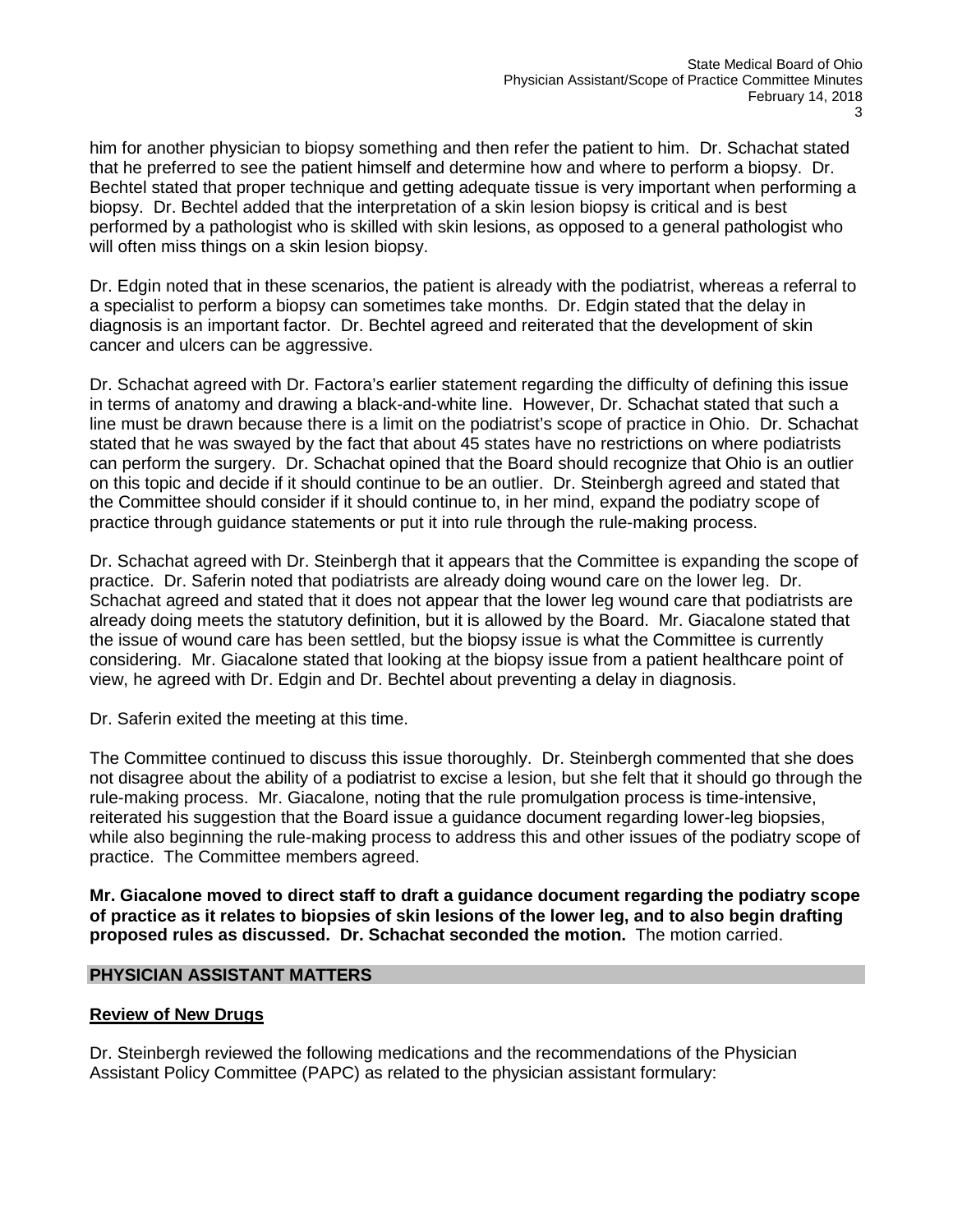- **Vyzulta**, a prostaglandin analog which reduces intraocular pressure. Recommended for the Physician-Initiated category.
- **Prevymis**, an antiviral for prophylaxis of cytomegalovirus (CMV) infection, specifically for those who have had transplants. Recommended for the Physician-Initiated category for both the tablet and the injection.
- **Ozempic**, **Steglatro,** and **Steglujan**, anti-diabetic medications that are sodium glucose co-transporters. Ozempic and Steglujan are recommended for the May Prescribe category, while Steglatro is recommended for the Physician-Initiated category due to the black box warning.
- **XepI**, a topical anti-bacterial for treatment of impetigo due to *Staphylococcus aureus* and *Streptococcus pyogenes*. Recommended for the May Prescribe category.
- **Rhopressa**, an ophthalmologic product for treatment of glaucoma or ocular hypertension. Recommended for the Physician-Initiated category.
- **Giapreza**, a vasoconstrictor which increases blood pressure in adults with septic or other distributive shock. Recommended temporarily for the May Not Prescribe category, to be reviewed again in six months.

## **Dr. Bechtel moved to recommend approval of the recommendations of the PAPC. Dr. Schachat seconded the motion.** The motion carried.

# **Respiratory Tract Agents**

Dr. Steinbergh noted that she had been unable to attend this week's meeting of the Physician Assistant Policy Committee (PAPC). Dr. Steinbergh stated that Ms. Debolt has a report from the PAPC meeting. Dr. Steinbergh stated that at issue is the fact that under the respiratory tract agents on the physician assistant formulary, inhaled cortical steroids are listed as May Prescribe. However, under anti-inflammatory agents, oral cortical steroids are listed as Physician-Initiated. Therefore, there is a discrepancy on the formulary.

The final recommendation of the PAPC on this matter was unclear. Following a brief discussion, the Committee determined that this topic should be tabled until the PAPC's recommendation is clarified.

# **REVIEW OF RULES**

# **Light-Based Medical Devices**

Ms. Debolt stated that the light-based medical devices rule was being discussed by the Policy Committee. It was placed on the Physician Assistant/Scope of Practice Committee agenda in order to receive input from the Physician Assistant Policy Committee (PAPC) on the rule.

Ms. Debolt reported that the physician assistant members of the PAPC felt that the proposed changes to the light-based medical devices rule are more restrictive. The physician assistants further opined that the proposed changes are very prescriptive on what physician assistants can and cannot do, and are similar to the special services plans that used to be required for physician assistants.

# **Treatment of Opioid Addiction**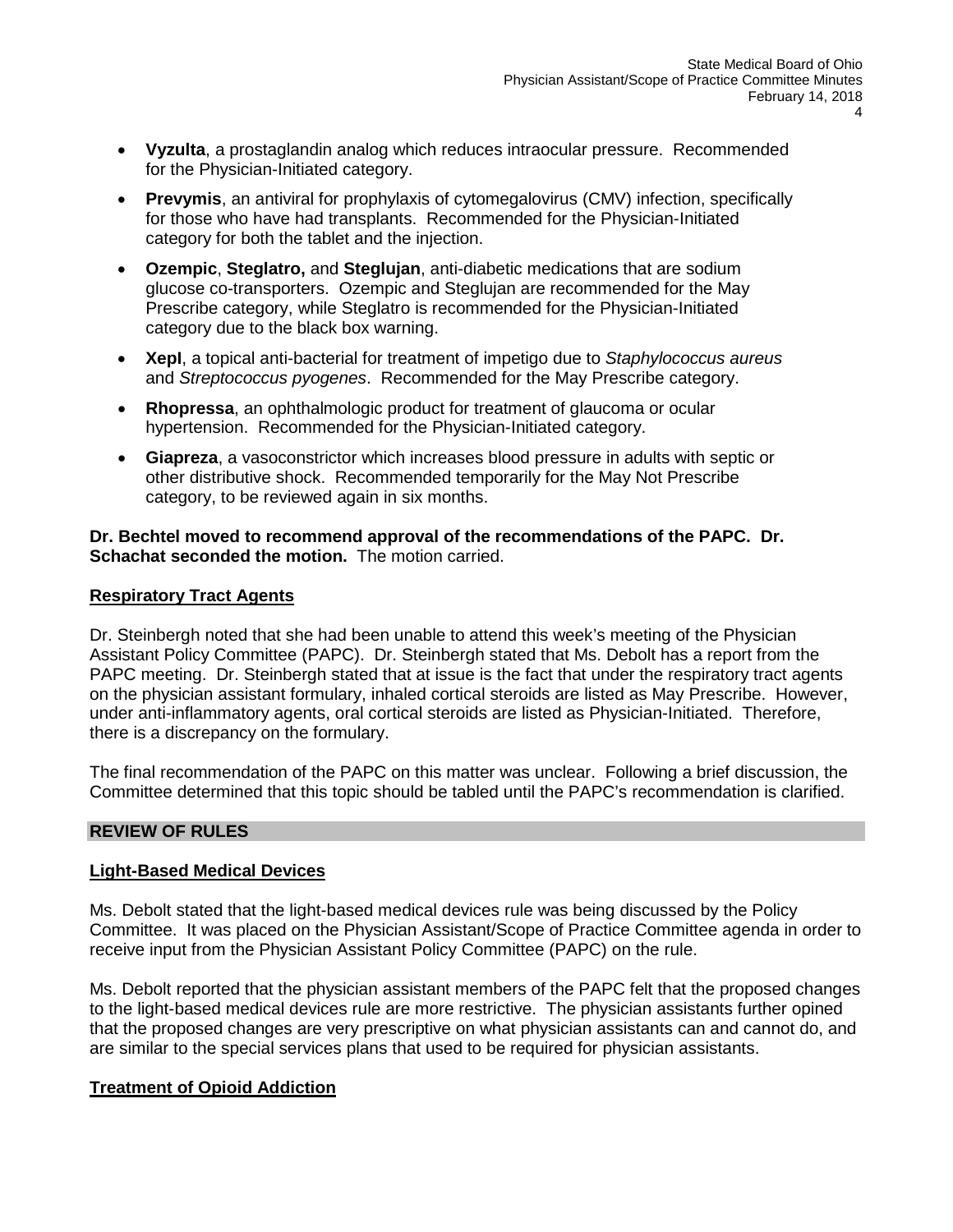Ms. Debolt stated that opioid addiction treatment rule was being discussed by the Policy Committee. It was placed on the Physician Assistant/Scope of Practice Committee agenda in order to receive input from the Physician Assistant Policy Committee (PAPC) on the rule.

Ms. Debolt stated that the only one comment was received from PAPC on this rule. The PAPC noted that under the definition of a qualified behavior healthcare provider, the rule includes a physician assistant who has completed fellowship training that is accredited by certain agencies. The PAPC's comment was that there are no longer accrediting agencies. Ms. Debolt stated that she is currently in the process of seeking another mechanism as a measure of appropriate training which a physician assistant can complete to allow them to provide behavioral health counseling.

In response to a question from Mr. Giacalone, Ms. Debolt stated that if the Board cannot identify a standard by which a physician assistant can become qualified to provide behavioral health counseling, then physician assistants will be unable to become qualified healthcare providers in this area; physician assistants could still provide office-based opioid treatment (OBOT) if they have a DATA 2000 waiver, but they could not perform the required counseling themselves. Ms. Debolt stated that she has been in contact with the American Society of Addiction Medicine, the Ohio Society of Addiction Medicine and American Association of Physician Assistants in the continuing efforts to identify a mechanism.

Dr. Steinbergh stated that the physician assistant's training is too general to satisfy the behavioral health counseling requirement, and therefore more advanced training is required. Dr. Steinbergh suggested that the Board may need to define such an educational process to include a certain number of continuing medical education credits in specific areas plus a certain amount of time working with a mental health counselor. Dr. Steinbergh also suggested that the physician assistant association could be stimulated to create educational opportunities in this area. Mr. Giacalone agreed that the association could be spurred to action in this regard.

# **COMMITTEE MATTERS**

Dr. Steinbergh noted that her term as a member of the Medical Board will end in April and she is not seeking reappointment. Dr. Steinbergh stated that she has spoken with Dr. Schachat and he has agreed to assume the chairmanship of this Committee upon her departure.

Dr. Steinbergh commented that a Board member to take her place on the Physician Assistant Policy Committee (PAPC) has not yet been identified. Dr. Steinbergh acknowledged that Mr. Giacalone cannot fill the Medical Board's seat on the PAPC because a physician is required for that spot. However, Dr. Steinbergh asked if Mr. Giacalone could attend the PAPC meetings and report back to this Committee until a physician member of the Medical Board is available. Ms. Debolt responded that Mr. Giacalone can attend the meetings since the meetings are public, but he cannot participate as a member of PAPC or vote at the meetings. Dr. Steinbergh stated that Mr. Giacalone should be able to offer input at the PAPC meetings even if he is not officially a member of that body. Dr. Steinbergh added that the person who is appointed as her successor on the Medical Board could also serve on the PAPC.

The meeting adjourned at 8:40 a.m.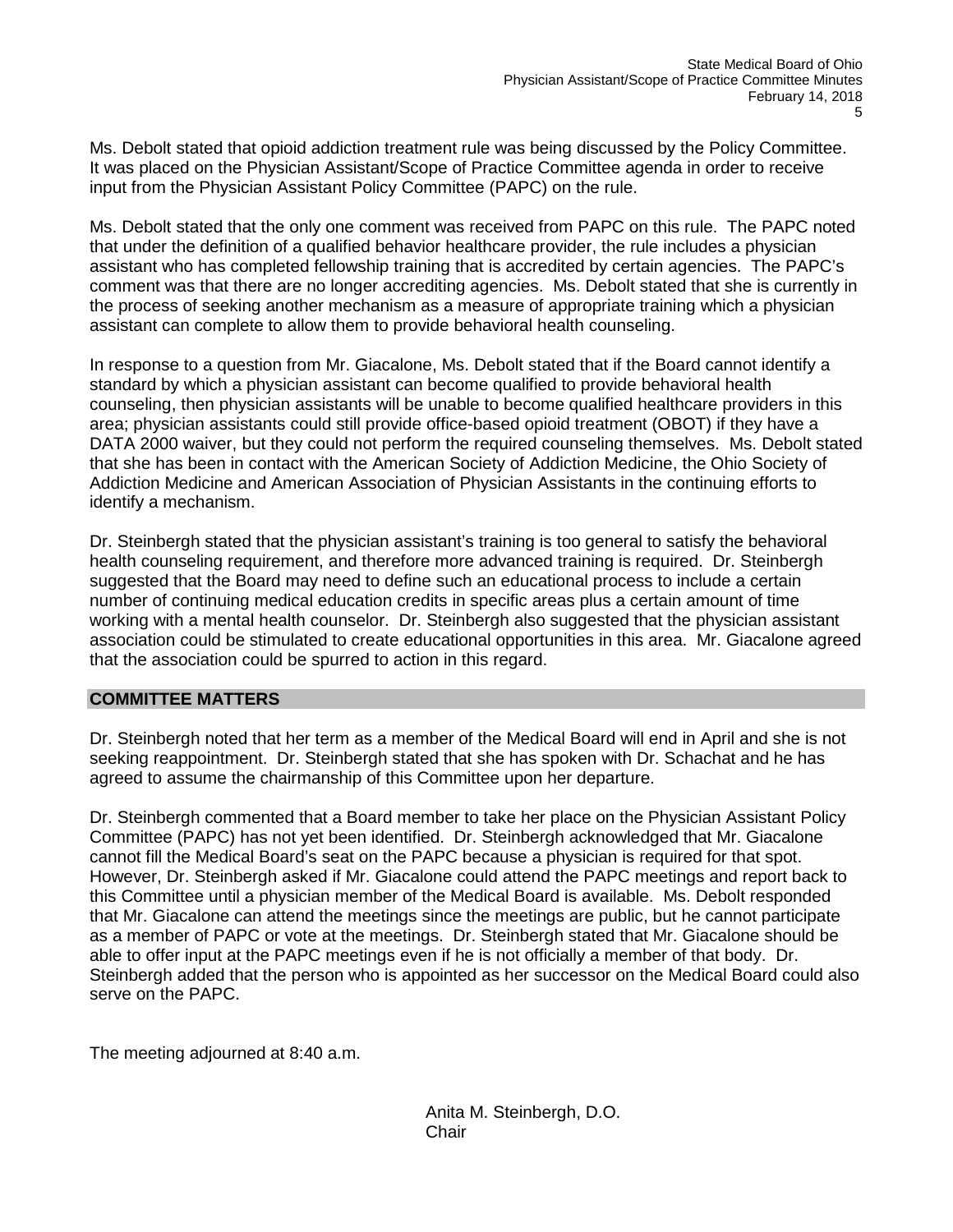State Medical Board of Ohio Physician Assistant/Scope of Practice Committee Minutes February 14, 2018<br>6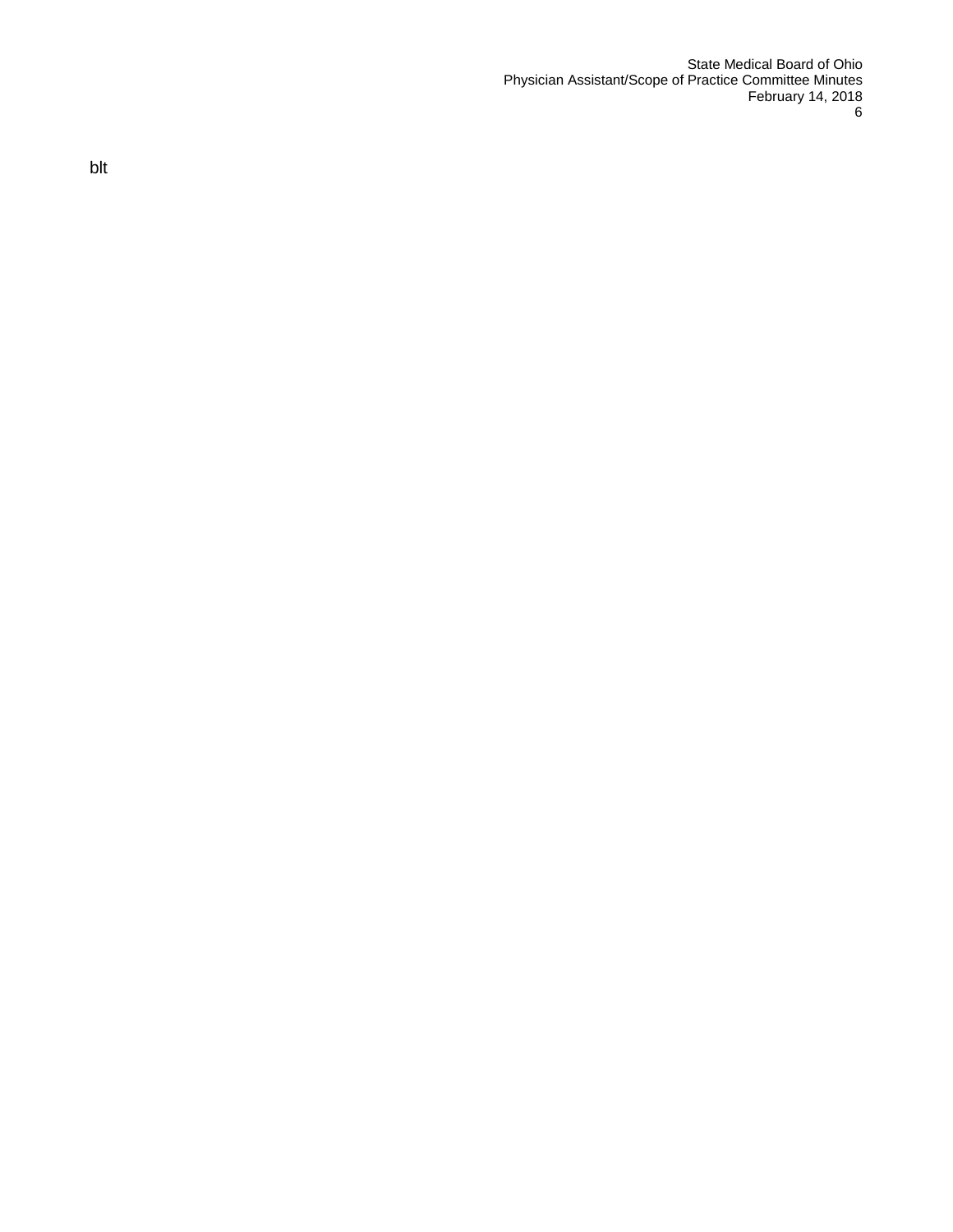# State Medical Board of Ohio

# **LICENSURE COMMITTEE MEETING February 14th, 2018 30 E. Broad St., Columbus, OH Room 318**

| Members:                     | Staff:                                          |
|------------------------------|-------------------------------------------------|
| Bruce R. Saferin, D.P.M.     | Joseph Turek, Deputy Director of                |
| Richard Edgin, M.D.          | Licensure/Renewal                               |
| Kim G. Rothermel, M.D.       | Mitchell Alderson, Chief of Physician Licensure |
| Ronan M. Factora, M.D.       | Chantel Scott, Chief of Allied Licensure and    |
|                              | Renewal                                         |
| Other Board members present: | <b>Colin DePew, Assistant Attorney</b>          |
| Michael Schottenstein, M.D.  |                                                 |

Dr. Saferin calls meeting to order at 8:17 a.m.

### **MINUTES REVIEW**

Dr. Rothermel moved to approve the draft minutes from January 10<sup>th</sup>, 2018. Dr. Factora **seconded the motion.** The motion carried.

### **LICENSURE APPLICATION REVIEWS**

### **Fu-Ad Al-Azzam, M.D.**

Dr. Saferin stated that Fu-Ad Al-Azzam, M.D., was applying for licensure and had requested a wavier in the United States Medical Licensing Examination (USMLE) ten-year rule. Dr. Al-Azzam passed Step 1 and 2 (CK) on his first attempt in 2005, Step 2 (CS) in his second attempt in 2010, and Step 3 on his first attempt in 2016. Dr. Al-Azzam graduated from Jordan University Science and Technology in 2004. Dr. Al-Azzam completed two years of post-graduate training (PGT) in a clinical fellowship for thoracic surgery at the Mayo Clinic College of Medicine and Surgery. Dr. Al-Azzam also worked in Jordan for ten years, including two years as PGT and eight years as a cardiac surgeon. Dr. Saferin stated the reason it took Dr. Al-Azzam longer than ten years to complete his USMLE sequence was due to unforeseen circumstances like his son being born deaf and his participation in a fellowship at the same time. It took Dr. Al-Azzam nine months longer than the ten-year time frame to complete the sequence. Dr. Al-Azzam has recently been offered a position at Cleveland Clinic.

**Dr. Rothermel moved to recommend approval of the good-cause exception of the 10-year rule as outlined in 4731-6-14(C)(3)(b)(ii), and accepting the examination sequence so that Dr. Al-Azzam can be granted a license. Dr. Factora seconded the motion.** The motion carried.

### **Steven Schussler, D.P.M.**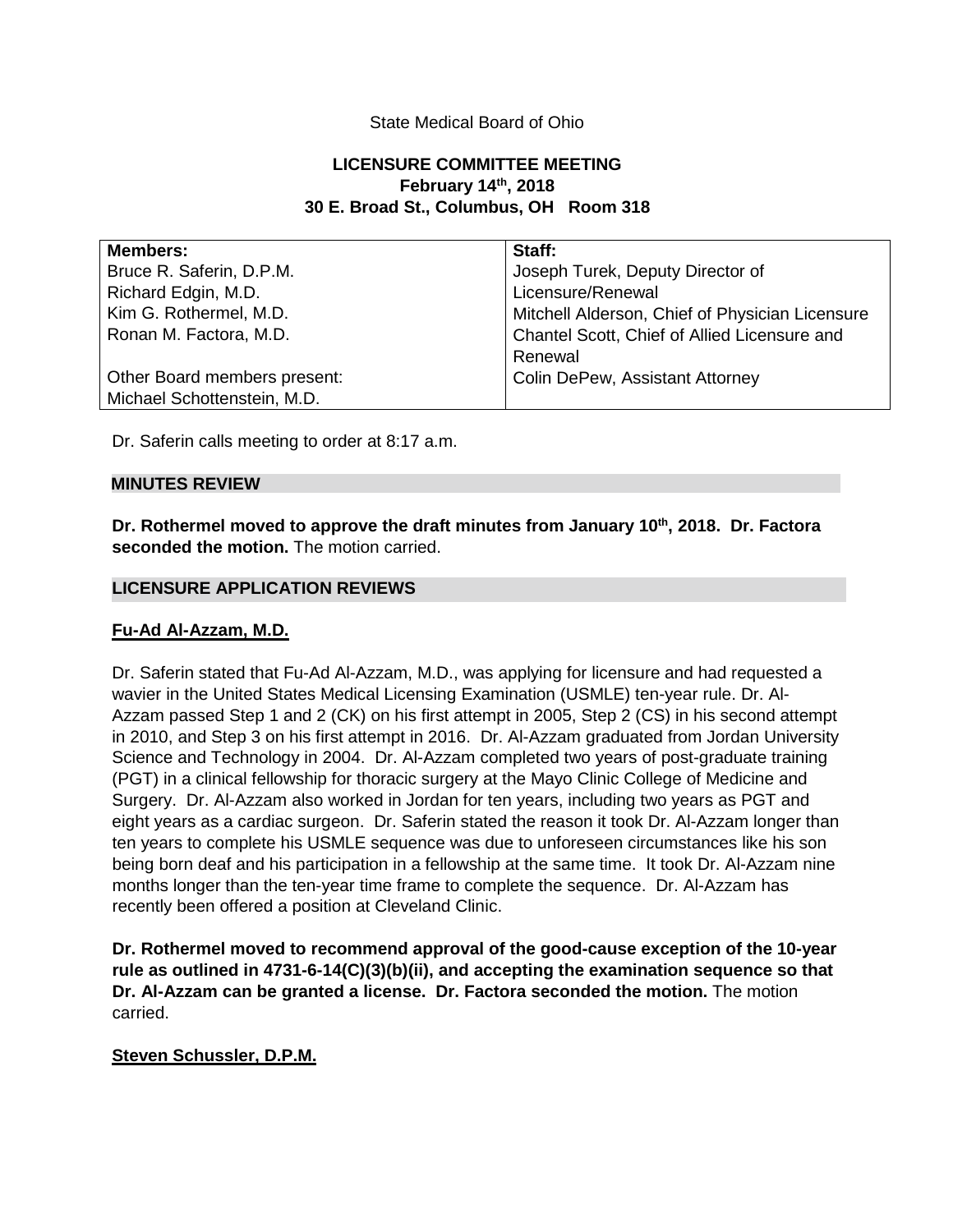Dr. Saferin stated that Jefferey Steven Schussler, D.P.M., applied for restoration of his Ohio license. Dr. Schussler's restoration application stated that he has not been engaged in clinical practice of medicine since January 2016. Dr. Schussler is a 1984 graduate of Ohio College of Podiatric Medicine. Dr. Saferin stated that Dr. Schussler does not hold board certification, has not been practicing in Ohio and is not current on continue medical education (CME) requirements. Dr. Saferin recommended restoration of Dr. Schussler's Ohio license, pending his completion of 40 hours of category one CME. Once verification of these requirements is received, Dr. Schussler would be granted his license**.**

Dr. Edgin noted that previous licensees who have not practiced for more than two years have been required to take an examination. Dr. Rothermel stated that in Dr. Schussler's case, he is only one month beyond the two-year period.

**Dr. Rothermel moved to recommend restoration of Dr. Schussler's Ohio license pending his completion of 40 hours of category one CME. Dr. Edgin seconded the motion.** The motion carried.

# **David Yacoub Soussou, M.D.**

Dr. Saferin stated that David Yacoub Soussou, M.D., applied for restoration of his Ohio license. Dr. Soussou's restoration application stated that he has not been engaged in clinical practice of medicine since December 2015. Dr. Soussou is a 2004 graduate of the American University of the Caribbean, School of Medicine. Dr. Soussou is a family medicine physician and does not hold board certification. Dr. Saferin stated that Dr. Soussou is seeking restoration of his license so he can be reissued a Canadian Medical license and explore employment opportunities. Dr. Saferin stated that Dr. Soussou is current on his continuing medical education (CME) requirements.

# **Dr. Saferin moved to approve Dr. Soussou's license as requested. Dr. Factora seconded the motion.**

Dr. Schottenstein inquired as to why Dr. Soussou needs his Ohio license to obtain a Canadian medical license. Dr. Schottenstein noted that Dr. Soussou had had issues with his prescribing habits with certain prescriptions in Nova Scotia, including an allegation that he had overprescribed opioids. Dr. Soussou was eventually reprimanded after investigation by the College of Physicians and Surgeons of Nova Scotia. In response to a question from Dr. Rothermel, DR. Saferin stated that all the information had been reviewed. Dr. Saferin stated that part of the reason Dr. Soussou was over the time frame was due to the Ohio Medical Board taking time to research his case.

Dr. Edgin asked if Dr. Soussou would be required to pass an exam. Dr. Saferin answered that if the pending motion passes, Dr. Soussou would be granted a license without an examination. Dr. Saferin stated that Dr. Soussou applied in a timely manner, but the since the Ohio Medical Board took time to research and vet his case, it forced him to be past the two-year deadline. Mr. DePew asked if Dr. Soussou informed the Ohio Medical Board of his Nova Scotia reprimand since he had an active Ohio License at the time. Ms. Scott replied that Dr. Soussou did inform the Ohio Medical Board.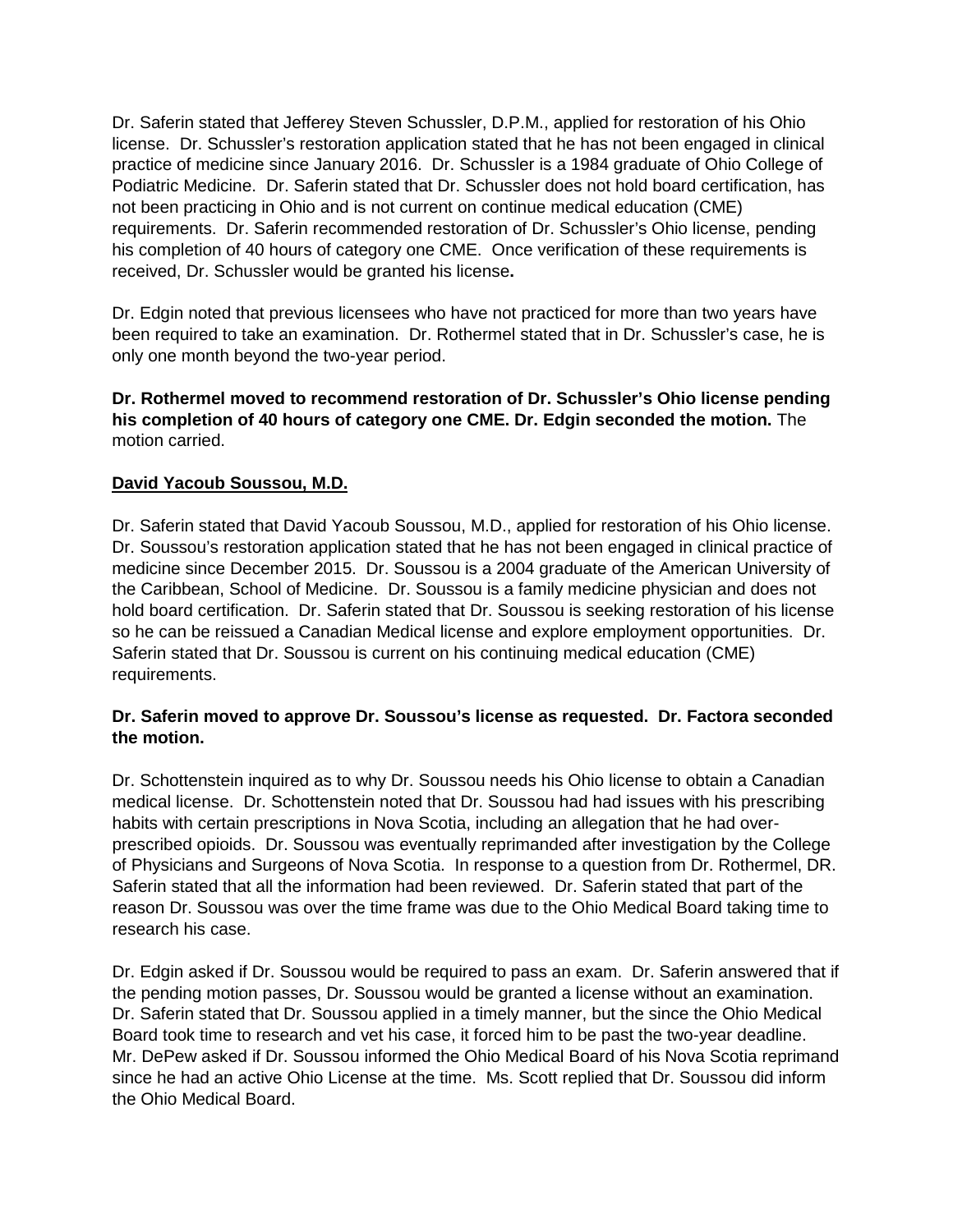**A vote was taken on the motion to approve Dr. Soussou's application for licensure.** The motion carried.

# **BOARD CONSOLIDATION**

Mr. Turek stated that this is the first Board meeting since the State Medical Board, Dietetic Board and Respiratory Care Board merged together. Dr. Schottenstein inquired about the Limited License for Respiratory Care and if dietitians have a similar license type. Mr. Turek stated that the dieticians do have a license of that nature but it is only held by a small number. Dr. Schottenstein stated that this license is equivalent to the Ohio training certificate.

# **DOCUMENTATION OF CONTINUING MEDICAL EDUCATION**

Dr. Saferin stated that there have been discussions regarding the new eLicense, Salesforce, and how licensees can upload continuing medical education (CME) documents online with CE Broker. Dr. Saferin stated that with updates in Salesforce, there maybe be a way certificates can be scanned in and make it easier for CMEs to be verified along with making it easier on licensees to upload information into the system. Dr. Saferin stated that there will be an update in May regarding this change.

# **ADJOURN**

Dr. Rothermel moved to adjourn the meeting. Dr. Factora seconded the motion. The motion carried.

The meeting adjourned at 8:28 a.m.

Bruce R. Saferin, D.P.M. **Chair** 

rsb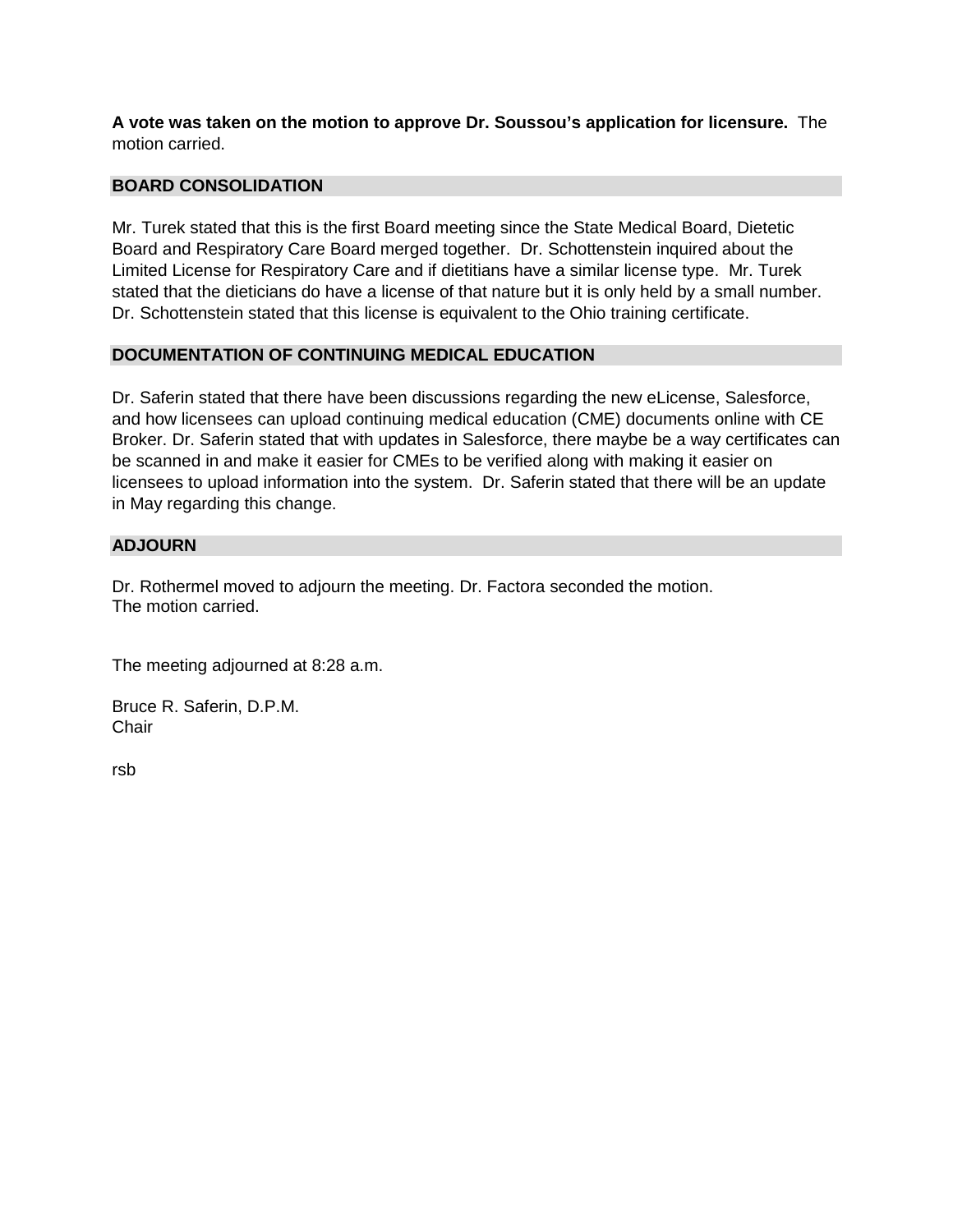### State Medical Board of Ohio

#### **POLICY COMMITTEE MEETING February 14, 2018 30 East Broad Street, Columbus, OH 43215, Room 336**

| Members:                     | Staff:                                                   |
|------------------------------|----------------------------------------------------------|
| Amol Soin, MD                | A.J. Groeber, Executive Director                         |
| Andrew P. Schachat, M.D.     | Kimberly Anderson, Chief Legal Counsel                   |
| <b>Robert Giacalone</b>      | Sallie J. Debolt, Senior Counsel                         |
| Mark. A. Bechtel, M.D.       | Nathan Smith, Senior Legal and Policy Attorney           |
|                              | David Fais, Deputy Director                              |
|                              | Jonithon LaCross, Director of Public Policy & Government |
| Other Board Members present: | Affairs                                                  |
| Kim G. Rothermel, M.D.       | Tessie Pollock, Director of Communication                |
| Bruce Saferin, D.P.M.        | Joan Wehrle, Education & Outreach Program Manager        |
| Michael Schottenstein, M.D.  | Karen Morrison, Program Administrator                    |
| Anita Steinbergh, D.O.       |                                                          |
| Ronan Factora, M.D.          |                                                          |
| Richard Edgin, M.D.          |                                                          |
| <b>Betty Montgomery</b>      |                                                          |
|                              |                                                          |
|                              |                                                          |

Dr. Soin called the meeting to order at 9:13 a.m.

## **MEETING MINUTES REVIEW**

Dr. Soin asked for approval of the draft minutes of the January 10, 2018 meeting which were included in the agenda materials. He noted that some corrections had been made to the first draft of the minutes.

### **Mr. Giacalone moved to approve the Policy Committee minutes of the January 10, 2018 meeting as corrected. Dr. Schachat seconded the motion. Motion carried.**

#### **Legislative Review**

### **HB145 Update - One-Bite Reporting Exemption/Board Consolidation amendment**

Mr. LaCross reported that the bill was approved and signed by the Governor on Feb. 7, 2018. There was an emergency clause contained in the bill so it is now in effect. He thanked everyone who helped with the legislation. Ms. Anderson noted that one-bite will be discussed later in the agenda.

Mr. LaCross welcomed respiratory care professionals and dietitians to the Board. These professions are now Medical Board licensees.

HB286 palliative care issues – Mr. LaCross thanked Jon Wills of the Ohio Osteopathic Association for his help with this issue. The legislation would broaden the definition of palliative and the changes would impact the Medical Boards rules addressing acute pain, OARRS and pain clinics. He appreciated the comments he received from Board members.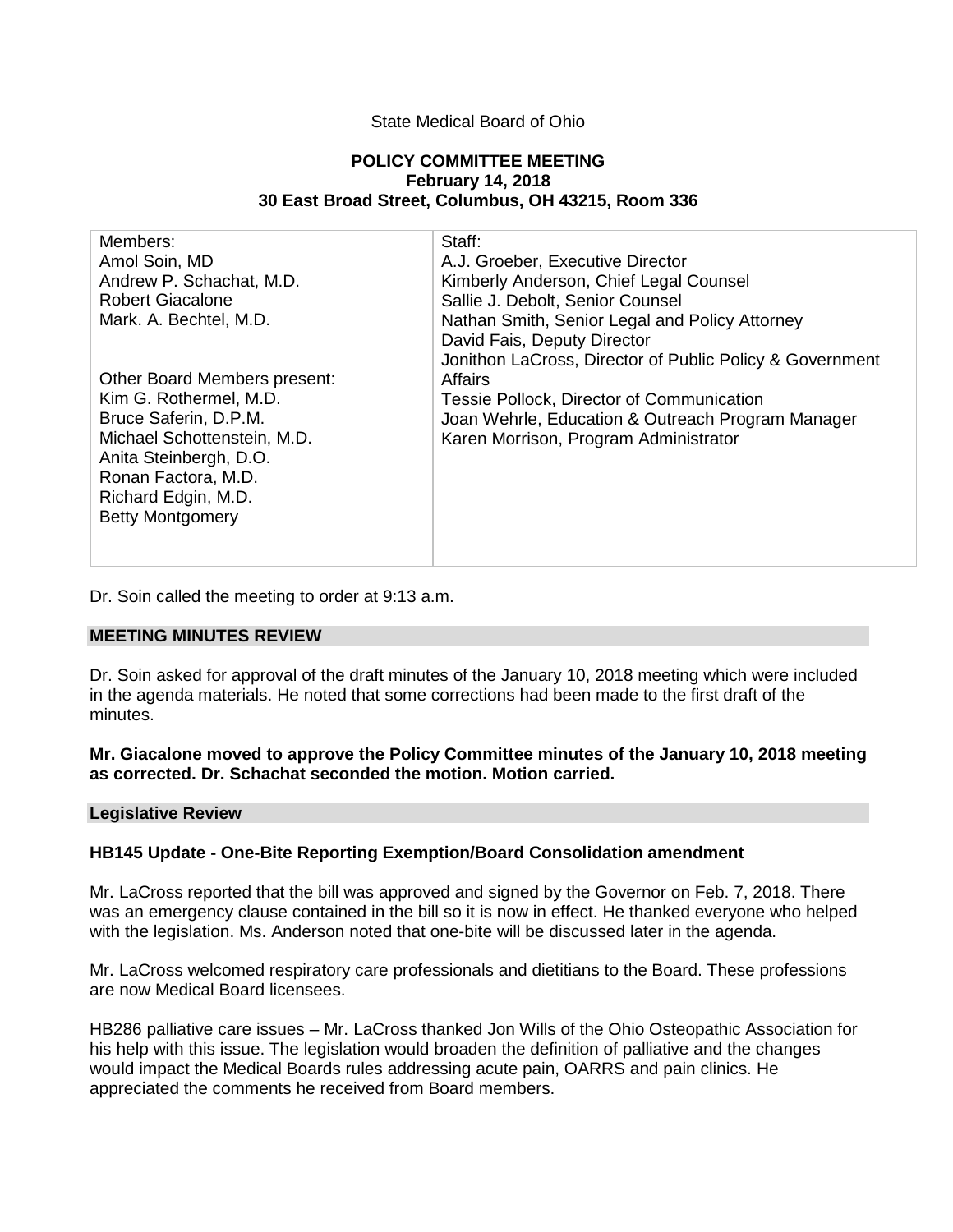Mr. LaCross reported that he sent legislation from the Ohio Association of Physician Assistants to Board members yesterday for their comments. The proposed legislation removes the PA formulary from the PAPC Committee and puts the PA's prescribing under the scope of practice of the supervising physician. It increases the number of PAs supervised at one time from three to five. It also includes a conscious sedation piece and he believed that anesthesiologists will have comments regarding that section of the legislation. Intubation is also included.

Mr. LaCross noted that the Board is also looking closely at the PA supervision agreement process. He reported that the OH-ID process recently implemented by the Department of Administrative Services(DAS) disrupted the timely renewal of approximately 4,000 supervision agreements. The Board successfully worked with DAS to extend the supervision agreement deadline until August 31, 2018 so that we can resolve this issue. Mr. LaCross noted the OH-ID process is now disabled.

Mr. LaCross reported on other issues in process include: obtaining the statutory authority for a third party to deliver investigative subpoenas; fitness to resume practice; podiatric licensure; CME fix for physicians; and having the Board grant authority to the Secretary and Supervising Member to approve licensure applications to further reduce licensure processing time. It was noted that the Board is currently averaging 34 calendar days processing for "clean" applications.

### **FSMB Prescription Drug Monitoring Program (PDMP) Workgroup Draft Report**

Ms. Anderson reported that a copy of the letter sent to the FSMB providing comments on the Prescription Drug Monitoring Program (PDMP) workgroup draft report discussed at the January meeting was included in the committee materials for information only.

### **Update on Joint Regulatory Statement – emergency clarification**

Ms. Anderson reported that Dr. Koenig Medical Director of the Ohio Department of Health contacted the Medical Board and the Pharmacy Board regarding a protocol for the administration of Tamiflu and flu vaccines to residents in a long-term care facility when there is a flu outbreak. The CDC has issued "Interim Guidance for Influenza Outbreak Management in Long Term Care Facilities." This would become a protocol issue handled through the Pharmacy Board's rule.

She reported that the Medical Board, Nursing Board and the Pharmacy Board had developed a joint regulatory statement addressing the use of protocols for prescribing medications. In the rule and the joint statement "emergency" is a situation that is an exception for having the prescriber see the patient and allows the use of a protocol for the administration of the drug.

Ms. Anderson referred to page 642 in the agenda materials. The Board of Pharmacy issued a resolution on Feb. 7, 2018 regarding influenza outbreak management in long-term care facilities by emergency protocol that indicates that this situation is an emergency under paragraph (L)(1) of Rule 4729-5-01 of the Ohio Administrative Code. Tamiflu and the flu vaccine may be administered by protocol in that situation pursuant to the CDC guidelines. The Board of Pharmacy also provided some Frequently Asked Questions (FAQs) regarding the resolution.

Ms. Anderson said staff is seeking approval from the Board to update our joint regulatory statement to recognize flu outbreak in a long-term care facility as an emergency under the Pharmacy Board's rule. Our current statement does not list this situation as an emergency.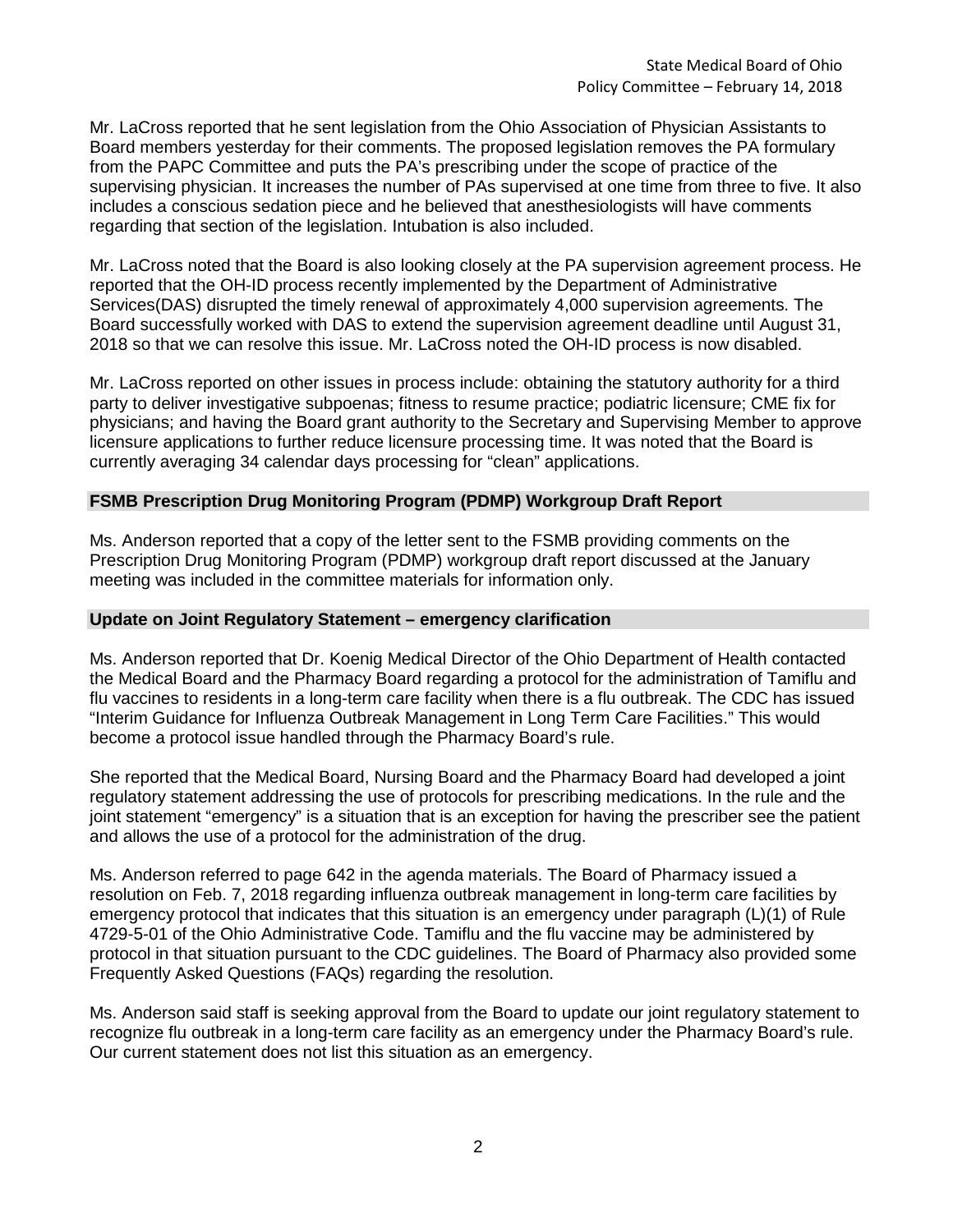Dr. Steinbergh agreed but she wanted to clarify if the situation would only apply in a long-term care facility. She wanted to know what was not covered by the current joint regulatory statement. Ms. Anderson said that it is just stating that a flu outbreak in a long-term care facility is considered an emergency and it recognizes the CDC interim guidelines on this situation and requires the protocol to comply with the CDC guidelines.

Dr. Edgin asked if a medical assistant can administer medications. Ms. Debolt replied that a medical assistant cannot administer a drug per protocol since a medical assistant is an unlicensed professional. Only a legally authorized prescriber can administer drugs by protocol. Staffing issues in long-term care facilities were briefly discussed.

Ms. Anderson indicated that the revised joint regulatory statement recognizes that the long-term-care facility can use the protocol for these two specific things. They can follow the CDC interim guidelines when a flu outbreak occurs. It is just trying to be sure that there is not a bar to following that guidance. Dr. Schachat asked if the long-term care facility would have to write their own protocol. Dr. Rothermel commented that this would happen if there was an outbreak. Dr. Schachat asked if it would apply to an outbreak in the facility rather than outbreak in community. Ms. Anderson said that she understood it to refer to a flu outbreak within the long-term-care facility.

Dr. Factora asked if there had been any discussion with the long-term-care ombudsman. Ms. Anderson said that we have not. He suggested that we talk with them as there may be some overlap in regulations addressing similar situations in long-term-care facilities, as there are processes in place to handle several infectious disease situations that can occur in long-term-care facilities.

Ms. Anderson reported that we just want to be sure that patients in long-term-care facilities have appropriate treatment to avoid the flu.

# **Dr. Schachat moved that the full Board review updated language in the Joint Regulatory Statement. Mr. Giacalone seconded the motion. Motion carried.**

### **FSMB Notice on Interstate Compact for Temporary Licensure**

Ms. Anderson reported that Mr. Groeber was notified by the FSMB of a proposed concept originating with the Western Governor's Association to provide for an "Interstate Compact for Temporary Licensure of Professionals." Legislation introduced in Arizona was included for information. This is another example of occupational licensing bills we are seeing that are trying to remove barriers to people working and eliminating licensure requirements in some circumstances. It addresses all licensed professions and not just healthcare professions. She said we have a lot of concern about this legislation as it could let people practice without a license.

Dr. Steinbergh asked if we were expected to respond. Mr. Groeber reported that the FSMB is monitoring the legislation and will advocate against doctors receiving temporary licenses.

### **Rules Review Update**

Ms. Anderson reported that the rules spreadsheet was included in the agenda materials for information. A list of what is coming next was also provided. Dietitian and Respiratory Care rules are planned for review by the policy committee in March, but we may need more time.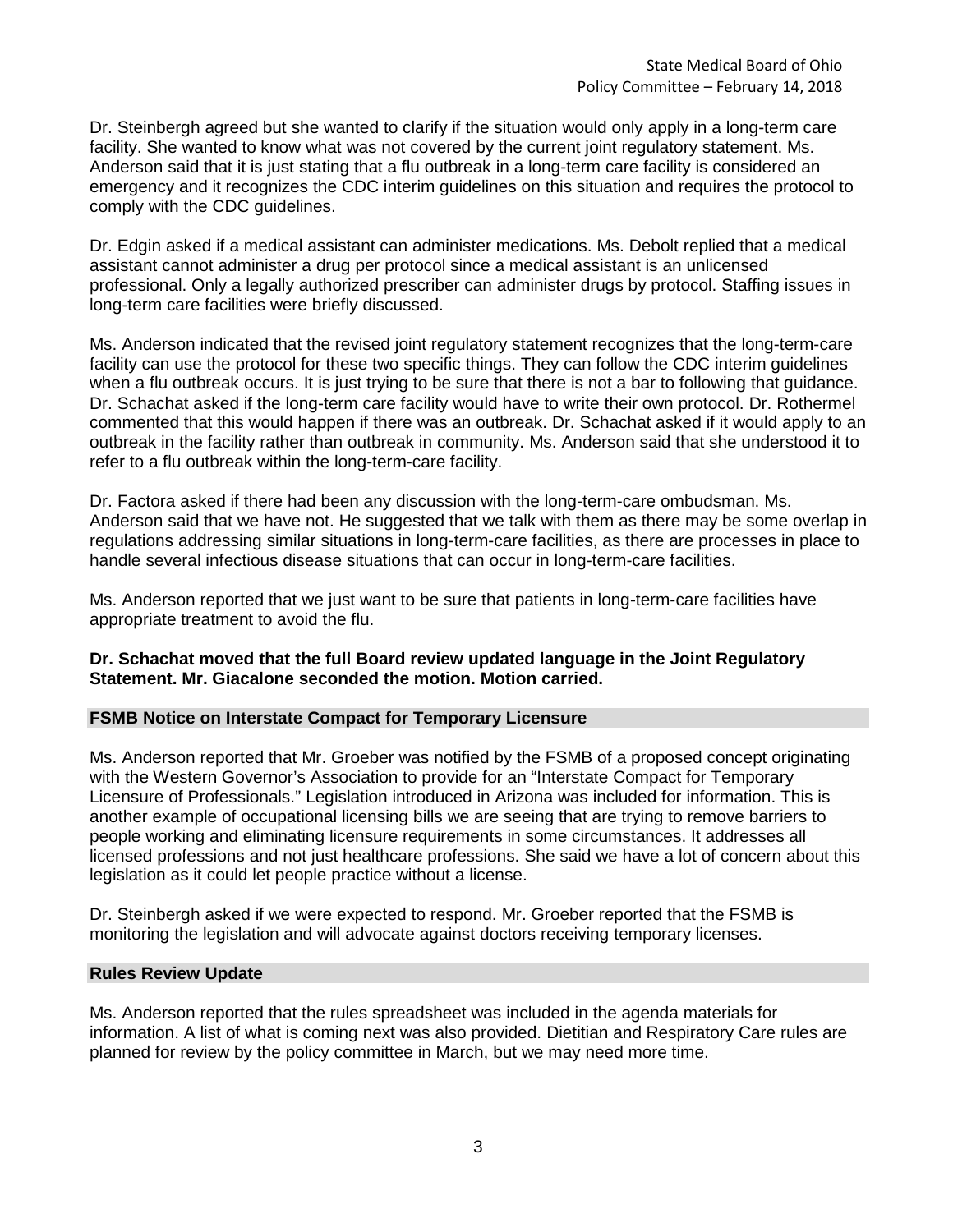# **Medication-Assisted Treatment Rules – Chapter 4731-33, OAC**

Ms. Debolt referred to the memo on page 664 of the agenda materials which lays out the requirements by statute as to why we are doing these rules. We are creating a new chapter- Chapter 4731-33 - so that the rules can be easily found. The first rule will be definitions, the second rule will address detoxification but that will be presented in the future, and the third rule addresses office based treatment for opioid addiction (OBOT). We've revised our current OBOT rule in chapter 11, and we are proposing to substantially revise the current rule to meet all the statutory requirements to address controlled substances such as buprenorphine products, but also non-controlled substances like Naltrexone.

Ms. Debolt said that we've looked at rules from other states but we were impressed with the clarity and simplicity of the Virginia Medical Board OBOT rules. We've also relied upon input from the Ohio Department of Mental Health and Addiction Services in drafting the proposed language.

The memo outlines the basics of the rules, but we are requiring that all providers of OBOT also provide naloxone, either as a prescription or a kit.

We are including as our guidelines the various **B**AMHSA treatment improvement protocols, rather than listing a specific guideline. We are also referring to the guidelines by the American Society of Addiction Medicine (ASAM) as these are now used by the Ohio Department of Mental Health and Addiction Services.

Dr. Soin asked for discussion of the proposed rules.

Dr. Steinbergh had questions regarding section (F) of rule 4731-33-33 which states "the physician who provides OBOT shall refer and collaborate with a qualified behavioral health provider . . ." and (F)(d) which states "the physician shall only provide referral to a qualified behavioral healthcare provider who is in good standing with all federal and state licensing authorities." While she appreciates the concept, she was concerned about compliance with the requirements, how are doctors going to know if the behavioral health provider is duly licensed and in good standing? She sees this as a potential barrier as the doctor is supposed to know that information about the behavioral health provider but if the provider is not in compliance with all federal and state licensing authorities then the doctor is at risk for non-compliance with the rule. Ms. Debolt said this recommendation was suggested by the Ohio Department of Mental Health and Addiction Services. She believes that the agency does it with their outpatient treatment programs (OTP) so they may have the mechanism to do that. Dr. Steinbergh suggested that the section be looked at further.

She also had questions regarding 4731-33-33 (H) regarding the naloxone kit. She asked how do doctors know if the kit provided to the patient is expired. Mr. LaCross reported that the expiration date is listed on the kit and it has a shelf life of 18-24 months. She asked how doctors track the expiration date of the kit provided to the patient. Dr. Schachat said that doctors don't have a data base of expiration dates for what patients have.

Would it satisfy the rule if the doctor documents in the chart that the patient was given a naloxone kit and it is up to the patient to come to the doctor when the kit expires?

Further discussion pointed out that (H)(c) says that the doctor shall be exempt from this requirement for one year if the client refuses the naloxone kit or already has a naloxone kit. Question was raised as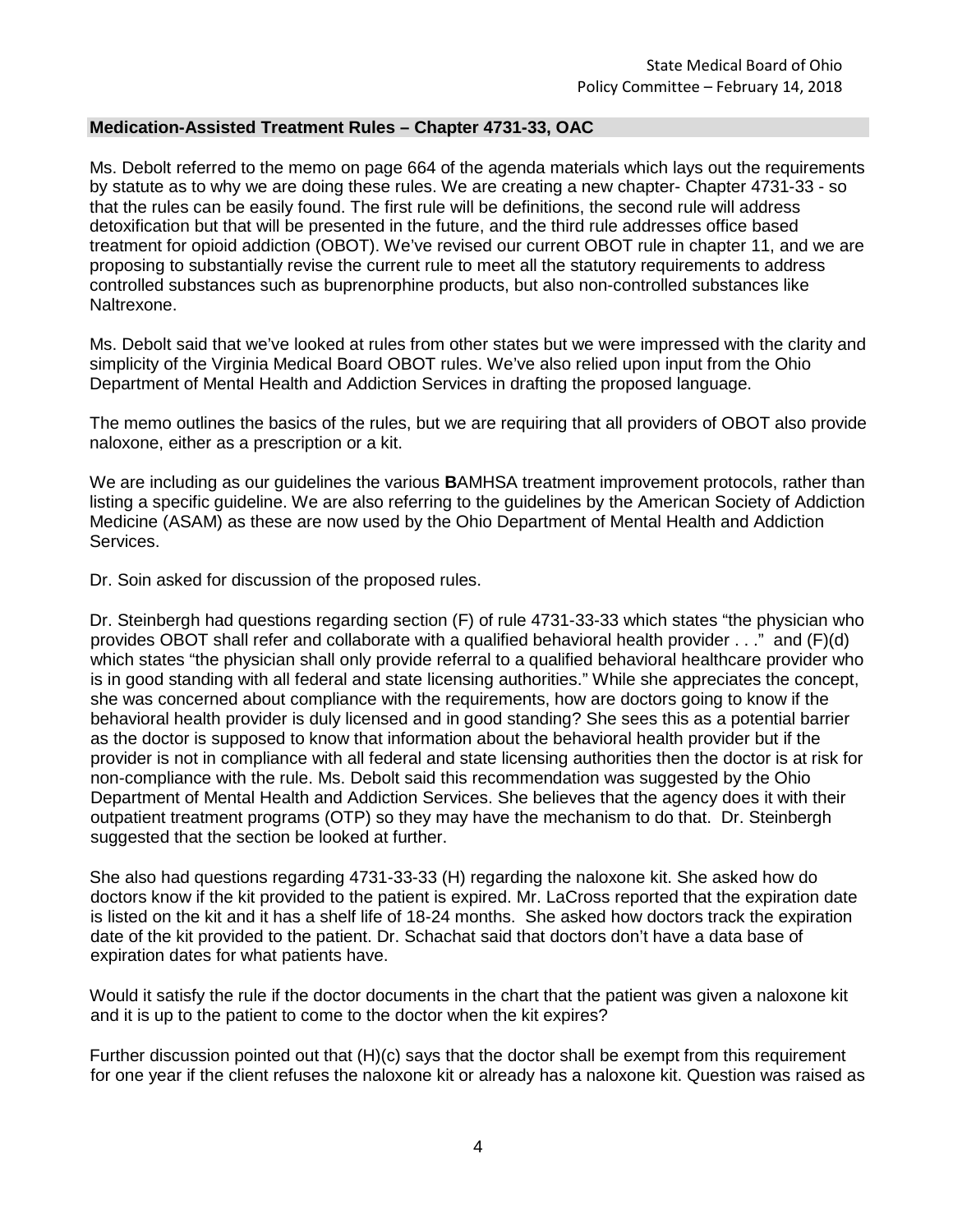to what happens after one year? Further discussion continued regarding this section of the proposed rule. It was suggested that a prescription could be provided at each visit.

It was suggested that (H)(b) be deleted and the words "for one year" be deleted from (H)(c). Proposed edits to (H) would read:

- H. The physician who provides OBOT shall either provide a naloxone kit including the nasal atomizer or other device furnished by the physician, or a prescription for such kit.
	- a. The physician shall ensure that the patient receives instruction on the kit's use including, but not limited to, recognizing the signs and symptoms of overdose and calling 911 in an overdose situation.
	- b. The physician shall provide a new naloxone kit or prescription upon expiration or use of the old kit.
	- c b. The physician shall be exempt from this requirement for one year if the client refuses the naloxone kit or already has a naloxone kit.

Committee members agreed with this edit as it addresses the issue without being a difficult service burden for the physician.

Dr. Soin asked how the drug amounts in (J)(2) were determined. Ms. Debolt responded that the amounts were based on product labeling.

Dr. Steinbergh referred to (I)(3) which states "Due to a higher risk of fatal overdose when buprenorphine is prescribed with other opioids, benzodiazepines, sedative hypnotics, carisoprodol, and tramadol, the physician shall only co-prescribe these substances where there are extenuating circumstances. She said that the evidence today seems to be that doctors should not be doing that.

Ms. Debolt said that is what the current rules says, but the FDA issued an update on Sept. 20, 2017 which cautions against withholding opiate addiction medication from patients taking benzodiazepines or CNS depressants. Careful medication management can reduce risk. It says that healthcare professional should continue to take the MAT drugs and not stop taking the other prescribed medication without talking with their healthcare professional. This is a change in the FDA stance on this issue.

Dr. Soin provided the example of a patient on buprenorphine who had an acute crushing injury. It could be beneficial to the patient for them to have another opioid for treatment of the injury under physician care and appropriate documentation of the benefits outweighing the risks for the patient.

Dr. Steinbergh asked how a physician could manage a situation where the doctor prescribes buprenorphine for the patient but the patient needs a benzodiazepine for the management of their anxiety disorder.

Dr. Schottenstein says he sees situation where a patient is on a low dose of benzodiazepine for anxiety disorder management but later has an issue such as a dental procedure or an injury and they have an opiate for treatment of that situation.

Dr. Steinbergh suggested that reference to the FDA changes be included with the cover memo about the rules or FAQs so that doctors are aware of the changes since it is currently prohibited in the Board's OBOT rule.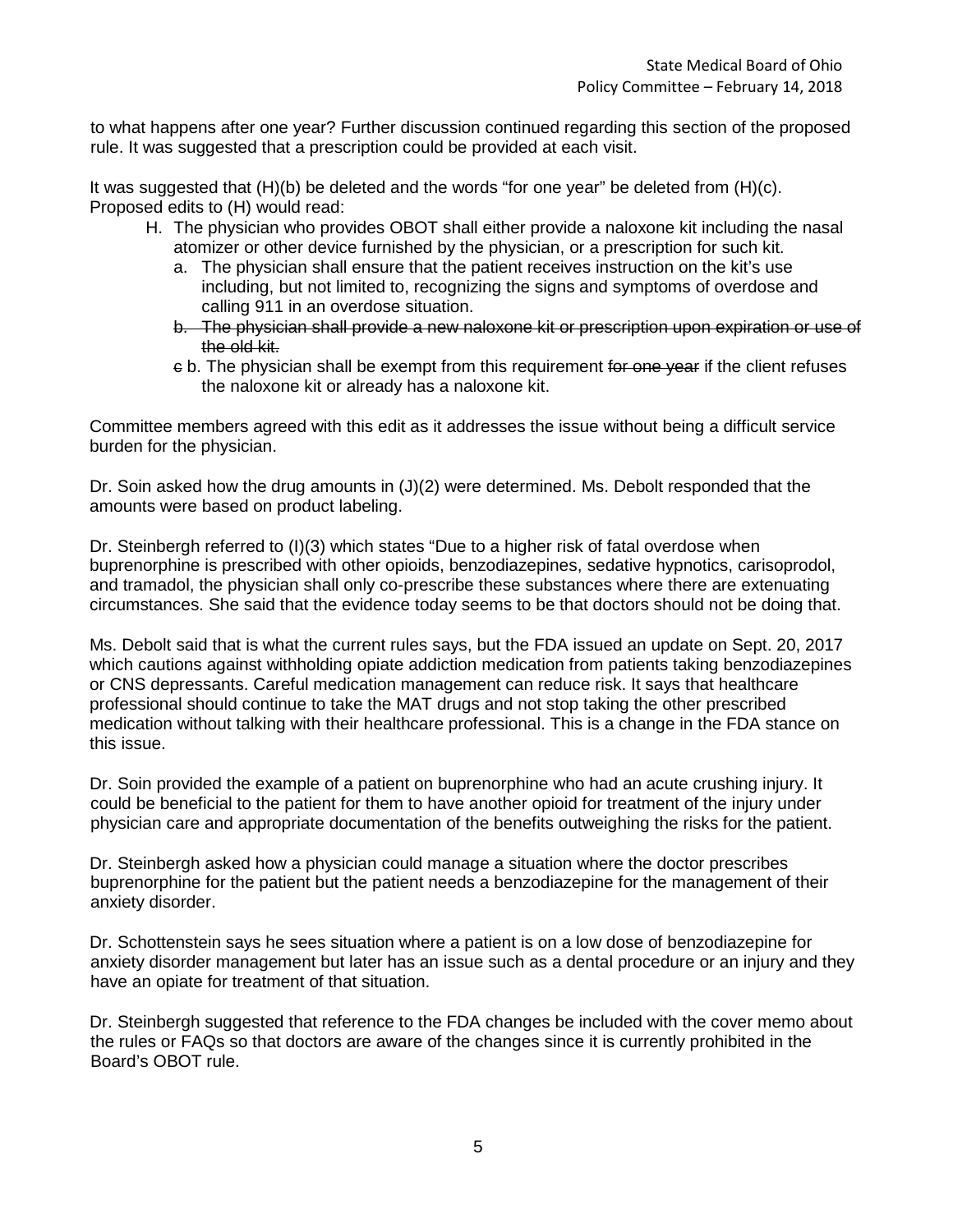Ms. Debolt said that (I)(7) has different dosages. The physician shall document in the medical record the rationale for prescribed doses exceeding 16 milligrams of buprenorphine a day. The physician shall not prescribe a dosage exceeding more than 24 milligrams of buprenorphine a day. This rule provides a daily maximum dosage.

Ms. Debolt said that page 653 has some updates from the Ohio Department of Mental Health and Addiction Services. The 24 milligram maximum daily dosage was suggested by that agency.

## **Mr. Giacalone made a motion to circulate the draft rules as amended to interested parties for comments. Dr. Bechtel seconded the motion. Motion carried.**

### **FDA Working with Providers on Opioid Issues**

Ms. Anderson referenced a handout provided to the committee for their information. The Feb.7, 2018 article from MEDPAGE Today was provided by Mr. Giacalone and addressed the FDA wanting to work with providers on the opioid issue. Mr. Giacalone suggested that we help the FDA and send them a letter to share Ohio's experience. Ms. Anderson will draft a letter for review next month.

### **Letter from NaphCare**

Ms. Anderson referenced a Jan. 26, 2018 letter from NaphCare which was provided as a handout to the committee. This company provides services at the Franklin, Montgomery, and Hamilton county jails. She said that we had a site visit to the Franklin county jail a few weeks ago. NaphCare would like to initiate a buprenorphine treatment protocol in Hamilton county and they provided information about this program. Ms. Anderson noted that jails are exempted in the office based piece of the draft Medication Assisted Treatment rules. Ms. Anderson said that she and Dr. Schottenstein had a telephone meeting with NaphCare after we received the letter and Dr. Schottenstein had several questions. The questions and responses provided from NaphCare were included in the materials. Ms. Anderson asked that any committee member forward any guidance for her regarding a response to the letter. This topic will be on the March policy committee meeting agenda.

### **One-Bite Reporting Exemption Rules**

Ms. Anderson provided the first draft of rules to implement the one-bite reporting exemption provisions of HB145. Because it is so technical, major changes are being made to the draft as staff continues to review the statutes internally with enforcement, investigation and compliance staff to be sure we are addressing the technical questions. She welcomed input from the committee regarding the proposed one-bite rules.

Additionally, the Board's mandatory reporting rules in Chapter 4731-15 will need to be updated because of the statutory changes in HB145.

Ms. Anderson said that staff will ask for approval to circulate the draft one-bite rules to interested parties at the March policy committee meeting.

# **Youth Sports Concussion & Head Injury Guidelines – Rule 4731-31-01, OAC**

Ms. Debolt reported that two amendments are proposed for Rule 4731-31-01, OAC, which establishes standards for physicians who assess youth that sustain a concussion or head injury.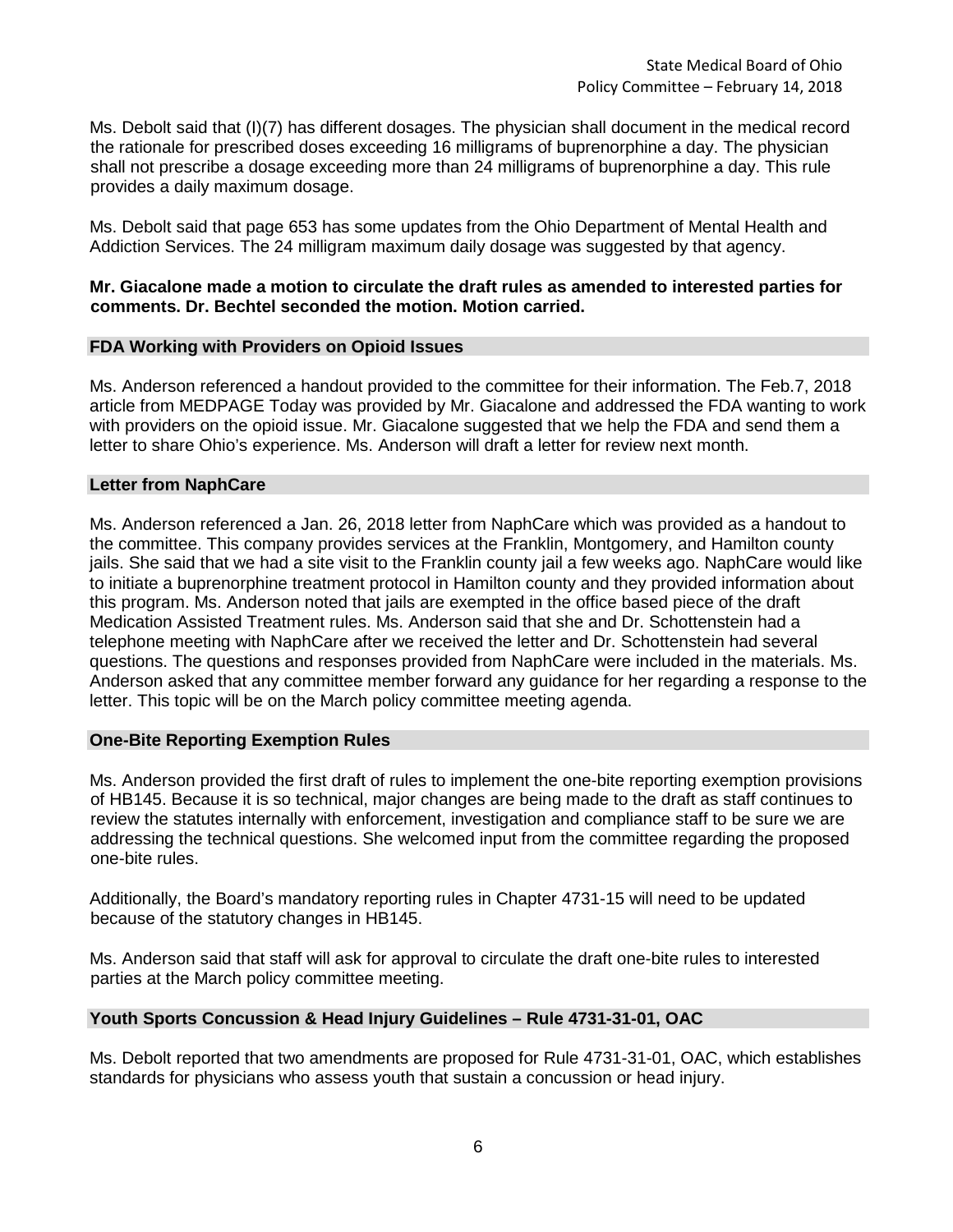The proposed amendments are:

- 1. Changing the reference to the most recent "Consensus Statement on Concussion in Sport" statement from the Zurich statement to the Berlin statement adopted in 2017. This statement sets the standards by which the athlete should be assessed and cleared.
- 2. Changing the reference of the location of the model form developed by the Ohio Youth Sports Concussion and Head Injury Return-to-Play Guidelines Committee from the website of the Ohio Department of Health to the website of the Medical Board. No changes to the form are proposed, just the change in location of the form.

# **Mr. Giacalone moved to approve circulating the amended rule to interested parties. Dr. Bechtel seconded the motion. Motion carried.**

# **Adjourn**

**Dr. Bechtel moved to adjourn the meeting. Mr. Giacalone seconded the motion. Motion carried.**

The meeting adjourned at 10:04 a.m.

jkw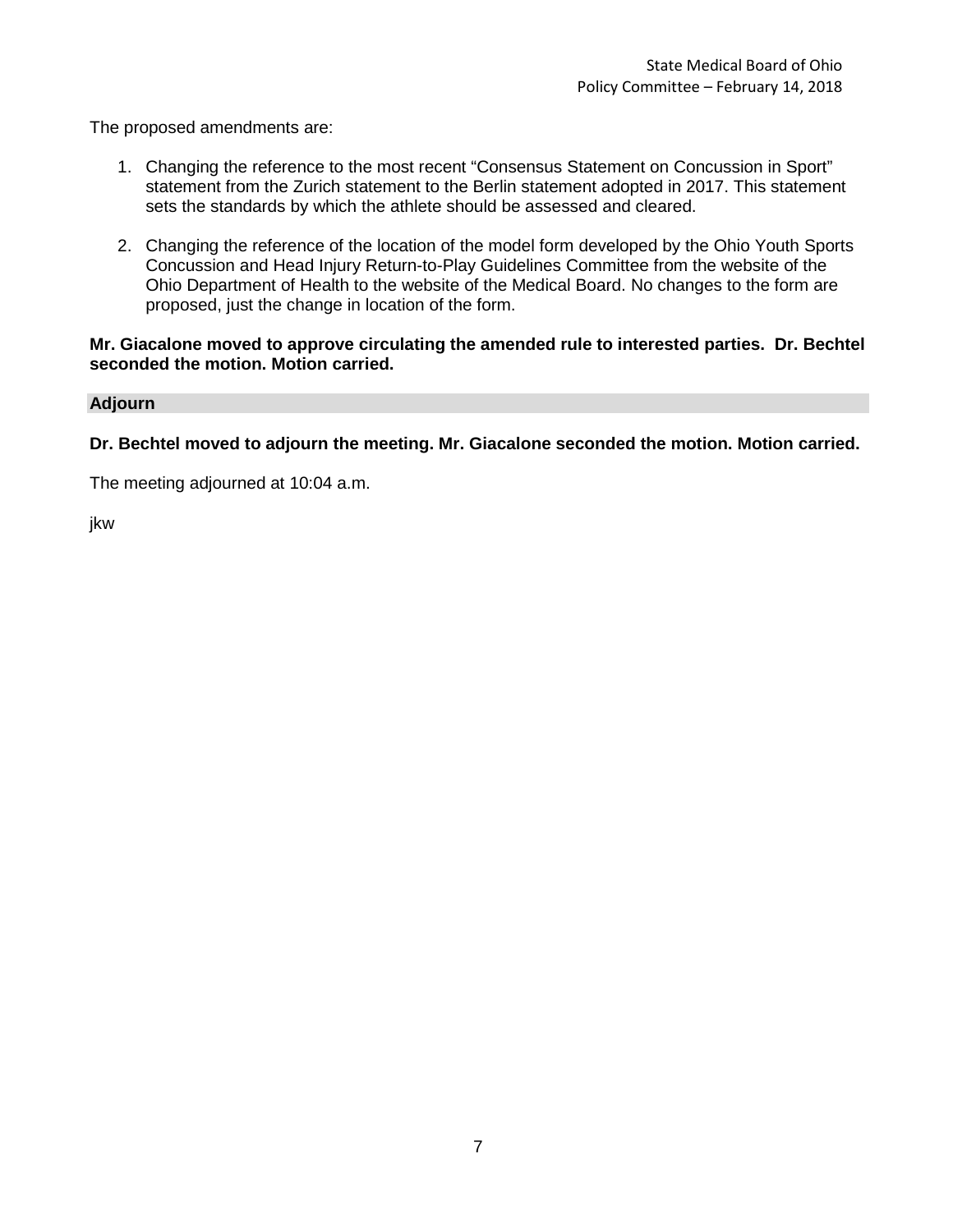# **FINANCE COMMITTEE MEETING February 14, 2018 30 E. Broad St., Columbus, OH Room 318**

| <b>Members:</b>                    | Staff:                                            |
|------------------------------------|---------------------------------------------------|
| Michael Schottenstein, M.D., Chair | A.J. Groeber, Executive Director                  |
| Bruce R. Saferin, D.P.M.           | Susan Loe, Director of Fiscal and Human           |
| Michael L. Gonidakis               | Resources                                         |
| Richard A. Edgin, M.D.             | <b>Tessie Pollock, Director of Communications</b> |

Dr. Schottenstein called the meeting to order at 8:35 a.m.

# **MINUTES REVIEW**

**Dr. Edgin moved to approve Finance Committee January 10, 2018 meeting minutes. Dr. Saferin seconded the motion.** The motion carried.

# **FISCAL UPDATE**

Dr. Schottenstein stated that the Board's revenue for December 2017 was \$1,135,877, more than double the previous month's revenue. Dr. Schottenstein stated the Board started to trend back in the right direction last month, and that trend is continuing. The Medical Board, over the two-year cycle, has a year-to-date decrease of 16%, but that is better than the 25% year-to-date decrease in revenue recorded last month. The year-to-date revenue for the fiscal year is coming in at roughly \$3.8 million, compared to fiscal year 2016, which had a year-to-date revenue of \$4.5 million. There was a net revenue gain in December 2017 in the amount of approximately \$182,000. This is a substantial improvement from the net revenue loss in November 2017 in the amount of approximately \$74,000.

Dr. Schottenstein said that the Board had an approximately 7% increase in the current fiscal year compared to December 2016 regarding the cash balance. In December 2016, \$1.488 million was transferred from the fund to support the eLicense development. Another final transfer of revenue will occur in the late spring of 2018 for the eLicense system. Dr. Schottenstein said he was hopeful that the Medical Board's cash balance will be up around \$4.5 million by then, so that final transfer of the eLicense funds will bring the fund back down to roughly the \$3.4 million range again.

Dr. Schottenstein stated that the jump in December's numbers are due to many factors including the renewal cycle for the allied specialties other than massage therapists, eLicense and the January 1 deadline for a group of physician renewals. Dr. Schottenstein stated that there is a preview of the January 2018 numbers but those will be reviewed more at length next month. The revenue for January was about \$1.3 million. The Medical Board started to get revenue from the respiratory and dietetics boards in January, due to board consolidation.

Dr. Schottenstein stated total expenditures for the Board in December 2017 were \$953,885. This compares to December 2016 expenditures of \$914,854. The Medical Board experienced a 0.5% increase in expenditures year-to-date. Dr. Schottenstein stated that the Board still has not been billed for rent for the 1st two quarters, and that comes to about \$85,000 per quarter. Dr. Schottenstein stated once the Board gets that bill, the Board will probably see roughly a 2% to 4% increased year-to-date expense over last year's amount.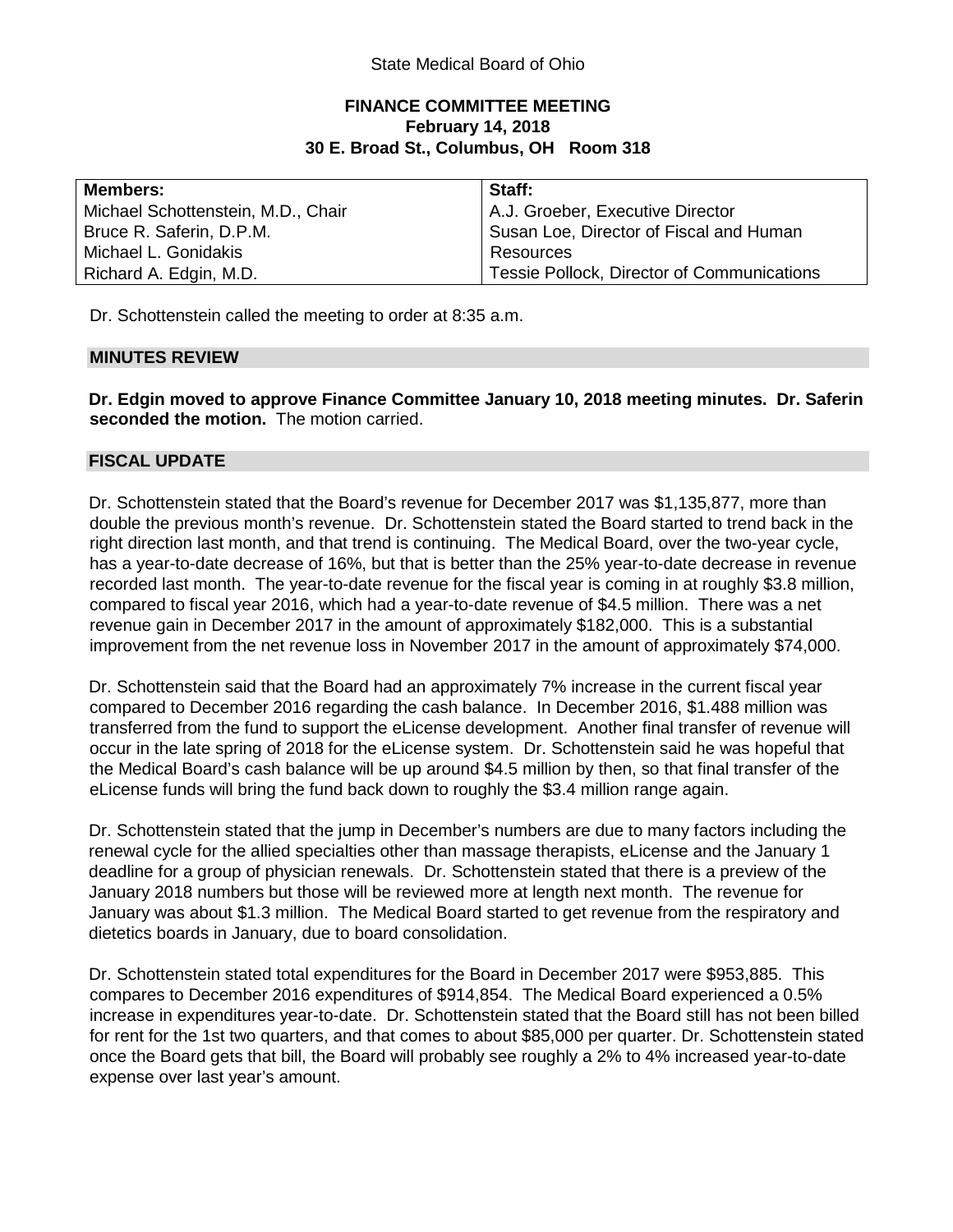Dr. Schottenstein stated that when looking at the Board's payroll, that number looks high, with a fiscal year-to-date expenditure of about \$4.1 million. This exceeds the Medical Board's allotted spending for payroll. However, there are 26 pay periods in a year. In some quarters there are seven pay periods, and in others there are six. Dr. Schottenstein stated that in the first two quarters of our fiscal year there were seven pay periods each, and in the last two quarters there are six pay periods each. To date, the Medical Board has had 14 pay periods, one pay period ahead of the halfway mark of the fiscal year and if one of those pay periods are subtracted and put it into the next half of the fiscal year, things even out.

Dr. Schottenstein stated December is also the time of year when the staff can buy out any unused leave time. Up to 32 hours of personal leave is allotted to staff every year. In addition, staff are also allotted 10 sick days per year, constituting 80 hours of time. If staff do not use all their sick time, they can buy that out at a substantial fraction that is prorated depending on how often they use sick leave. As a result, the month of December is always the biggest pay period of the year. As it is something of an anomaly, things should even out go forward. The Medical Board should remain well under the total allotted spending of \$10.2 million.

Dr. Schottenstein stated that under membership dues, the Medical Board had a year-to-date expense of \$7,445, which is about what was spent in all of Fiscal Year 2017. There was a recent charge of \$1,720 for membership dues, and Dr. Schottenstein stated that is because the Board became members of the Council on Licensure Enforcement and Regulation, known as CLEAR. This is the organization that the Board has been negotiating with to provide the investigators with safety training, which the Finance Committee and the full Board approved as an allocation in a previous meeting. The membership to CLEAR should give the Board a discount regarding safety training programs.

Dr. Schottenstein stated on the fiscal summary page for December 2017 shows the use of fines toward wellness, education, outreach, and safety. In the column marked "Amount Authorized," that money has not yet been spent, unless there's a corresponding date in the paid column. The middle column is the entity to whom the Board owes the money. For instance, listed under the Wellness Education and Outreach section is the continuing medical education (CME) medication-assisted treatment conference sponsored by the Attorney General's office; the Governor's Cabinet Opiate Action Team (GCOAT) video through the Ohio Department of Mental Health and Addiction Services; the acute pain rule video, through the Department of Health; and the Bureau of Worker's Compensation (BWC) medical symposium coming up this March. The Medical Board has not been charged for these projects, other than the BWC charge that was recently paid.

Dr. Schottenstein stated the Finance Committee as well as the full Board authorized purchase of employee safety equipment, including body armor, vests and pepper spray, through a vendor called Vance; whistles purchased through Amazon, and a safety app purchased through SafeTREC. The Medical Board has not paid those expenses. The Board continues to negotiate with CLEAR regarding the parameters of the National Certified Investigator and Inspector Training (NCIT) training, and thus far have not come to an arrangement, so the Board has not paid them anything.

# **ACCOUNTS RECEIVABLE**

Dr. Schottenstein stated that per the Accounts Receivable report, the Board has collected fine payments totaling \$20,500 since the last Board meeting. The Board has received a total of \$193,500 in fines, and another \$146,000 are outstanding. There is nothing else especially remarkable about the Accounts Receivable report for December.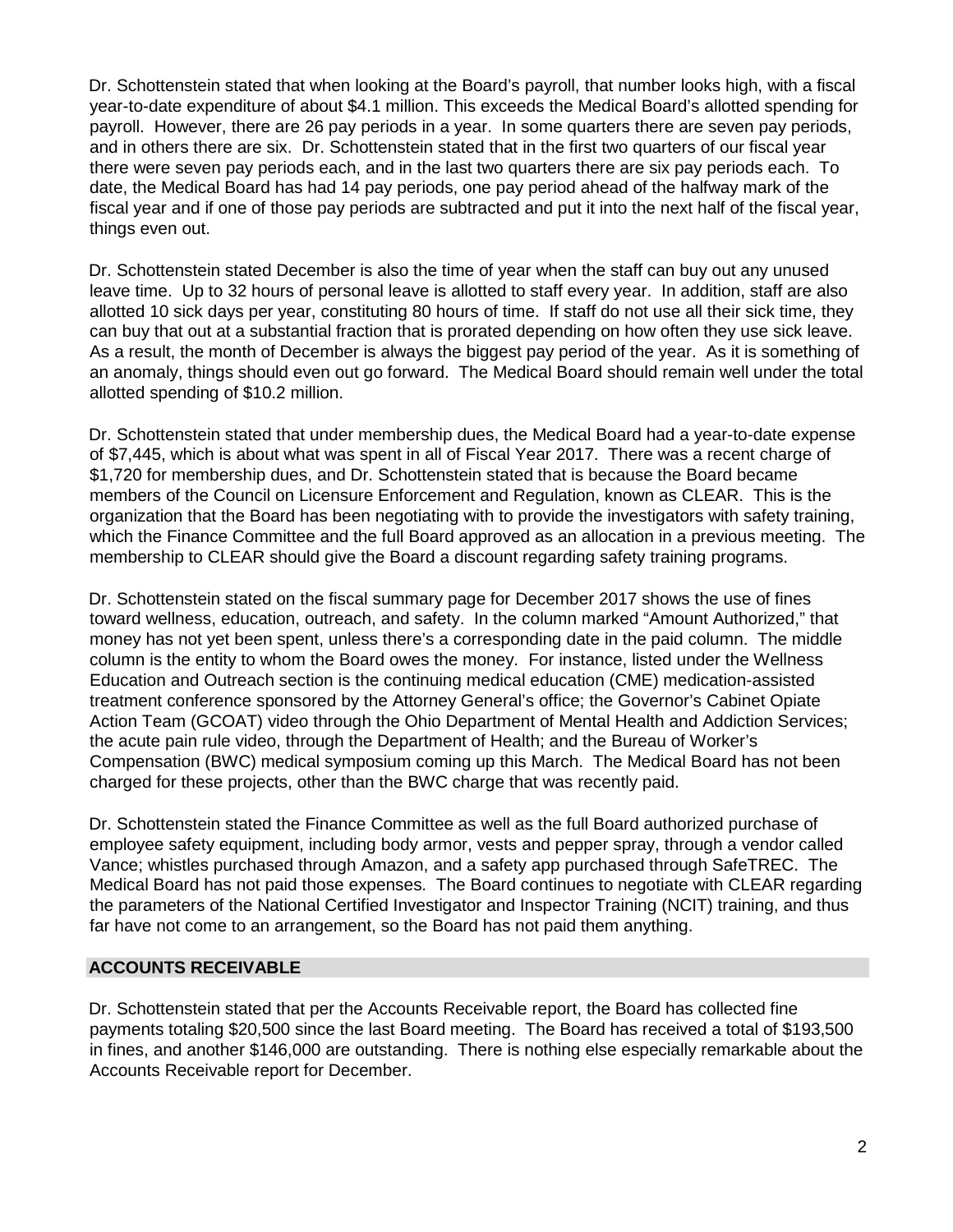Mr. Groeber inquired about viewing how many fines were collected during the current fiscal year. Ms. Loe stated that the breakdown includes that. Mr. Groeber stated that seeing exactly how much was collected would be helpful in comparing years and making sure that money is spent appropriately for investigation activities, education and outreach.

# **EDUCATION AND OUTREACH**

Ms. Pollock stated that the second acute pain prescribing video is almost finished with the Department of Health, and the mental health and addiction video is being worked on with a vendor. The Board History project on the website has been completed. Ms. Pollock stated there has been a lot of communications with licensees using Marketing Cloud software regarding various topics including renewals, late renewals, and Medical Board updates. Mr. Groeber stated that this software has helped eliminate the practice of cold calling. Ms. Pollock introduced a project that follows-up with people whose licenses have lapsed and are approaching the end of the period in which they can reinstate their license, rather than the more costly process of restoration of licensure.

Ms. Pollock stated that eNews has started going out in a new format which is more informative to recipients. Mr. Groeber asked about the app that is being created. Ms. Pollock stated she has a model RFP from another agency that did an app design and submitted the Medical Board's app requirements. Mr. Groeber asked if it would have to be brought back to the Finance Committee for approval depending on the cost and Mrs. Pollock replied yes. Dr. Schottenstein inquired about the purpose of the app. Mr. Groeber shared that, similar to the New York Board's app, it assists licensees and providers with an morphine-equivalent dose (MED) calculator. For the public, it assists with what steps to take when dealing with someone who may have overdosed. Mr. Groeber stated that if the Department of Health decided to join the app, it will send out public health alerts.

# **FEDERATION OF STATE MEDICAL BOARDS ANNUAL MEETING**

Dr. Schottenstein stated the Federation of State Medical Boards (FSMB) Annual Meeting will be held April 26 through April 28, 2018 in Charlotte, North Carolina, at the Sheraton Meridian Charlotte hotel complex. Dr. Schottenstein stated the new business is with regard to the request for approval of travel expenses, and purchase of tickets to the FSMB foundation luncheon.

**Dr. Saferin moved to recommend travel expenses in accordance with state travel policy for Dr. Steinberg and Dr. Schottenstein to attend the 2018 annual meeting of the FSMB, as their attendance at the meeting is in connection with their responsibilities as, and is related to their position as, members of the state medical board of Ohio. Mr. Gonidakis seconded the motion.** All members voted aye except Dr. Schottenstein, who abstained. The motion carried.

**Dr. Saferin moved to recommend travel expenses in accordance with state travel policy for Tessie Pollock, Susan Loe, and Nathan Smith to attend the 2018 annual meeting of the FSMB, as Ms. Pollock's attendance at the conference is in connection with her duties as, and is related to her position as, Director of Communication of the State Medical Board of Ohio; Ms. Loe's attendance at the conference is in connection with her duties as, and is related to her position as, Human Resources and Fiscal Administrator of the State Medical Board of Ohio; and Mr. Smith's attendance at the conference is in connection with his duties as, and is related to his position as, Senior Legal and Policy Counsel of the State Medical Board of Ohio. Dr. Edgin seconded the motion.** 

Mr. Gonidakis inquired if it was essential to send Ms. Pollock and Ms. Loe to the FSMB Annual Meeting with this expense. Mr. Groeber stated that due to the large number of attendees in 2015, the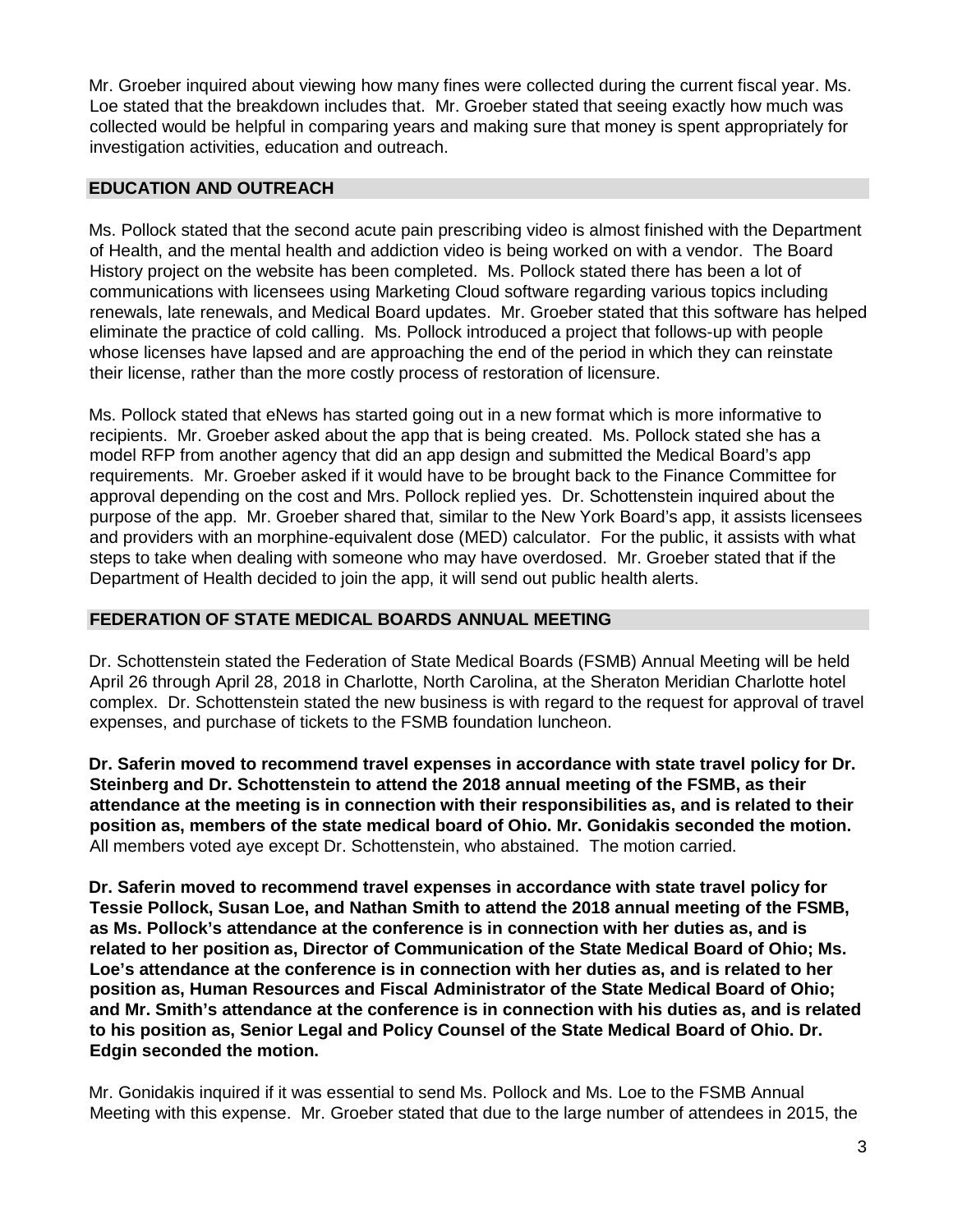Medical Board instituted a policy that allows two board members and two staff members to attend. Mr. Groeber said Ms. Loe and Mr. Smith were suggested because of their work in policy. Mr. Groeber stated that Dr. Steinbergh recommend Ms. Pollock to go since the Ohio Medical Board has two Board members running for office at the FSMB. Mr. Groeber stated that Ms. Pollock role would be to conduct outreach.

**A vote was taken on Dr. Saferin's motion.** The motion carried.

**Dr. Edgin moved to approve the purchase of tickets to attend the FSMB foundation luncheon for Mr. Giacalone, Dr. Steinbergh, Dr. Schottenstein, Mr. Groeber, Ms. Pollock, Ms. Loe, and Mr. Smith, as the luncheon is a separate ticketed event that is not included in the conference registration fee. Dr. Saferin second the motion.** All members voted aye except Dr. Schottenstein, who abstained. The motion carried.

# **TRAVEL EXPENSES**

**Dr. Saferin moved to recommend A.J. Groeber to serve as the State Medical Board of Ohio's representative to attend the 2018 Executive Summit meeting sponsored by the Federation of State Massage Therapy Boards, which will be held April 12 and 13th 2018 in Kansas City Missouri. Dr. Saferin further moved that incidental expenses not covered by the FSMTB will be paid by the Medical Board in accordance with state travel policy. Dr. Saferin further moved that Mr. Groeber's attendance at the conference is in connection with his duties as, and is related to his position as, Executive Director of the State Medical Board of Ohio. Mr. Gonidakis second the motion.** The motion carried.

# **OHIO AUTOMATED RX REPORTING SYSTEM (OARRS)**

Mr. Groeber stated that when OARRS letters where first sent out in Fall 2016 based on data regarding patients not checked, it was a learning process for the Board. The letters varied based on the severity of the offense.

Mr. Groeber continued that one thing the Board realized is that the licensees receiving the letter need to have a tool that allows them to see what patient or patients they had not checked. In response, the Practitioner Insight Report was developed for that purpose. However, as the OARRS system is modified away from the Board's more customized product and towards a more uniform national product for use by other states, the Practitioner Insight Report has been lost. Mr. Groeber stated that new reports showing compliance with ICD-10 reporting requirements for opioid prescriptions, as well as the acute pain prescribing rules, will be available in the near future.

Mr. Groeber stated that he would like to gauge the interest of the Committee, and eventually the full Board, in considering paying for the continuance of the Practitioner Insight Report. Mr. Groeber commented that the report is a good tool for both the Board and the licensees. In response to a question from Dr. Edgin, Mr. Groeber that a preliminary estimate of the cost is approximately \$100,000. Dr. Schottenstein, opining that the Practitioner Insight Report would seem to be a fundamental part of the program, questioned why the Report is not included in the standard OARRS model. Mr. Groeber agreed with Dr. Schottenstein, but stated that Ohio is the only state requesting the Report.

Dr. Saferin asked if the OARRS system will continue to be operated by the Board of Pharmacy if the Medical Board funds the Practitioner Insight Report. Mr. Groeber stated that the Board of Pharmacy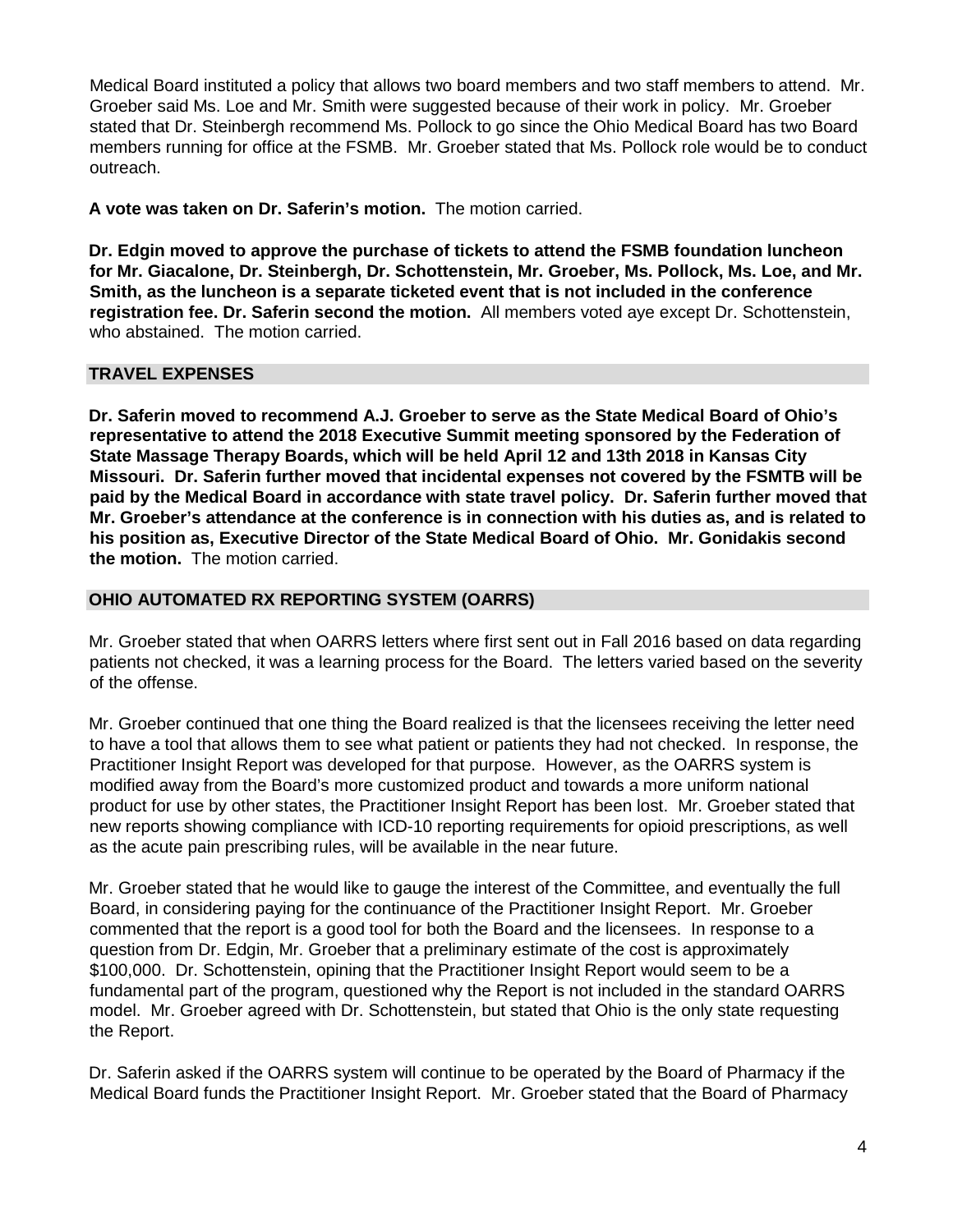will continue to operate OARRS. Mr. Groeber noted that other professionals besides physicians use OARRS, such as dentists, nurses, and veterinarians.

Dr. Schottenstein asked if the Practitioner Insight Report will be made available to other states if Ohio funds the creation of the Report. Mr. Groeber replied that he has discussed that possibility and was told that if that does occur, the Ohio Medical Board could be given reduced prices on future developments or other compensatory measures. Dr. Schottenstein commented that perhaps an arrangement could be made whereby the Medical Board funds the development of the Report and is recompensed as other states buy into the Report. Dr. Saferin agreed. Mr. Groeber stated that he can propose that idea and that there should be creative ways for the Board to recoup its costs.

# **ADJOURN**

**Dr. Saferin moved to adjourn the meeting. Dr. Edgin seconded the motion.** The motion carried.

The meeting adjourned at 9:05 a.m.

Michael Schottenstein, M.D. **Chair** 

rsb/blt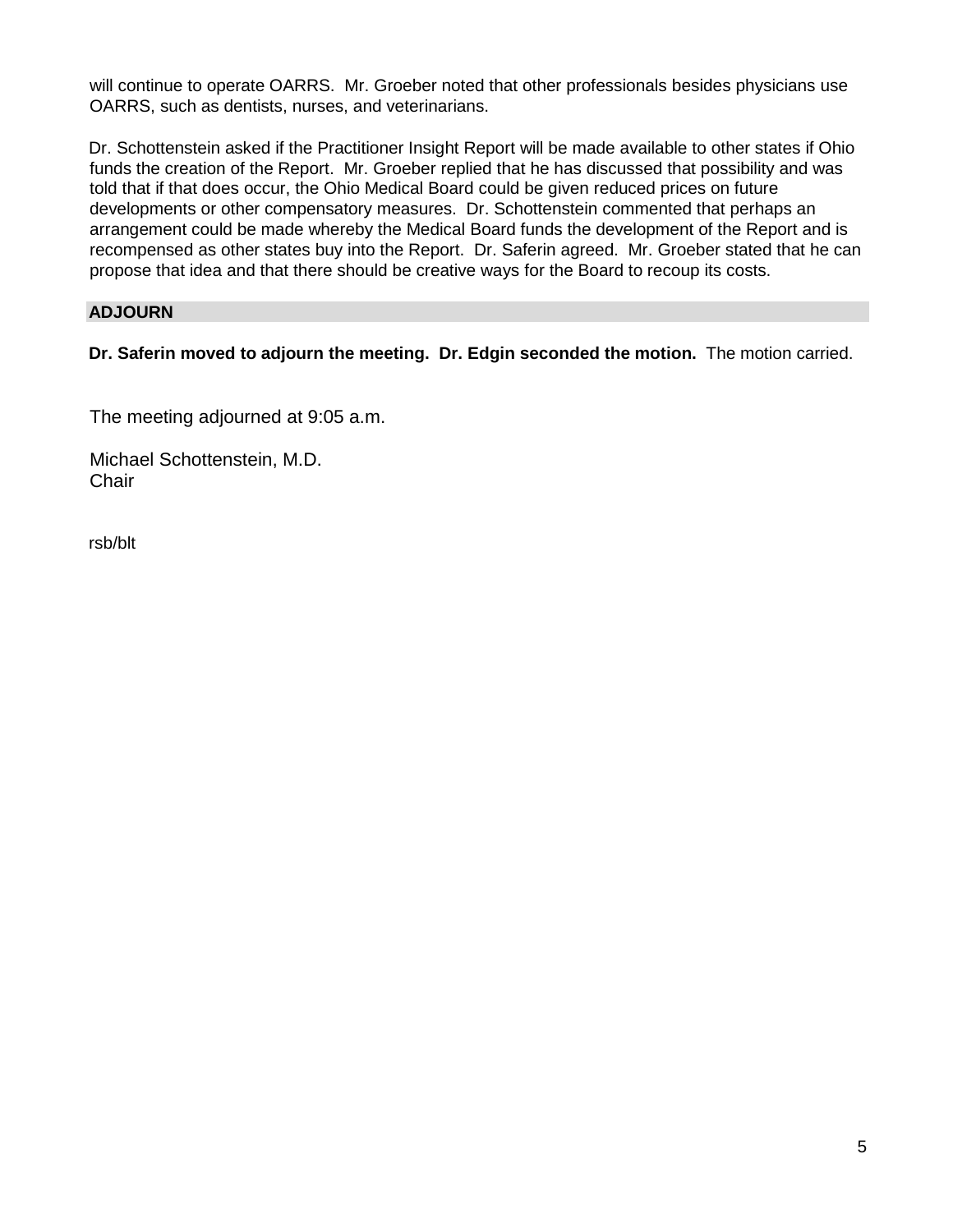## State Medical Board of Ohio

### **COMPLIANCE COMMITTEE MEETING February 14, 2018 30 E. Broad St., Columbus, OH Administrative Hearing Room**

| <b>Members:</b>               | Staff:                               |
|-------------------------------|--------------------------------------|
| Anita Steinbergh, D.O., Chair | Alexandra Murray, Managing Attorney  |
| <b>Robert Giacalone</b>       | Annette Jones, Compliance Officer    |
| Amol Soin, M.D.               | Angela Moore, Compliance Officer     |
| Michael Schottenstein, M.D.   | Benton Taylor, Board Parliamentarian |
| Other Board members present:  |                                      |
| Kim G. Rothermel, M.D.        |                                      |
| Ronan M. Factora, M.D.        |                                      |
|                               |                                      |

Dr. Steinbergh called the meeting to order at 3:30 p.m.

### **INITIAL PROBATIONARY APPEARANCES**

### **Malak S. Adib, M.D.**

Dr. Adib is making her initial appearance before the Committee pursuant to the terms of her November 8, 2017 Consent Agreement. Dr. Steinbergh reviewed Dr. Adib's history with the Board.

Dr. Adib stated that the action against her was the result of a failure to check the Ohio Automated Rx Reporting System (OARRS) for one patient during a time when she was moving into a new practice and was using a new computer system. Dr. Adib opined that she should not have two years of probation based on only one patient. Dr. Adib stated that she has been practicing medicine for 30 years and has never had this problem.

Dr. Steinbergh explained that the Committee's purpose today is to meet with Dr. Adib because she entered into a Consent Agreement with the Board. Dr. Steinbergh stated that the Compliance Committee cannot change a Consent Agreement which was signed by Dr. Adib and ratified by the Board. Dr. Steinbergh asked if Dr. Adib had been represented by counsel in her dealings with the Board. Dr. Adib stated that in 30 years she had never had a malpractice case or an attorney. Dr. Adib stated that she had been represented by an attorney from Kettering Hospital for this matter and was advised the signing the Consent Agreement should not affect her ability to accept insurance. However, Dr. Adib has found that her insurance privileges have been affected. Dr. Adib stated that insurance companies have been questioning her ability to make decisions about patient care and the quality of her practice.

Dr. Steinbergh suggested that Dr. Adib discuss these matters with the Board's Compliance staff following her appearance before the Committee.

Dr. Schottenstein regretted that this situation has been stressful for Dr. Adib. Dr. Schottenstein also regretted that this Committee is not an appropriate venue to relitigate the case. Dr. Schottenstein noted that in addition to not checking OARRS for one patient, there was also a concern about Dr. Adib inappropriately prescribing Adipex and Norco, as well as post-dating prescriptions and other things that may have contributed to the nature of the Consent Agreement. Dr. Schottenstein agreed that Dr. Adib should meet with the Board's Compliance Staff in order to get a better sense of what has brought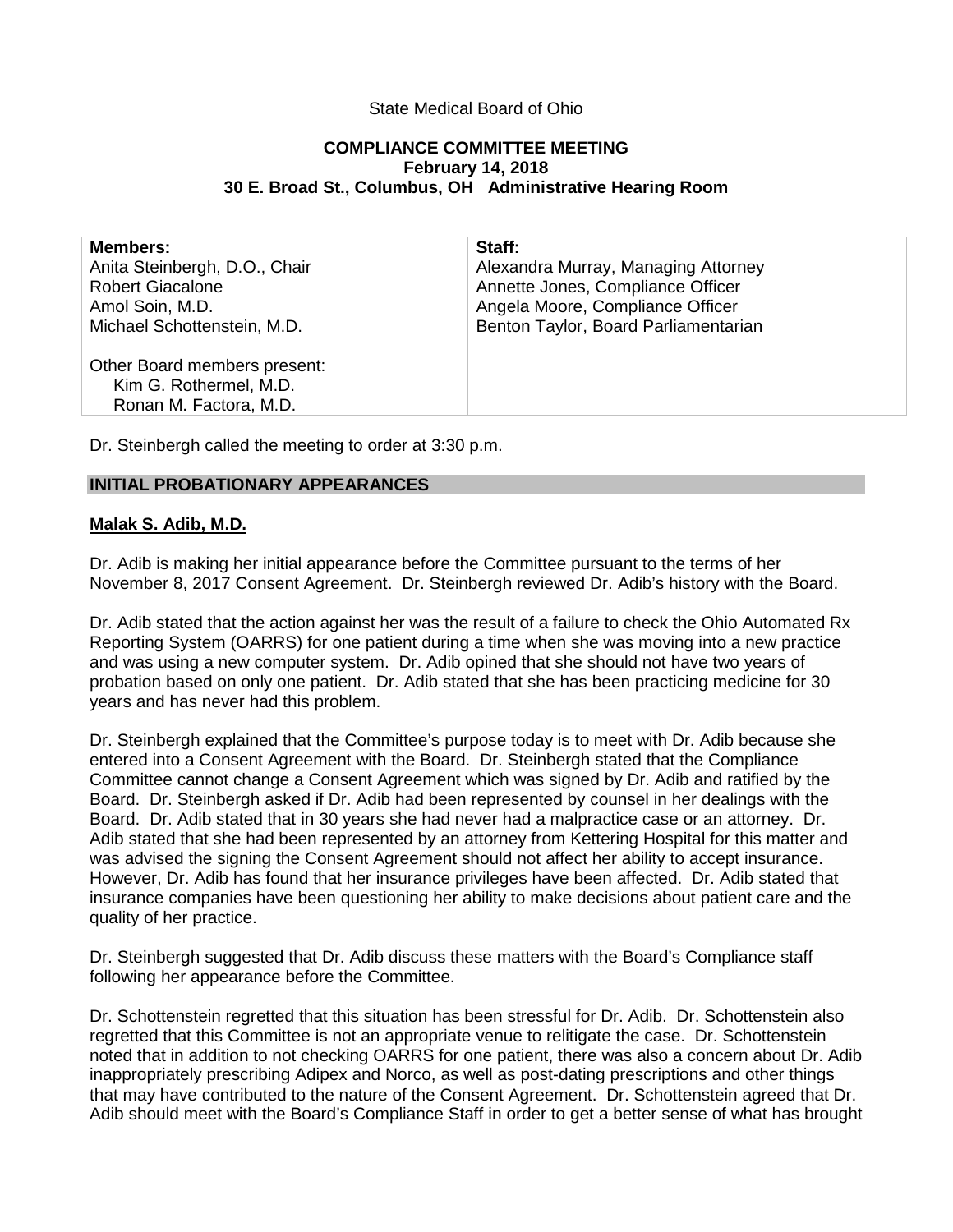her to this point and to see if there is any possible recourse. Dr. Schottenstein stated that the Committee's job today is to make sure things are moving in a positive direction for Dr. Adib.

Responding to questions from Dr. Schottenstein, Dr. Adib stated that she is currently employed by Kettering Hospital and is practicing internal medicine in an outpatient clinic. Dr. Adib stated that the administration of the hospital has been very supportive, as have been her family and friends. Dr. Adib stated that her relationship with her patients is excellent. Dr. Adib reiterated that she had never had problems until the issue with checking OARRS for one patient during a hectic time moving into a new practice with a new computer system. Dr. Adib commented that she is taking a pain control course next week.

Dr. Adib continued that the second patient mentioned by Dr. Schottenstein had been assigned to her because the patient's physician left the practice. Dr. Adib stated that she had never had a chance to see that patient and that a nurse practitioner had seen the patient in the office. Dr. Adib stated that she got the prescription for the patient and signed it. Dr. Adib stated that the patient was supposed to see Dr. Adib, but never did. Dr. Adib added that the patient's wife was complaining that the prescription was for 150 Norco instead of his usual 180 Norco and that she threatened to report Dr. Adib.

Dr. Adib stated that these problems involve only two patients out of the many patients she sees per day.

Dr. Schottenstein stated that he appreciates that this has been a stressful situation for Dr. Adib. Dr. Steinbergh reiterated that Dr. Adib has entered into a Consent Agreement with the Board and that Ms. Murray will help Dr. Adib with any questions or concerns she has about the Agreement.

**Dr. Schottenstein moved to continue Dr. Adib under the terms of her November 8, 2017 Consent Agreement, with future appearances before the Board's Secretary or Designee. Mr. Giacalone seconded the motion**. The motion carried.

### **Christopher G. Alsager Lee, M.D.**

Dr. Alsager Lee is making his initial appearance before the Committee pursuant to the terms of his November 8, 2017 Consent Agreement. Dr. Steinbergh reviewed Dr. Alsager Lee's history with the Board.

Dr. Schottenstein noted that Dr. Alsager Lee is in an emergency medicine residency, which can be stressful. Dr. Schottenstein asked how Dr. Alsager Lee is managing his stress. Dr. Alsager Lee answered that he has found a good work-life balance between attending Narcotics Anonymous (NA) meetings, meeting with his sponsor, and trying to exercise and eat healthily. Dr. Alsager Lee stated that his program director has been very supportive about making sure he manages his stress level appropriate. Dr. Alsager Lee added that he has found a good fellowship with is fellow residents and the people of Marietta. Dr. Alsager Lee stated that he enjoys his work.

Responding to further questions from Dr. Schottenstein, Dr. Alsager Lee stated that he has a good relationship with is sponsor, who is also a physician and has 14 years of sobriety. Dr. Alsager Lee stated that he is currently working on Step 4 of the 12 steps and he will do Step 5 with his sponsor soon. Dr. Alsager Lee stated that he has no questions about his Consent Agreement.

Dr. Soin asked where Dr. Alsager Lee sees himself in ten years. Dr. Alsager Lee imagined that he would be working in community medicine. Dr. Soin asked if Dr. Alsager Lee plans to stay in Ohio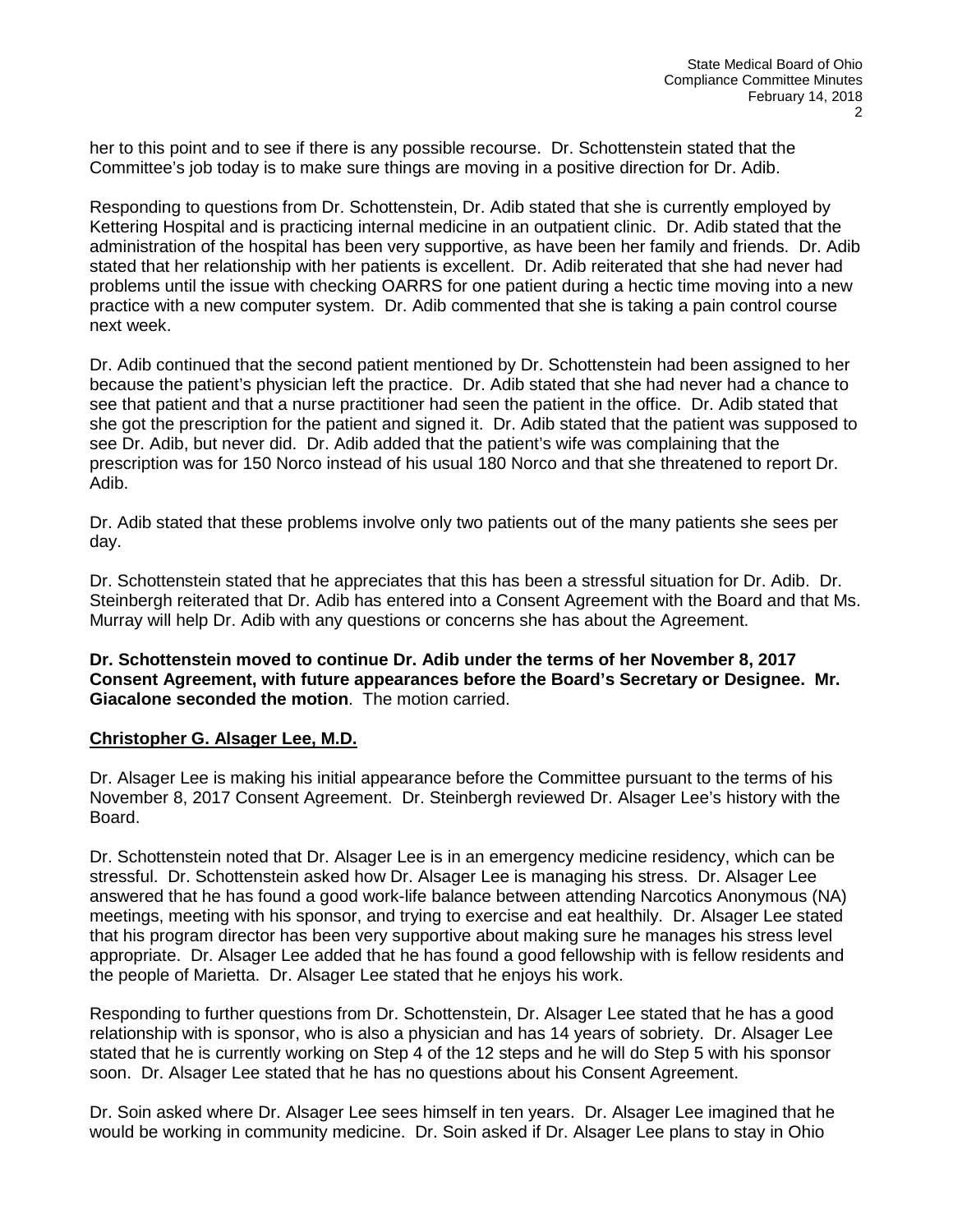following his residency. Dr. Alsager Lee replied that he could see himself staying in Ohio, but he could also potentially go to Minnesota where he is originally from. Dr. Soin, noting that Dr. Alsager Lee had had these problems in medical school, asked if anything similar had occurred prior to medical school. Dr. Alsager Lee replied that nothing occurred prior to medical school other than casual drinking.

In response to further questions from Dr. Schottenstein, Dr. Alsager Lee confirmed that his drug of choice was opiates and that his sobriety date is April 3, 2017. Dr. Alsager Lee stated that he never has cravings for opiates in the emergency department because he is so busy. Dr. Alsager Lee commented that he could not imagine begin intoxicated and trying to perform at that high level. Dr. Alsager Lee stated that when he used opiates, he did not obtain them from the emergency department and he never diverted medication. Dr. Schottenstein asked if Dr. Alsager Lee ever felt the need for something medically to help him reduce cravings. Dr. Alsager Lee responded that he was once trialed on Naltrexone during his inpatient treatment, but he did not react well to it. Dr. Alsager Lee felt that talking to his sponsor, attending rehabilitation meetings, and practicing other stress-relief activities has been adequate to handle his cravings.

Dr. Steinbergh asked if Dr. Alsager Lee had questions about his Consent Agreement. Dr. Alsager Lee had no questions.

**Dr. Schottenstein moved to continue Dr. Alsager Lee under the terms of his November 8, 2017 Consent Agreement, with future appearances before the Board's Secretary or Designee. Mr. Giacalone seconded the motion**. The motion carried.

# **Ernest B. de Bourbon, III, M.D.**

Dr. de Bourbon is making his initial appearance before the Committee pursuant to the terms of the Board's Order of July 13, 2016. Dr. Steinbergh reviewed Dr. de Bourbon's history with the Board.

Responding to questions from Mr. Giacalone, Dr. de Bourbon stated that he began work a couple of weeks ago at a clinic, Artemis Health Center, in which he sees patients for consultations and also performs histories and physicals. Dr. de Bourbon stated that he is trying to transition into emergency medicine and has over 150 credit hours in emergency medicine review. However, Dr. de Bourbon is having difficulty finding a position in that field because his probationary terms require direct supervision, which cannot really happen in an emergency department. Dr. de Bourbon stated that he has taken the intensive course on medical documentation. Dr. de Bourbon stated that the course has given him a better understanding of the Board's rules and the importance of proper, complete documentation.

Dr. Schottenstein asked if Artemis Health Center is the same practice where Dr. de Bourbon performed the laser procedures which had brought him to the attention of the Board. Dr. de Bourbon answered that Artemis Health Center has a similar name as the clinic where he had previously worked, but it is a completely different practice.

Dr. Schottenstein asked if Dr. de Bourbon's appeal of the Board's Order has concluded or if they are ongoing. Dr. de Bourbon replied that his appeal is ongoing.

Dr. Schottenstein asked how Dr. de Bourbon is managing the stress that has resulted from this situation. Dr. de Bourbon answered that he is managing the stress pretty well. Dr. Schottenstein asked if Dr. de Bourbon feels that he has support around him. Dr. de Bourbon answered affirmatively. Dr. Schottenstein asked if Dr. de Bourbon feels comfortable transitioning back to emergency medicine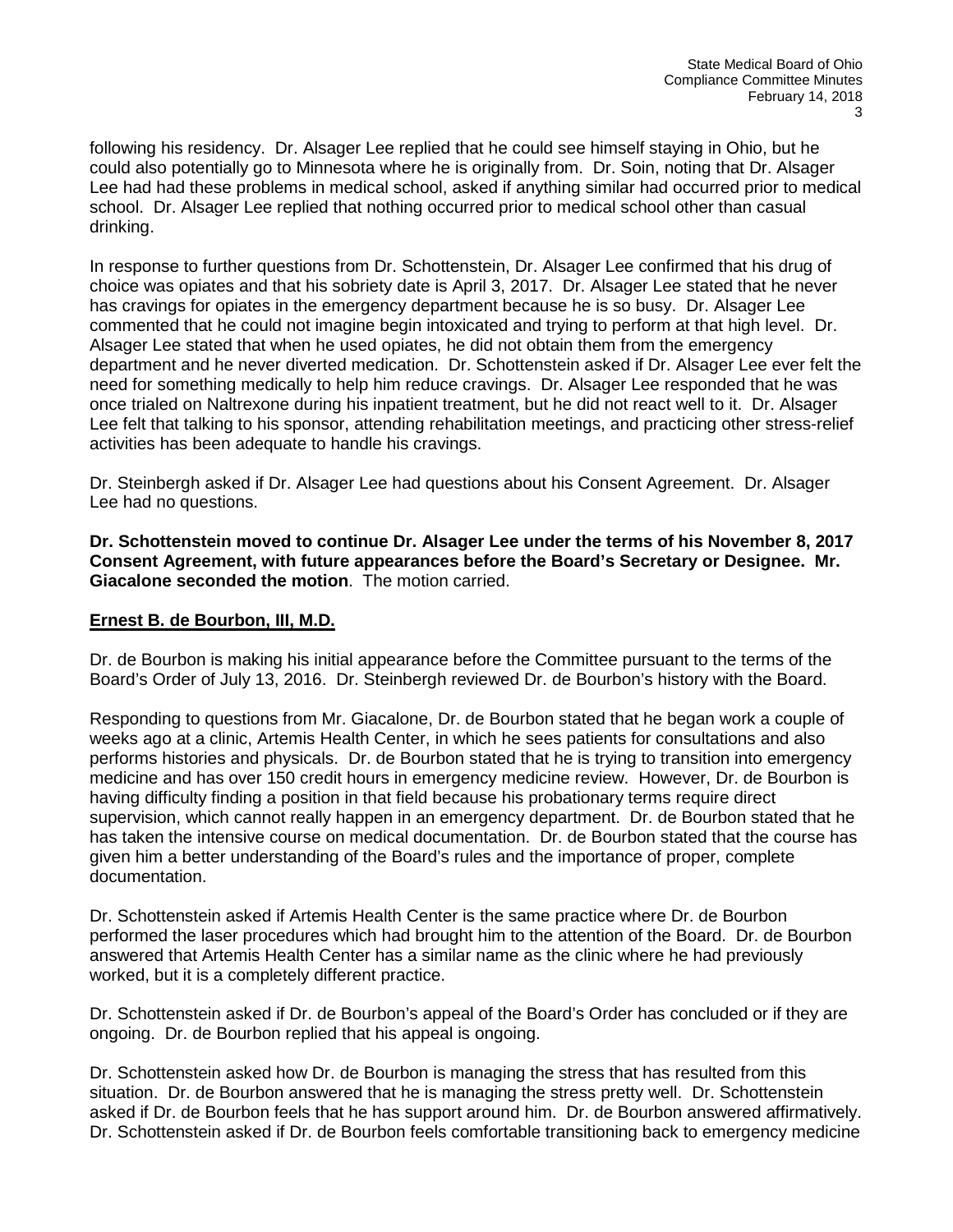after being away from the field for some time. Dr. de Bourbon replied that he is definitely comfortable transitioning.

Mr. Giacalone asked if Dr. de Bourbon has any questions about his Board Order. Dr. de Bourbon responded that he has no questions at this time.

### **Dr. Schottenstein moved to continue Dr. de Bourbon under the terms of the Board's Order of July 13, 2016, with future appearances before the Board's Secretary or Designee. Mr. Giacalone seconded the motion**. The motion carried.

# **Cyma Khalily, M.D.**

Dr. Khalily is making her initial appearance before the Committee pursuant to the terms of her November 8, 2017 Consent Agreement. Dr. Steinbergh reviewed Dr. Khalily's history with the Board.

In response to questions from Dr. Schottenstein, Dr. Khalily stated that she is a psychiatrist in an outpatient practice. Dr. Schottenstein asked if Dr. Khalily's practice is going well for her. Dr. Khalily replied, "Yes and no." Dr. Khalily stated that as a result of the Board action, insurers see the probation as a restriction on her license. Medicaid terminated its contract with Dr. Khalily in November 2017, forcing her to leave the outpatient mental health clinic after practicing there for 27 years because it was basically Medicaid-funded. Dr. Khalily has been told that she can re-apply for Medicine privilege when her one-year probation with the Medical Board is completed. Dr. Khalily continued that she has also had problems with other insurance companies. Dr. Khalily stated that the worst result is that the American Board of Psychiatry and Neurology (ABPN) has indicated that it wants to void her lifetime certification due to the restrictions on her Ohio license, despite Dr. Khalily's explanations that there are no restrictions on her license.

Dr. Khalily stated that on the positive side, she has a great relationship the staff in her private practice. Dr. Khalily stated that she has attended an intensive course on controlled substances, where an attorney explained to the class that ignorance of the law is no excuse. Dr. Khalily stated that since that time, she has been checking the Ohio Automated Rx Reporting System (OARRS) diligently. Dr. Khalily stated that she now has a designee in her office who she trusts to check OARRS, after having some difficulty in that area in the past. Dr. Khalily added that she will take the course on medical record-keeping next week.

Dr. Khalily noted that she recently renewed her Drug Enforcement Agency (DEA) certification. Dr. Khalily stated that she does opiate-based treatment with buprenorphine and she has concerns about what may happen with that practice.

Dr. Schottenstein observed that according to her Consent Agreement, Dr. Khalily made statements to the effect that she had been overworked and it had been difficult to keep up with the new regulations. Dr. Khalily agreed that she made such statements. Dr. Khalily also stated that her father had also died from pancreatic cancer at that time and she had been one of his caretakers. Dr. Khalily stated that she had been aware of OARRS, but had not been aware of the frequency that had to be checked for all of her patients. Dr. Khalily stated that she had been only checking those patients who she felt were questionable or suspicious. However, Dr. Khalily realizes that one cannot tell who is questionable or suspicious, so she checks everyone, especially new patients and patients who are receiving buprenorphine or naloxone treatment.

Regarding the trusting of one's staff, Dr. Steinbergh cautioned Dr. Khalily that a practitioner in her position could be at risk for someone taking her prescription pad. Dr. Steinbergh advised Dr. Khalily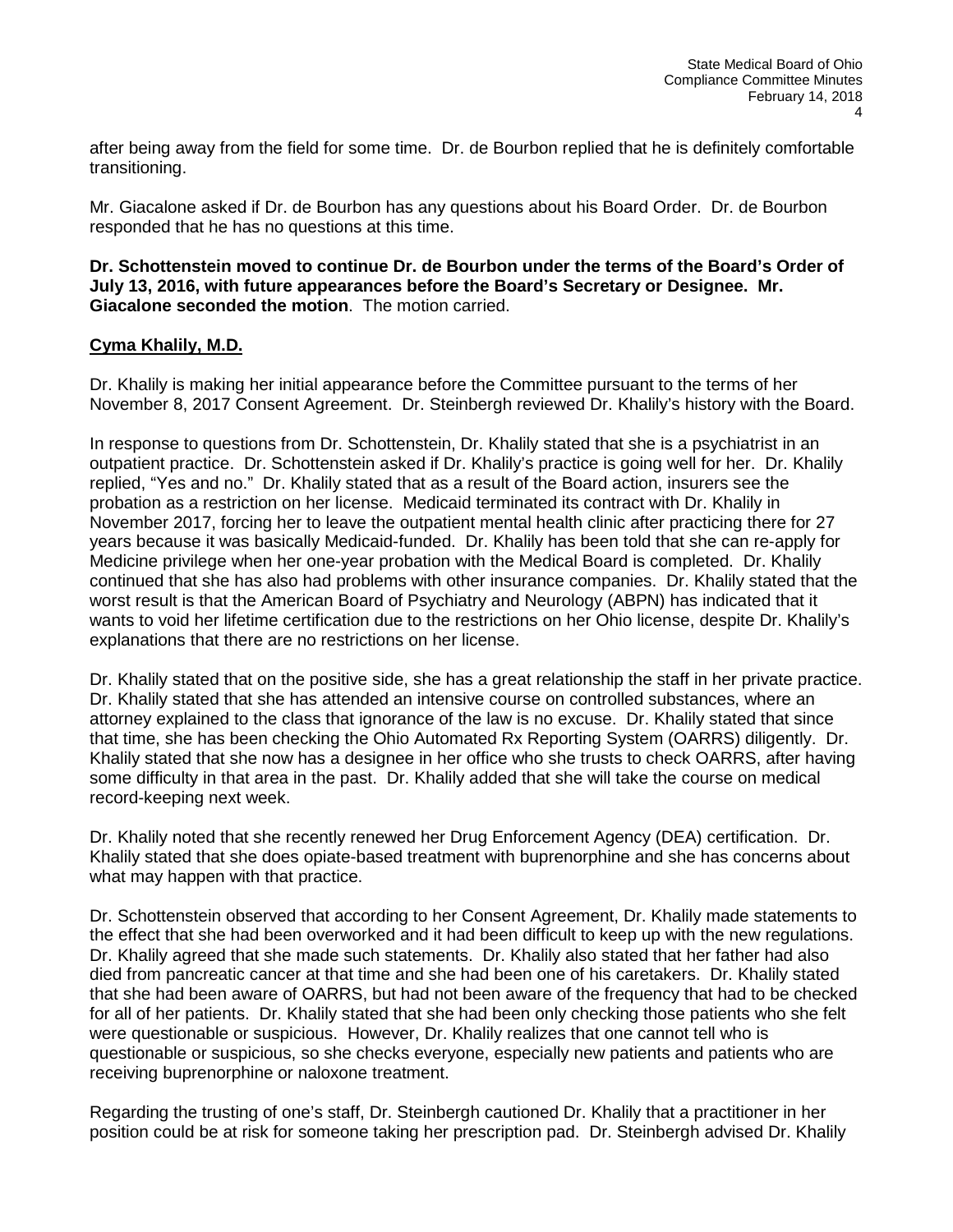to be extremely cautious with her prescription pads, regardless of how much she trusts an individual. Dr. Khalily agreed.

**Dr. Schottenstein moved to continue Dr. Khalily under the terms of her November 8, 2017 Consent Agreement, with future appearances before the Board's Secretary or Designee. Mr. Giacalone seconded the motion**. The motion carried.

# **Bradley T. Schwarz, D.O.**

Dr. Schwarz is making his initial appearance before the Committee pursuant to the terms of his August 9, 2017 Consent Agreement. Dr. Steinbergh reviewed Dr. Schwarz's history with the Board.

Responding to questions from Mr. Giacalone, Dr. Schwarz stated that he is currently seeking jobs in the medical field in Pennsylvania. Dr. Schwarz acknowledged that while his Ohio medical license is suspended, his Pennsylvania medical license is currently active with probationary terms.

Mr. Giacalone asked Dr. Schwarz to describe how he had come to the Board's attention. Dr. Schwarz replied that he had been anxious, stressed, and depressed during his third and fourth years of medical school. Dr. Schwarz began to drink during his residency, mostly at night. Dr. Schwarz stated that eventually his attention deficient hyperactivity disorder (ADHD) medication stopped working very well. Dr. Schwarz developed a lot of stress and anxiety, and he was never calm at work. Dr. Schwarz then used opioids one time and became addicted.

Dr. Schwarz stated that he currently attends six to seven rehabilitation meetings per week and an aftercare group once per week. Dr. Schwarz also volunteers at a jail to run Alcoholics Anonymous (AA) meetings. Dr. Schwarz stated that he is currently working with his sponsor on Step 6 of the 12 step program, which is making a list of one's character defects.

Dr. Steinbergh asked if Dr. Schwarz had an opportunity during medical school to get help with his alcohol or medication issues, or if he had been aware of such issues at that time. Dr. Schwarz answered that he had seen psychiatrists at the medical school. Dr. Schwarz stated that he had also had stress-related back pain from studying, so he was eventually placed on Effexor. However, because of the stigma in medicine towards mental illness and alcohol, he was afraid to seek real help. Dr. Schwarz stated that he had thought he could stop on his own, but he could not. Dr. Steinbergh commented that efforts are being made to end that stigma in medical students today.

Dr. Schottenstein asked if Dr. Schwarz would be inclined to return to the field of anesthesiology. Dr. Schwarz answered that he is uncertain if he would return to anesthesiology, not because of the risk or whether he could practice in that field, but because he is not sure if he still wants that lifestyle. Dr. Schottenstein commented that anesthesiology is very stressful and that Dr. Schwarz's drugs of choice are very concerning for that field. Dr. Schwarz agreed.

Dr. Schottenstein noted that there was an incident in which Dr. Schwarz was intoxicated at work. Dr. Schottenstein asked Dr. Schwarz if that was a one-time occasion. Dr. Schwarz stated that he was never intoxicated at work. Rather, Dr. Schwarz stated that he had been trying to shield syringes from other people's view and his behavior was seen as suspicious and erratic.

In response to further questions from Dr. Schottenstein, Dr. Schwarz stated that he is currently seeing a psychiatrist. Dr. Schwarz in taking Intuniv for ADHD, Effexor for depression, and Trazadone to sleep at night. Dr. Schwarz stated that everything is going well and the medication regimen feels comfortable to him.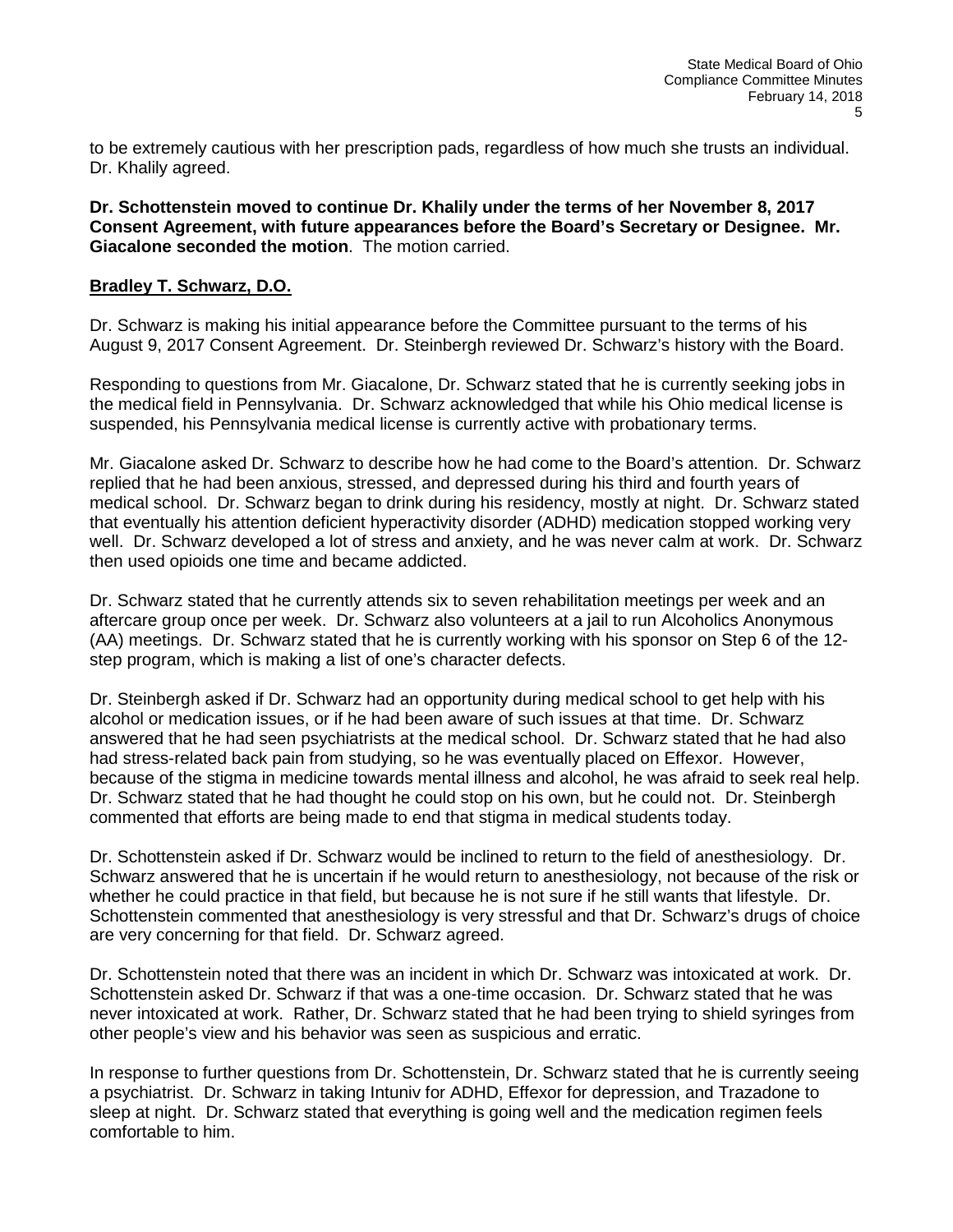In response to questions from Dr. Steinbergh, Dr. Schwarz stated he graduated from medical school in 2011 and he completed his residency at Case Western Reserve University in 2015. Dr. Steinbergh stated that if Dr. Schwarz chooses to not return to anesthesiology, that would be a very good decision. Dr. Steinbergh asked if Dr. Schwarz has looked at potential retraining or residency programs in other fields. Dr. Schwarz replied that he has considered going into pre-operative medicine to work patients up for surgery, which he has done in the past and is within his training. Dr. Schwarz commented that there would be no access to drugs in such a practice.

# **Dr. Schottenstein moved to continue Dr. Schwarz under the terms of his August 9, 2017 Consent Agreement, with future appearances before the Board's Secretary or Designee. Mr. Giacalone seconded the motion**. The motion carried.

Dr. Steinbergh asked if Dr. Schwarz had any questions about his Consent Agreement. Dr. Schwarz replied that he had no questions.

# **James I. Tak, M.D.**

Dr. Tak is making his initial appearance before the Committee pursuant to the terms of his November 8, 2017 Consent Agreement. Dr. Steinbergh reviewed Dr. Tak's history with the Board.

In response to questions from Dr. Schottenstein, Dr. Tak stated that he is a hospitalist and practices internal medicine. While his medical license is suspended, Dr. Tak stated that he is dedicating his time to his recovery and getting acquainted with Cleveland following his move there from New York City. Dr. Tak added that he is establishing friendships in Cleveland, developing a good support network, and rekindling his relationship with his wife, who has obviously suffered from this situation. Dr. Tak stated that he has a job waiting for him when his suspended is over and that his employers have been supportive.

Dr. Schottenstein asked Dr. Tak about his recovery program. Dr. Tak stated that he attends three to five rehabilitation meetings per week, including caduceus meetings, aftercare, and Alcoholic Anonymous (AA). Dr. Tak stated that he is seeing an addictionologist and a psychiatrist, and he will begin seeing an individual therapist soon. Dr. Tak has also completed an intensive outpatient program (IOP). Dr. Tak stated that he is seeing a psychiatrist to treat his major depression, for which he has been prescribed Effexor, Wellbutrin, and Trazadone. Dr. Tak stated that his depression is under control. Dr. Tak stated that he is currently working on Step 4 of the 12-Step program with his sponsor.

Dr. Schottenstein asked if Dr. Tak's depression had contributed to his substance use. Dr. Tak replied that his depression and his substance use began very closely to each other time-wise, but in speaking to his psychiatrist it is evident that the depression predated the substance use.

**Dr. Schottenstein moved to continue Dr. Tak under the terms of his November 8, 2017 Consent Agreement, with future appearances before the Board's Secretary or Designee. Mr. Giacalone seconded the motion**. The motion carried.

# **Jerome B. Yokiel, M.D.**

Dr. Yokiel is making his initial appearance before the Committee pursuant to the terms of his November 8, 2017 Consent Agreement. Dr. Steinbergh reviewed Dr. Yokiel's history with the Board.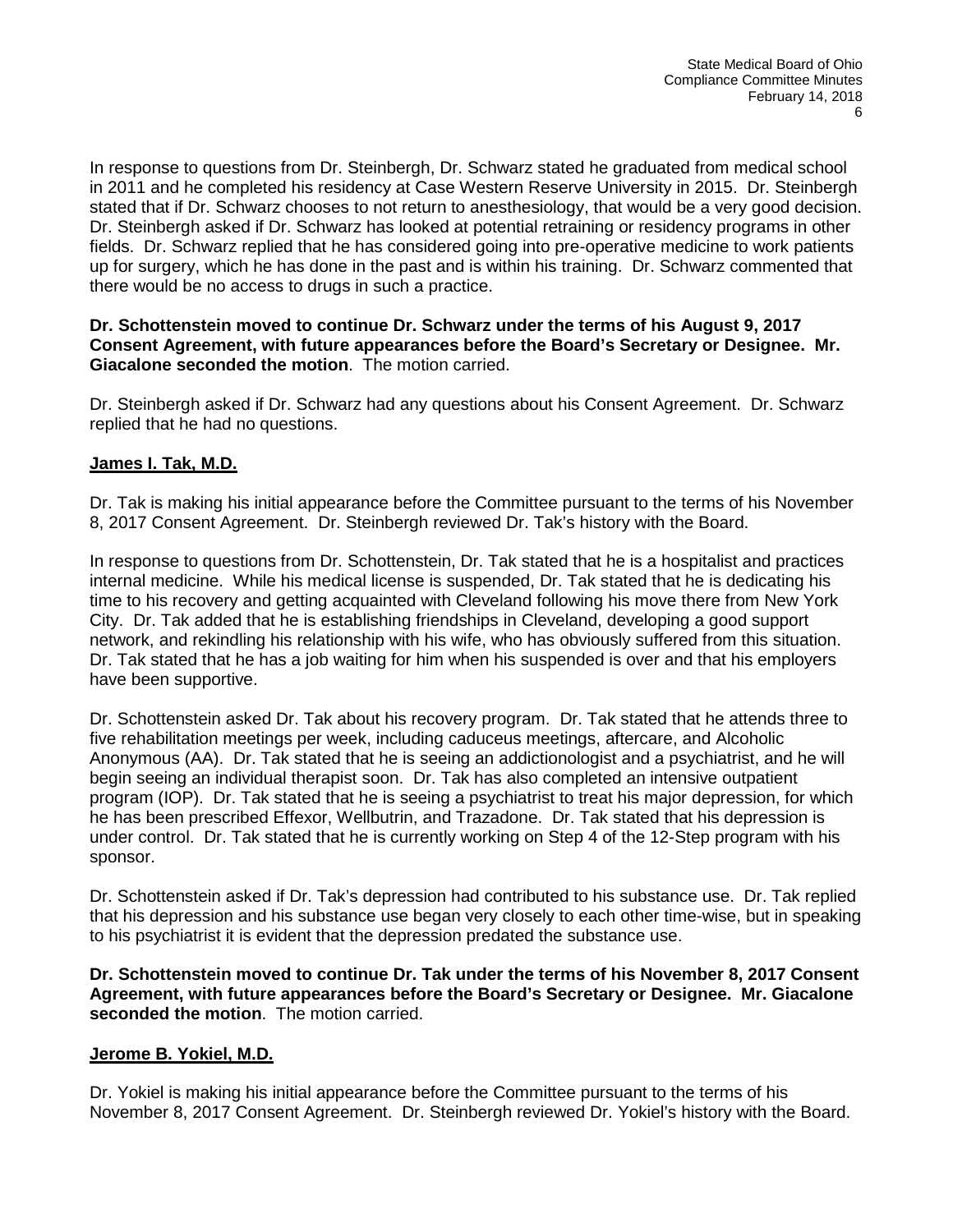Responding to questions from Mr. Giacalone, Dr. Yokiel stated that while his medical license is suspended he is attending at aftercare program and going to rehabilitation meetings. Dr. Yokiel stated that he is spending his time getting reacquainted with his family and taking care of his house. Dr. Yokiel is also looking for employment and considering what he wants to do with his career when his license is reinstated.

Regarding his recovery, Dr. Yokiel stated that it is going well and he has learned a lot. Dr. Yokiel commented that he also learned a lot from the prescribing course that he had taken. Dr. Yokiel stated that he has a sponsor and is currently working on Step 3 and about to begin Step 4 of the 12-Step program. Dr. Yokiel explained that those steps concern learning about how one's higher power controls one's life and making amends for the wrongs one has done to other people.

Dr. Steinbergh asked about Dr. Yokiel's sobriety date. Dr. Yokiel replied that his sobriety date is October 13, 2017. Dr. Steinbergh, noting that Dr. Yokiel is an anesthesiologist, asked if Dr. Yokiel could imagine a future in another field that he would qualify for. Dr. Yokiel replied that he has given that question a lot of thought.

Dr. Yokiel continued that he had originally entered a general surgery residency, but switched to anesthesiology in the lase 1980's so that he could do pain management. Dr. Yokiel stated that he continued to do anesthesiology, but his love was pain management. Dr. Yokiel stated that he had gotten into some trouble doing anesthesiology on call. Dr. Yokiel stated that he has no plans to go back into anesthesiology. Dr. Yokiel stated that he has not yet decided if he will return to pain management, mostly due to his own pain issues. Dr. Yokiel explained that he has diabetic neuropathy in his legs and he has a back condition that gives him radiculopathy. Dr. Yokiel stated that he came to the Board's attention for trying to treat his pain himself. Dr. Yokiel stated that he is considering other options. Dr. Steinbergh advised Dr. Yokiel to make sure he has competency in whatever field he goes into.

Dr. Yokiel stated that he feels competent to practice pain management, but he is uncertain if he will return to that field because, as an interventional pain physician, his need to wear the apron for fluoroscopy procedures would cause leg spasms later that night and greatly affect his sleep. Dr. Yokiel stated that he has a neurology appointment next week to ascertain if he needs back surgery. Dr. Yokiel commented that he could do peer-to-peer work and chart review work. Dr. Yokiel added that he has also considered doing stem cell injections. Dr. Steinbergh cautioned Dr. Yokiel, if he does stem cell injections, to be certain that what he is doing is evidence-based and appropriate. Dr. Steinbergh stated that some forms of stem cell therapy are evidence-based and appropriate and some are not.

Dr. Schottenstein concurred with Dr. Yokiel's decision to not go back to the field of anesthesiology.

**Dr. Schottenstein moved to continue Dr. Yokiel under the terms of his November 8, 2017 Consent Agreement, with future appearances before the Board's Secretary or Designee. Mr. Giacalone seconded the motion**. The motion carried.

### **APPROVAL OF REPORTS OF CONFERENCES**

**Dr. Schottenstein moved to approve the Compliance Staff's Reports of Conferences for January 8 & 9, 2018. Dr. Soin seconded the motion.** The motion carried.

# **TREATMENT PROVIDER APPLICATION**